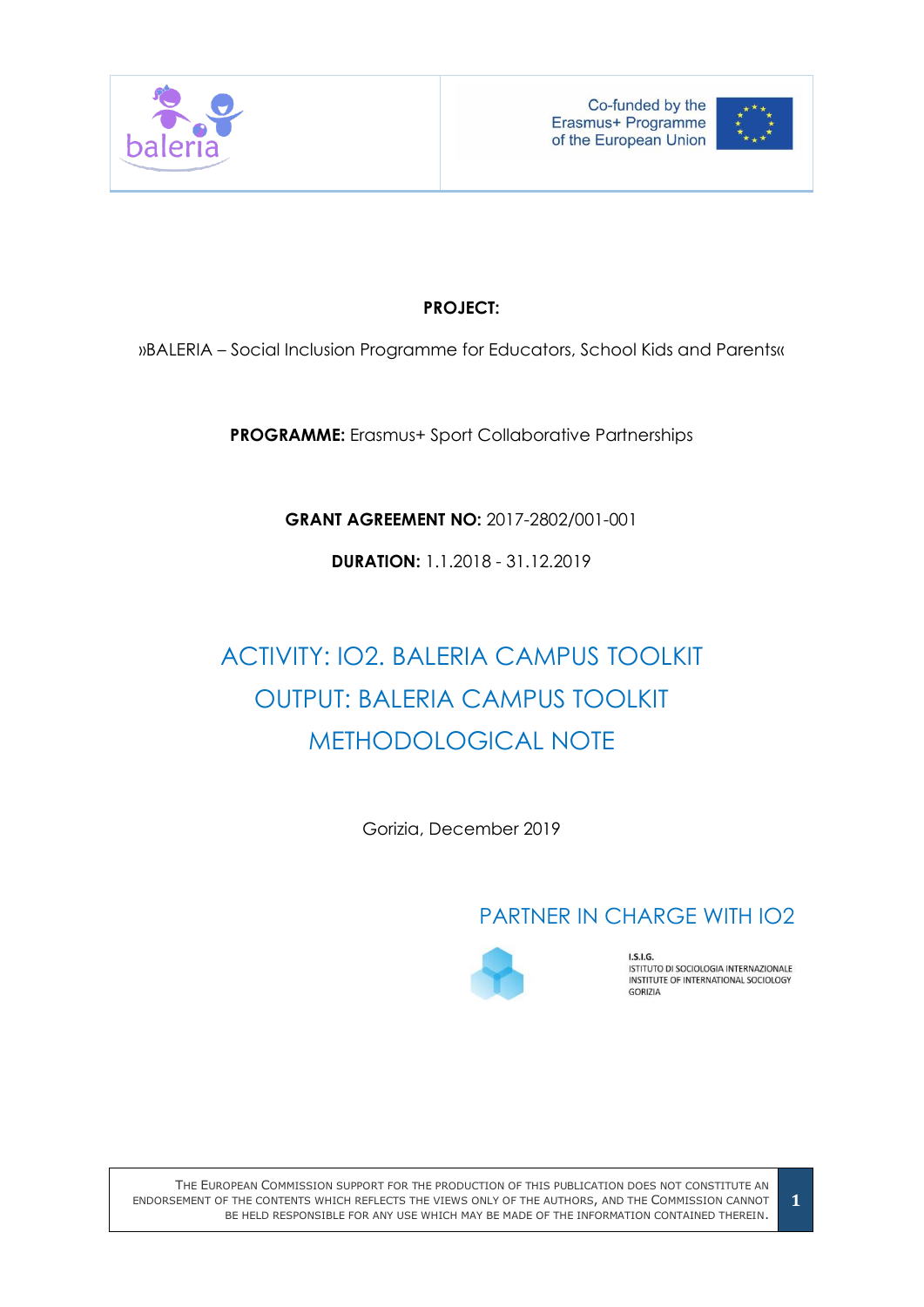



| <b>INDEX</b>                                  |    |
|-----------------------------------------------|----|
| <b>INTRODUCTION</b>                           | 4  |
| 1.1.<br>Scope                                 | 4  |
| 1.2.<br>Aims and targets                      | 4  |
| Definitions<br>1.3.                           | 5  |
| 1.3.1.<br>Key concepts                        | 5  |
| 1.3.2.<br>Methodological definitions          | 6  |
| 1.3. Applicability & Replicability            | 7  |
| 2. METHODOLOGY                                | 8  |
| 2.1. Peer-to-peer approach                    | 8  |
| 2.2. Creative workshops                       | 8  |
| 2.3. Target-group mapping                     | 9  |
| 2.4 Visual materials                          | 9  |
| 2.5. GDPR issues                              | 10 |
| <b>COLLECTED EDUCATIONAL ACTIVITIES</b><br>3  | 10 |
| Slovenia<br>3.1                               | 10 |
| 3.2<br>Greece                                 | 12 |
| 3.3<br>Italy                                  | 23 |
| 3.4<br>Germany                                | 26 |
| 3.5<br><b>Bulgaria</b>                        | 30 |
| 3.6<br>Portugal                               | 33 |
| <b>CONCLUSIONS</b><br>4                       | 34 |
| ANNEX I - REPORTING GUIDELINES AND TOOL<br>5  | 36 |
| ANNEX II - CONSENT FORMS/GDPR GUIDELINES<br>6 | 38 |

**2**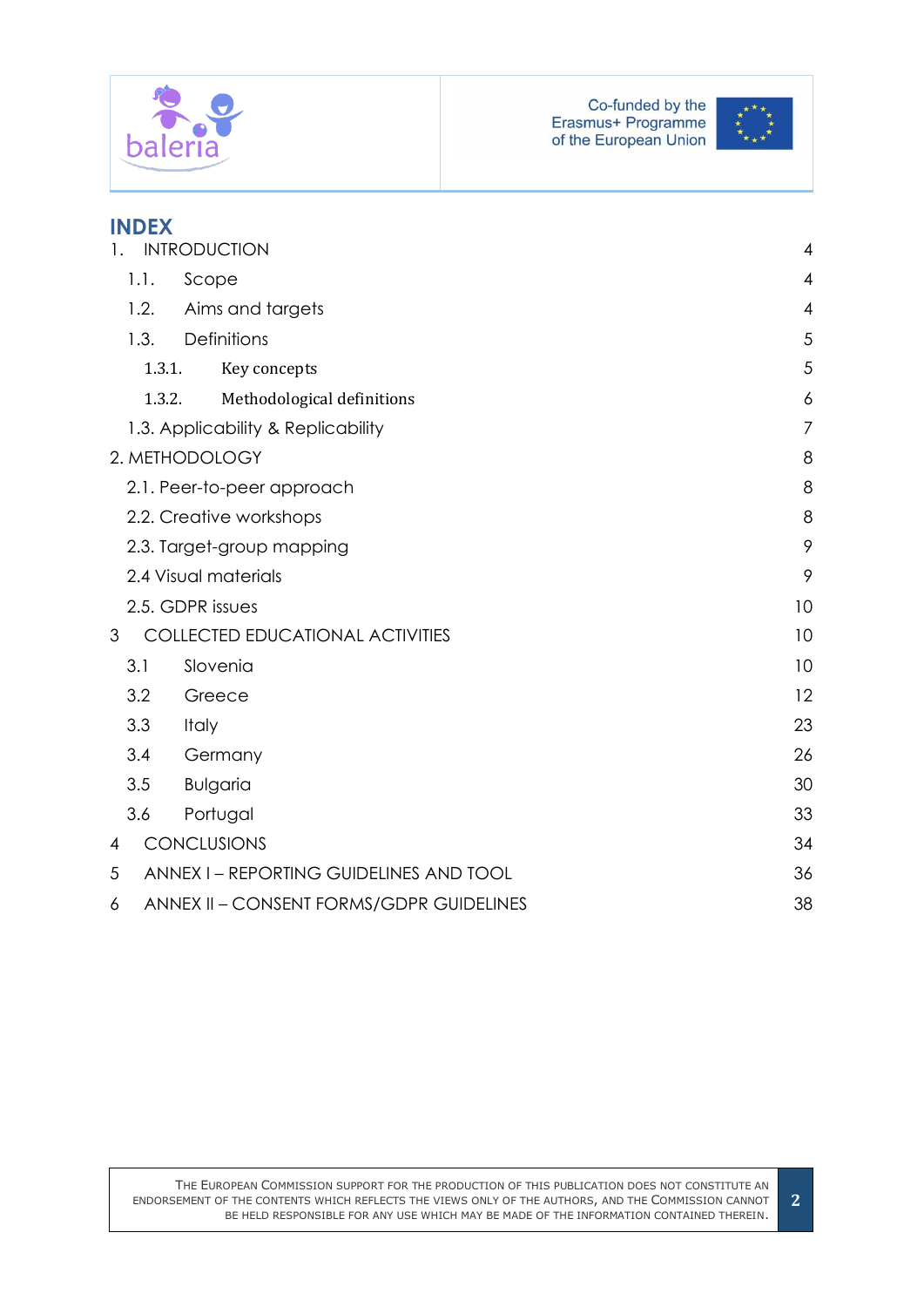



# **TABLES**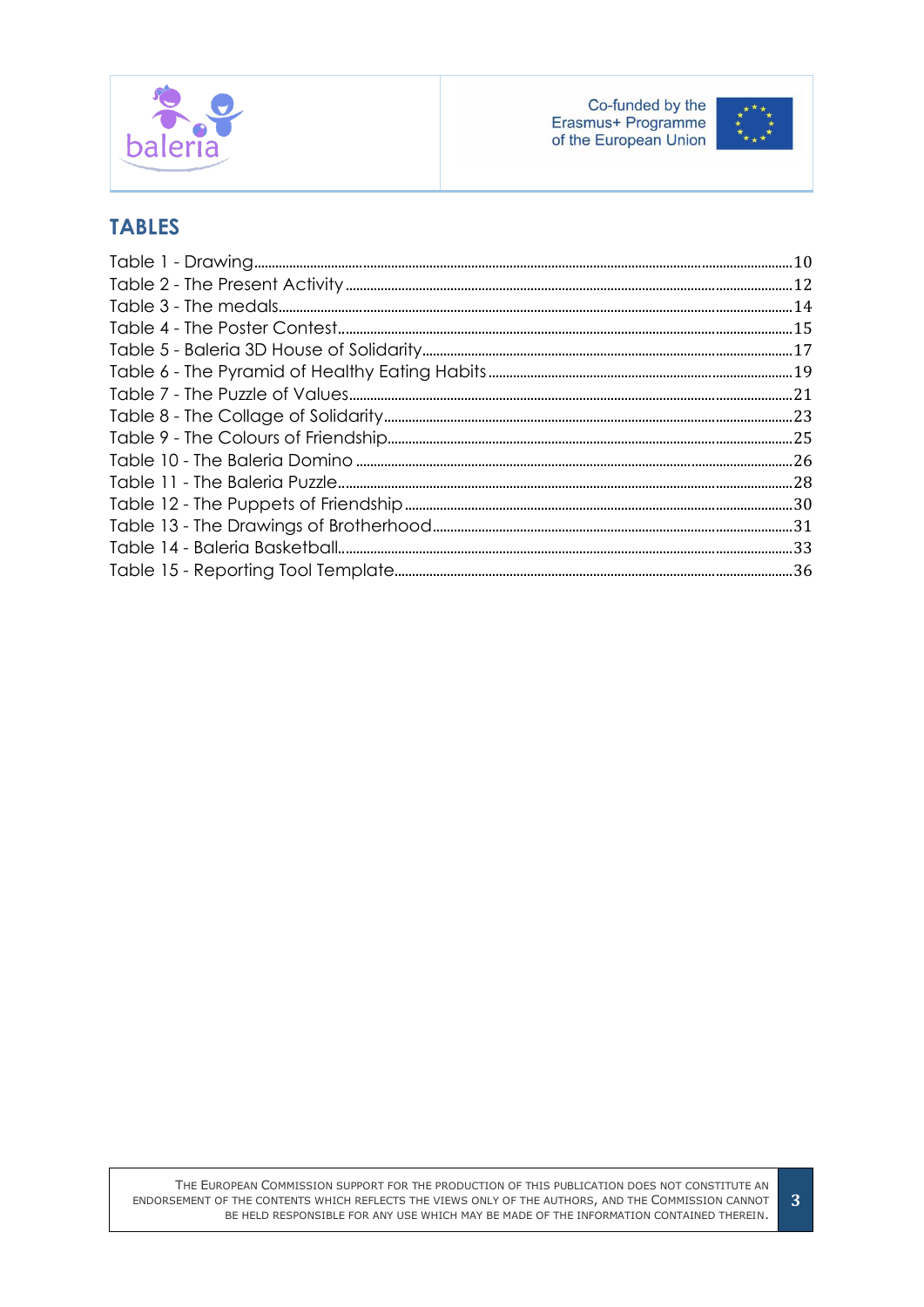





# <span id="page-3-0"></span>1. INTRODUCTION

# <span id="page-3-1"></span>**1.1. SCOPE**

The present report represents the final version of the Baleria Toolkit Working Document that guided partners in the design, implementation and reporting of activities (i.e. Creative Workshops) within the project life span.

In its current version, this document is envisaged as a methodological companion for future users of the Baleria Toolkit (i.e. teachers, trainers, instructors, etc.).

Finally, the document presents within an operational approach, the work developed by Baleria project partners within the scope of IO2 – Baleria Toolkit.

## <span id="page-3-2"></span>**1.2.AIMS AND TARGETS**

The Baleria Toolkit (IO2) aims to develop an innovative educational and awarenessraising package, on the topics of social inclusion and fair-play.

The Toolkit's ultimate goal is that to promote, by means of a peer-to-peer approach, the equality of opportunities for all children, regardless of their abilities, cultural heritage and socio-economical background.

Within the project lifespan, the Toolkit built upon and was targeted mainly to the specific contexts represented within the Baleria project consortium. However, the Toolkit aims to reach out to a broad European audience, as well as to continue its development after the project ending. In fact, the Toolkit is made available on the Baleria project website, and, as such, will benefit from the Dissemination Strategy of the overall project.

Ultimately, the Toolkit represents a two-ways Online Repository, that collects and shares information on:

- **EDUCATIONAL ACTIVITIES** (i.e. creative workshops) that aim to support teachers/operators/facilitators across and beyond the project consortium in promoting social-inclusion and fair play to children of 5-12 years old.
- **VISUAL MATERIALS** (i.e. drawings, paintings, sculptures, photos, etc) produced by Baleria participants (i.e. children attending project activities and campuses) within the Creative Workshops implemented by Baleria partners. The materials aim to raise awareness among children at EU level, on the topics of social inclusion, fair-play and faire-life, within a peer-to-peer approach.

In fact, the information encompassed by the Toolkit has multiple targets, as follows: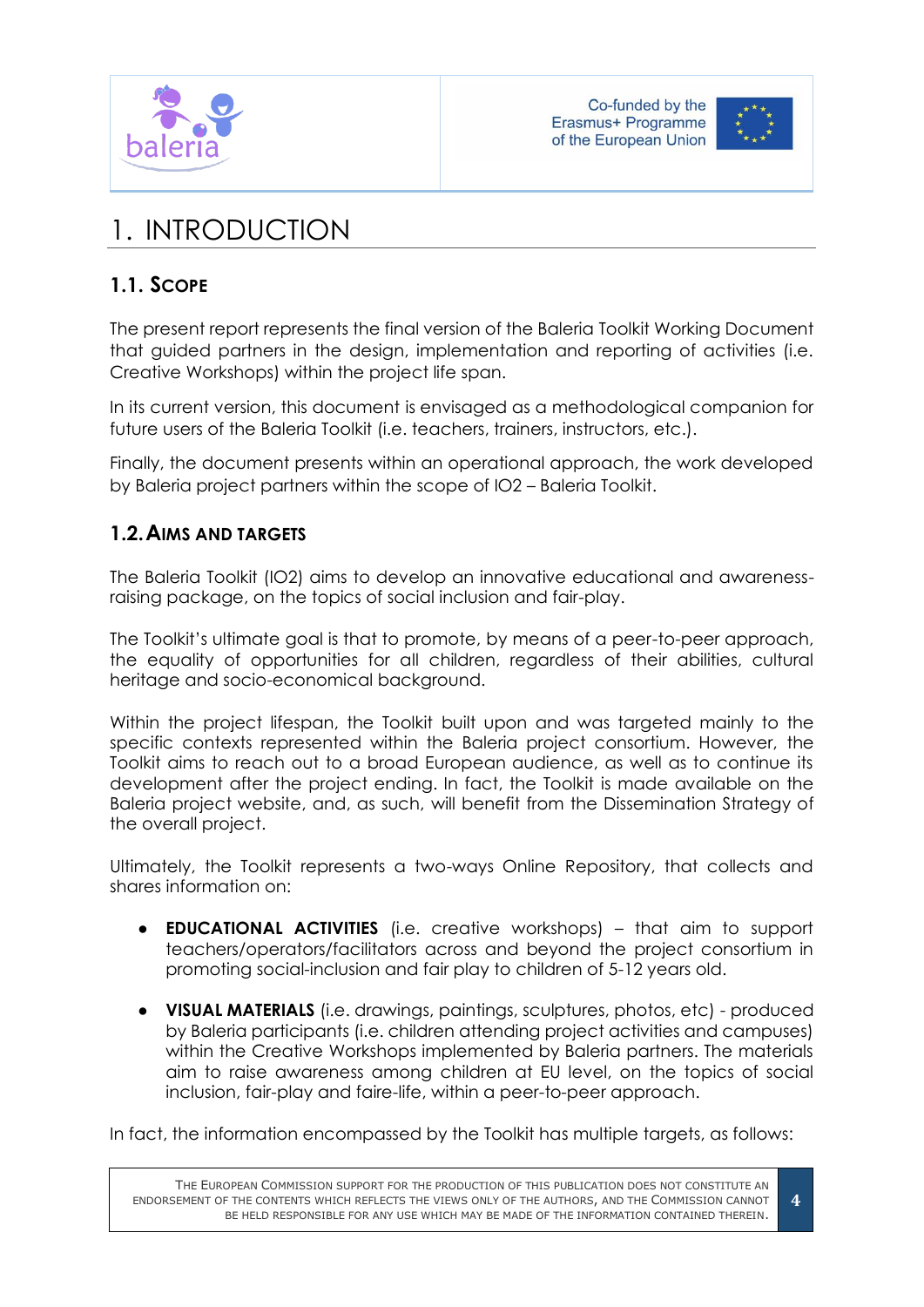



- **PROJECT PARTNERS AND IMPLEMENTING ORGANISATIONS** the Toolkit offered concrete guidelines that supported project teams (e.g. partners, facilitators, teachers, etc.) in organising and implementing Creative Workshops, as well as in reporting the collected visual materials (i.e. results of the Creative Workshops).
- **BALERIA BENEFICIARIES** (i.e. participants, their schools and their families) the Toolkit includes the collection of visual materials/outputs produced by project beneficiaries within the Creative Workshops organised by Baleria partners (i.e. Baleria Toolkit Brochure), as well as the detailed explanation on how to implement the activities that led to the creation of the outputs .
- **BALERIA INDIRECT BENEFICIARIES** (e.g. schools and associations within the partnership and at EU level, citizens, etc) – the Online Repository will, simultaneously, serve as:
	- o An **awareness raising campaign on the project topics** (i.e. collected visual material), and as
	- o An **open source platform supporting teachers, members of associations, facilitators/etc across EU** in designing and implementing Creative Workshops aimed at raising awareness on social inclusion and fair play.

## <span id="page-4-0"></span>**1.3.DEFINITIONS**

## <span id="page-4-1"></span>**1.3.1. Key concepts**

- **SOCIAL INCLUSION**
	- o The concept refers to the process of guaranteeing the equal access and participation to the life of a community/society of all its members, regardless of their cultural, social and economic background1.
	- o Within the Baleria project, social inclusion is promoted as the right of all children to equal opportunities to participate to the life of their school, community, etc. The concept is as well linked to the respect for diversity and the sense of solidarity towards disadvantaged groups in European society. Within project activities, and especially within the Creative Workshops, partners explored on the meaning of social inclusion for the project participants (i.e. children 5-12 years old involved in project activities), as well as on the possible strategies for raising awareness on the topic from a peer-to-peer perspective. Although activities aimed to maintain the transversal character of the concept (i.e. which applies to a wide range of disadvantaged groups), each partner tried to focus on

#### <sup>1</sup> European Youth Portal https://europa.eu/youth/sk/article/39/6145\_en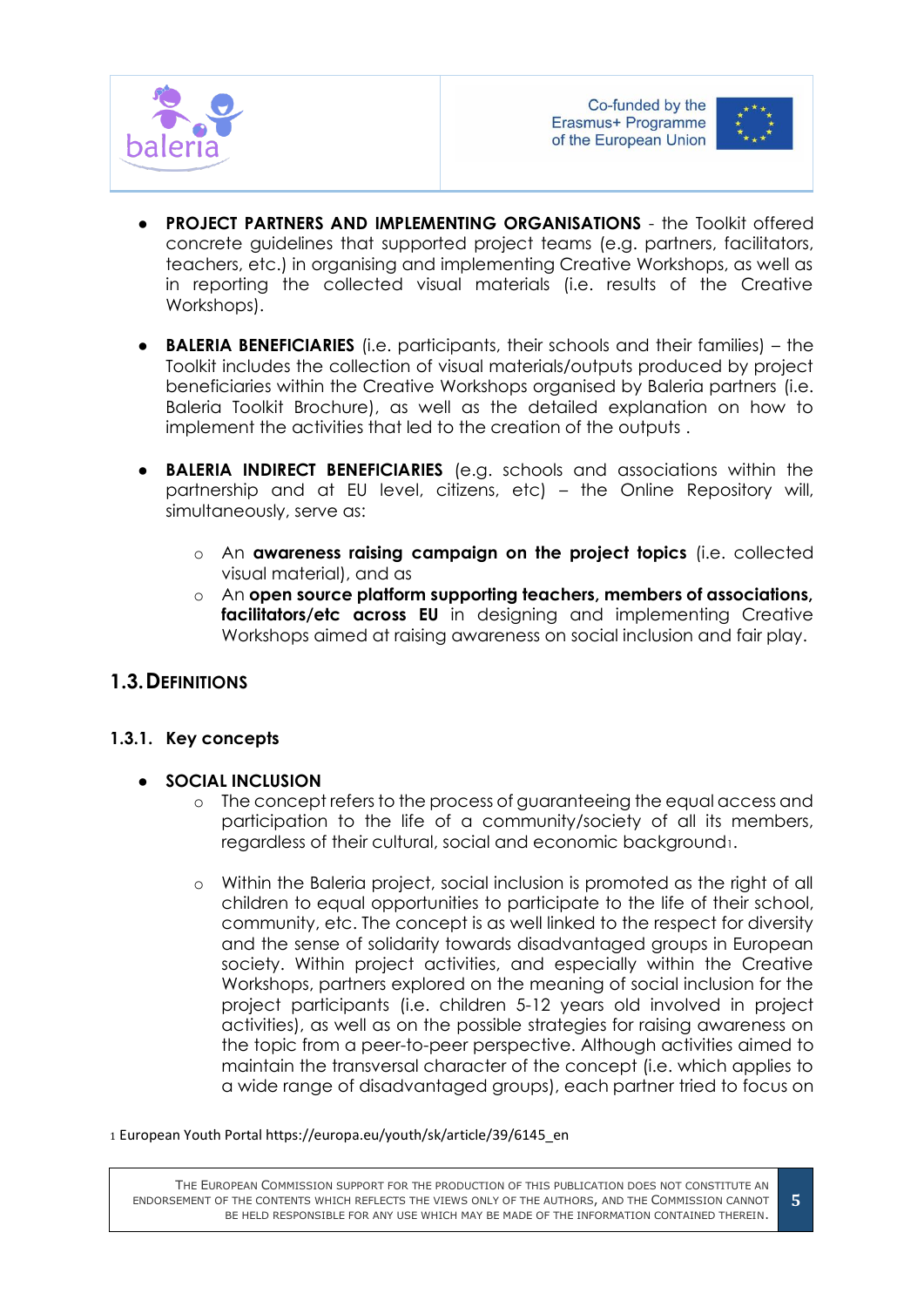



**6**

vulnerable groups that are relevant for the context in which the activities were implemented.

## ● **FAIR-PLAY**

- o The concept of fair play embodies several values, such as: fair competition, respect, friendship, team spirit, equality, integrity, solidarity, tolerance, etc<sub>2</sub>.
- o Within the Baleria project, the concept of fair-play is promoted in close link to the concept of fair-life. The message promoted by the Baleria project is that living in a community, being an active citizen of the European society, implies being a 'fair citizen', that is embracing the values of fair play in everyday life.

## <span id="page-5-0"></span>**1.3.2. Methodological definitions**

## ● **BALERIA CAMPUSES**

- o Multiplier sport events organised by project partners, which imply the organisation of activities such as Creative Workshops, aimed to raise awareness among participants on the Baleria values and philosophy.
- **PEER-TO-PEER APPROACH**
	- o Refers to the elaboration of awareness raising materials on the project topics, by children (i.e. Baleria participants) for their peers (i.e. other children within the Baleria network and beyond).

## **CREATIVE WORKSHOPS**

o Activities coordinated by project partners/teachers/facilitators within the Baleria Campuses, aimed at simultaneously raise awareness on project topics among the participants, while contributing to the elaboration of visual materials for the Baleria peer-to-peer awareness raising campaign.

## ● **VISUAL MATERIALS**

o The outputs/the results of the Creative Workshops produced directly by participants (i.e. Artistic products such as drawings, pictures, etc) or that engage participants as protagonists (i.e. Documentary products – such as footage of the workshop itself).

<sup>2</sup> http://www.fairplayinternational.org/home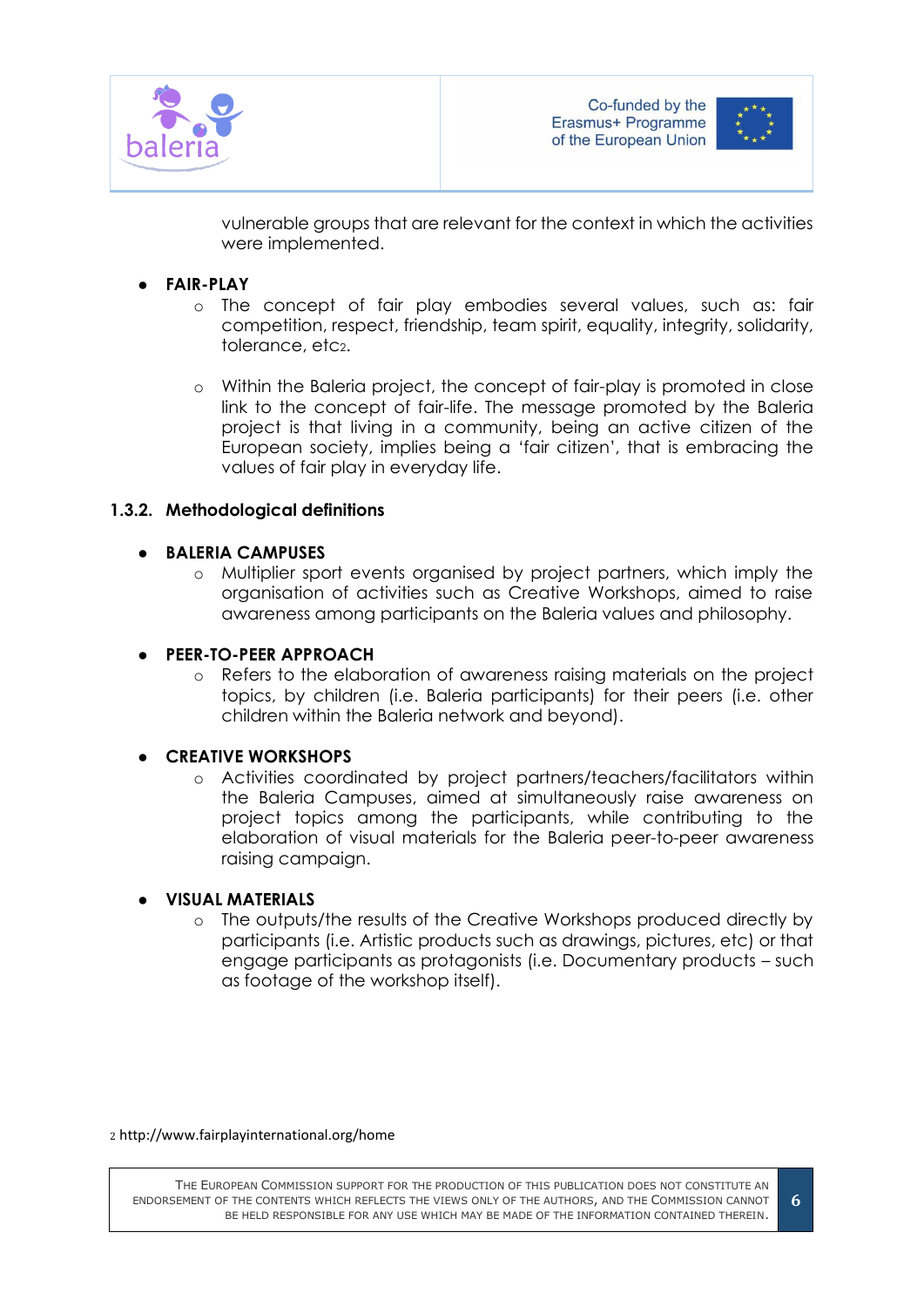



## <span id="page-6-0"></span>**1.3. APPLICABILITY & REPLICABILITY**

The Baleria Campus Toolkit (i.e. awareness-raising products/outputs) have a high transferability rate to the EU public, as it is mainly based on visual inputs.

The Toolkit is made available on the Baleria project website and will be disseminated to a wide audience across EU.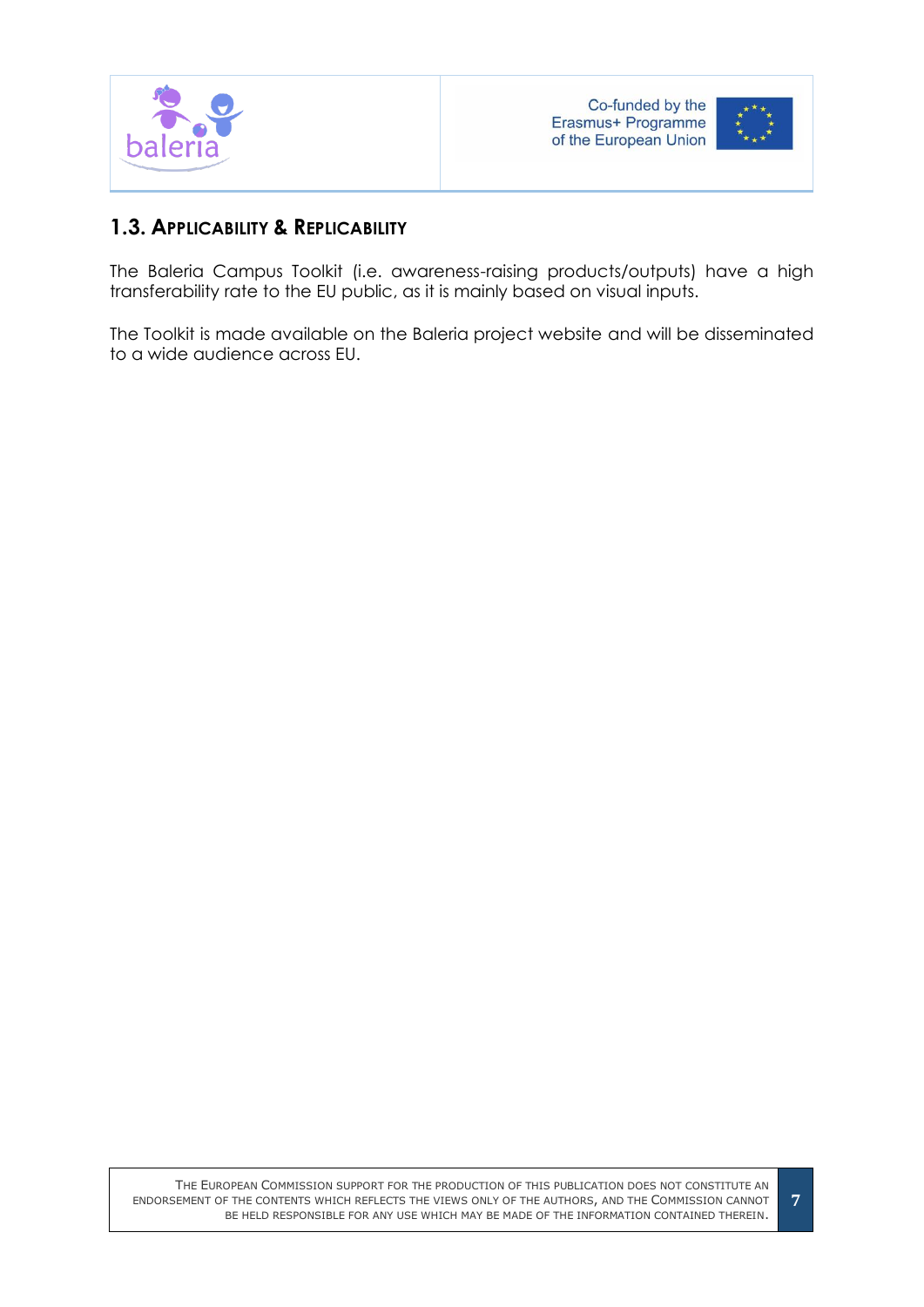





# <span id="page-7-0"></span>2. METHODOLOGY

# <span id="page-7-1"></span>**2.1. PEER-TO-PEER APPROACH**

The Baleria peer-to-peer approach refers to the elaboration of visual materials by young participants (i.e. educational drawings, images and video clips, etc) that are encouraged to express their own views on social inclusion (i.e. challenges, vulnerable groups, how to strengthen social inclusion behaviours and attitudes, etc.) and transmit their solidarity message to other peers that are not directly involved in the project.

The peer-to-peer approach aims to facilitate the transfer of such messages related to social inclusion & sport good practices, in a simple and efficient way, across and beyond the Baleria partnership.

# <span id="page-7-2"></span>**2.2. CREATIVE WORKSHOPS**

The Creative Workshops are sport activities (max 2-3 h) that engage medium size groups of children involved in the project activities.

Within the Baleria project, the Creative Workshops were organised during Baleria campuses, but also outside the Baleria campus timeframe, as preparatory or followup activity of the Campus. The Creative Workshops were coordinate by project partners and/or facilitators/teachers/experts that work for the Baleria project.

The aim of the Creative Workshops is that of:

- o Engaging participants in games that aim to stimulate thoughts around the concepts of fair-play, fair-life and social inclusion;
- o Involve participants in the design and elaboration of visual products (i.e. drawings, paintings photos, etc) aimed to raise awareness on the projects' topics among peers from other schools, countries, etc.

Ideally, a standard Creative Workshop should include the following sessions:

- **SESSION 1** Introduction to Baleria philosophy and values: fair-play for a fair-life; sports as a way to promote 'social inclusion'; 'social inclusion' vs 'social exclusion';
- **SESSION 2** Stimulating brainstorming/debates session on:
	- Potential target groups at risk of social exclusion;
	- What is social inclusion;
	- How can social inclusion be promoted through sports; etc...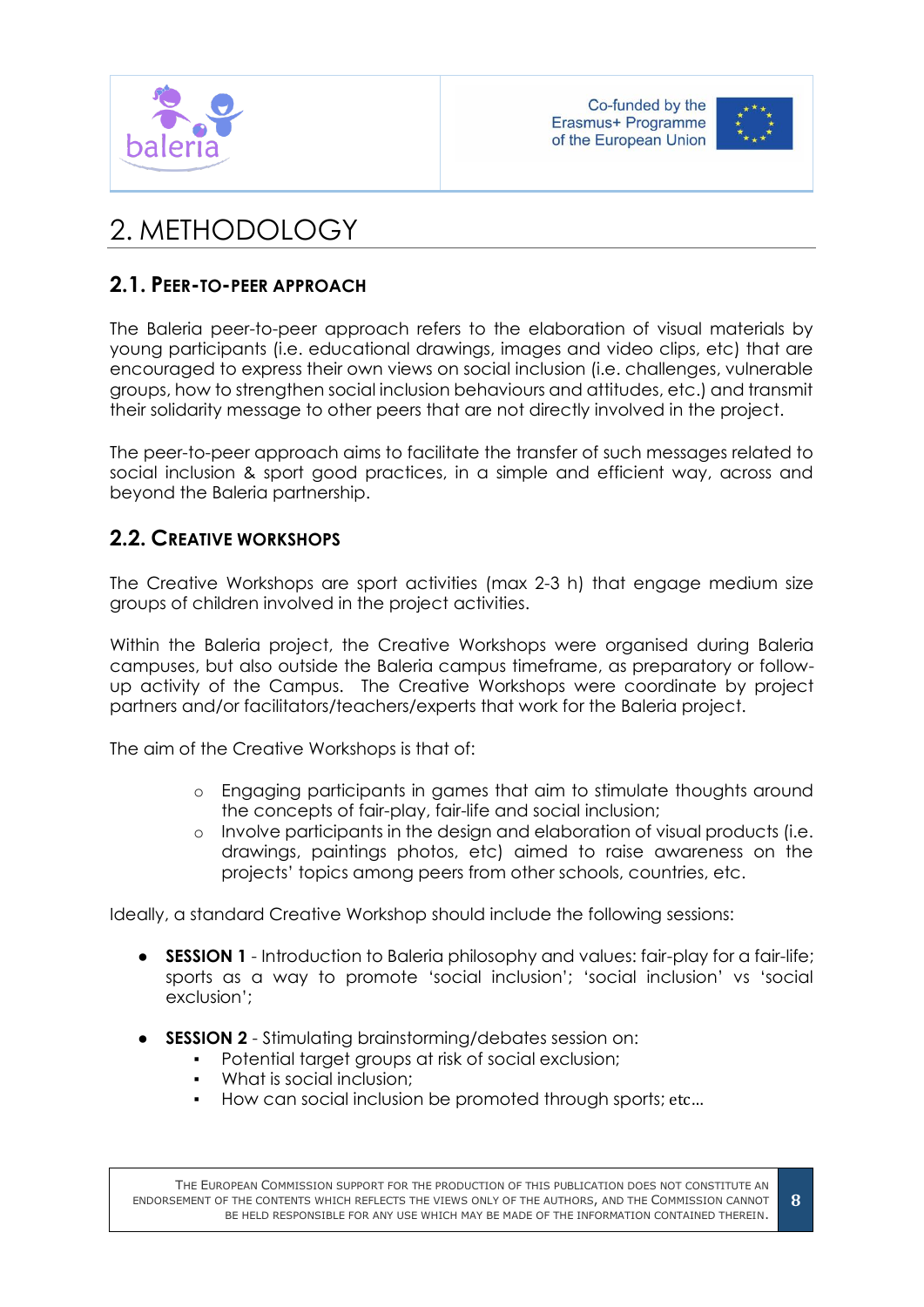



- **SESSION 3 – CREATIVE WORK**  participants use materials at their disposal in order to create artistic products (e.g. drawings, paintings, collage, sculptures, etc) that promote social inclusion.
- **SESSION 4 FEEDBACK**  the facilitators/teachers/coordinators of the workshop make a brief summary of the activity and main results.

Within the project, the outputs of the Creative Workshops were collected by each partner (*Ref. Section 4*) and transmitted to ISIG (partner responsible for the elaboration of the Baleria Toolkit).

## <span id="page-8-0"></span>**2.3. TARGET-GROUP MAPPING**

In order to better stimulate debate and creative works around the concepts of 'social inclusion', each partner identified, for each Creative Workshop, one or more target groups, relevant for the specific context in which the activity was implemented (e.g. at school level, within the community, national level, etc).

By Target Groups is intended:

*"Vulnerable groups within society that are at risk of social exclusion, such as ethnic/cultural minorities, migrants/refugees/asylum seekers, persons with physical or mental disabilities, etc."*

Focusing the Creative Workshop on a specific/single target group was not however obligatory. The focus should represent an added value to the exercise, supporting children in better relating to the idea of 'social inclusion'. Partners and/or coordinators of the activity must, however, were encouraged to pay particular attention so not to 'impose' a focus, but rather to grasp (if there is the case) the need of strengthening inclusive behaviours towards specific targets/vulnerable groups (e.g. in communities with ethnic/cultural minorities, partners might want to focus on encouraging peaceful relations between different ethnic/cultural groups of one community).

# <span id="page-8-1"></span>**2.4 VISUAL MATERIALS**

The outputs of the Creative Workshops can be classified as follows:

- o **ARTISTIC PRODUCTS** drawings, paintings, posters, etc; the participants to the workshop are directly producing the material.
- o **DOCUMENTARY PRODUCTS** photo footage of the activity developed within the workshop.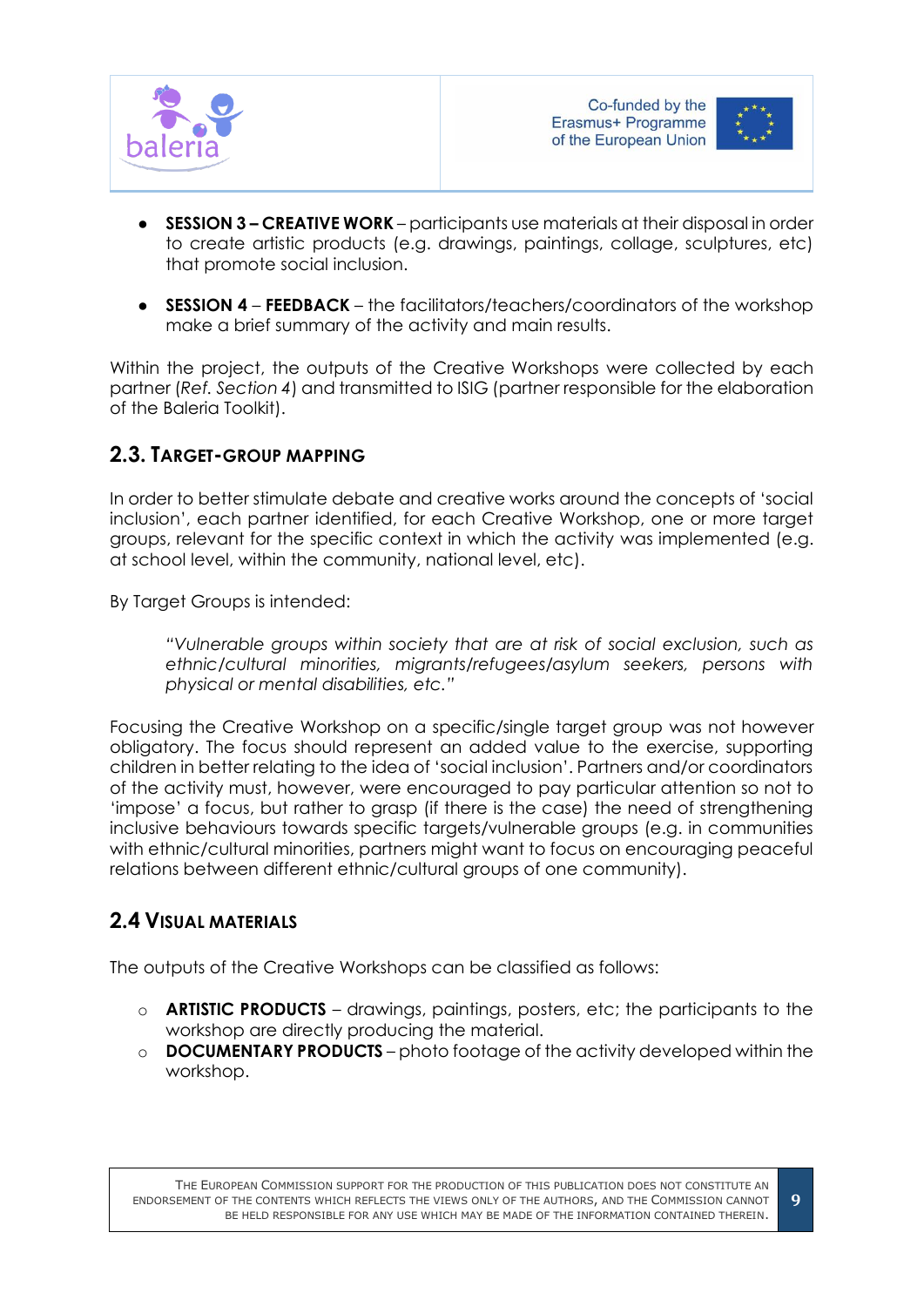



# <span id="page-9-0"></span>**2.5. GDPR ISSUES**

All materials collected during the Creative Workshops (photos and other materials of the activities) are in compliance with GDPR. ISIG provided the Privacy Notice (Annex II) for the purpose of the organisation of the Baleria Campus and the authorisation to use the audio visual and/or photographic material acquired during every event.

# <span id="page-9-1"></span>3 COLLECTED EDUCATIONAL ACTIVITIES

During the Creative Workshops, partners organised and coordinated several activities that stimulated the artistic production of the children. In these workshops the children not only learned about and practice the four key aspects of Fair Play & Fair Life (Justice, Respect, Solidarity, Tolerance), but also think about rules and responsibilities which are necessary to provide equal opportunities and fairness to everybody. All activities were provided to ISIG, using a Report Tool Template.

The following tables illustrate such activities per each involved project country. The Baleria toolkit Brochure (available on the project website) illustrates the resulting visual outputs of the following activities.

# <span id="page-9-2"></span>**3.1 SLOVENIA**

<span id="page-9-3"></span>*Table 1 - Drawing*

| <b>PARTNER IMPLEMENTING</b><br>THE CREATIVE WORKSHOP                           | <b>Media Sport</b>               |
|--------------------------------------------------------------------------------|----------------------------------|
| <b>PLACE</b><br>(CITY, COUNTRY)                                                | Ljubljana, Slovenia              |
| <b>DATE</b>                                                                    | 21.03.19                         |
| <b>SCHOOL /ORGANISATION</b><br>THAT HOSTED THE EVENT (IF<br><b>APPLICABLE)</b> | OS Ketteja in Murna, Ljubljana   |
| <b>TIME FRAME OF THE</b><br><b>CREATIVE WORKSHOP</b>                           | $9.30 - 11.30$ (2h)<br>$\bullet$ |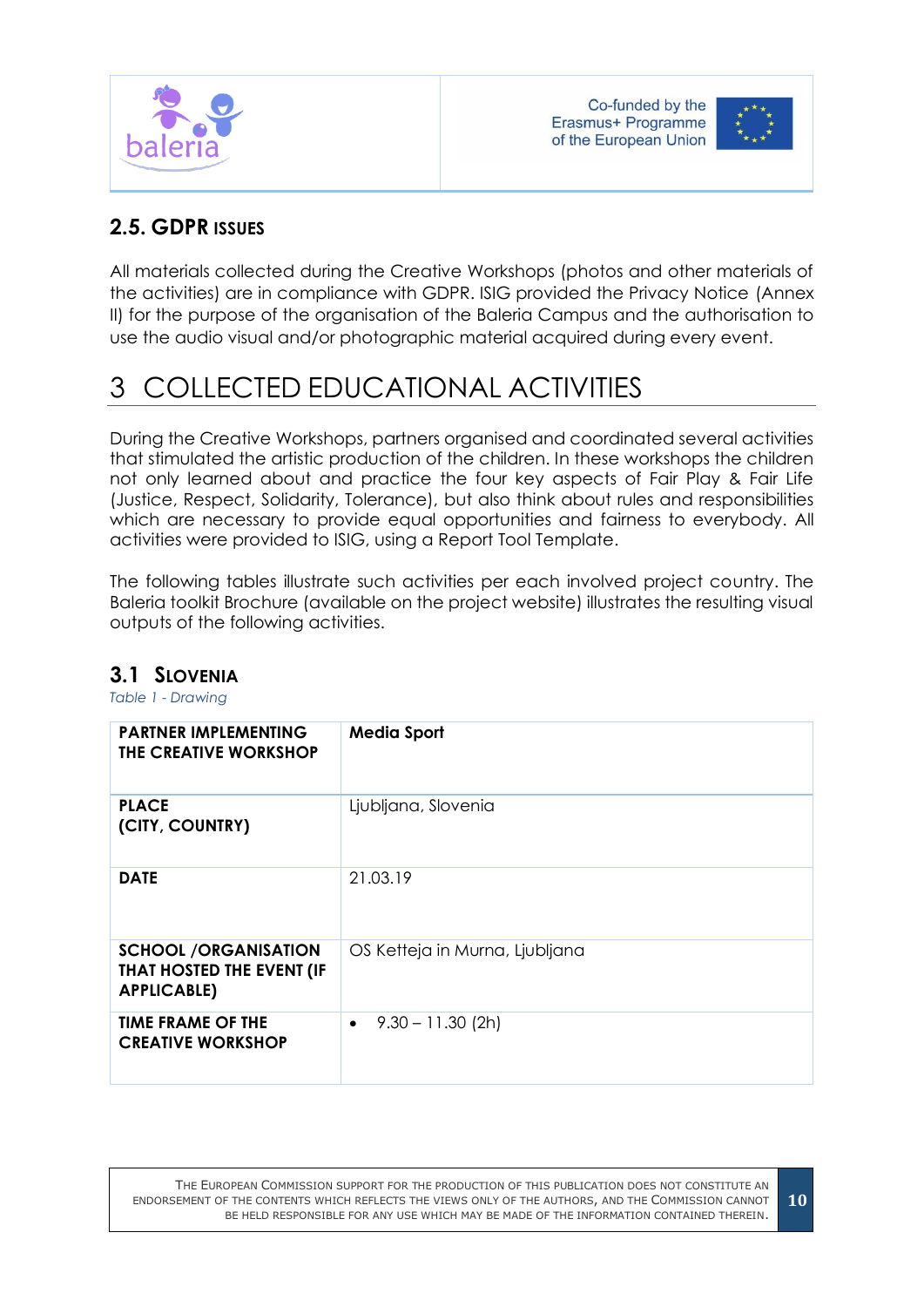



| <b>N° OF PARTICIPANTS</b>                                                       | 26 participants                                                                                                                                                                                                                                                               |
|---------------------------------------------------------------------------------|-------------------------------------------------------------------------------------------------------------------------------------------------------------------------------------------------------------------------------------------------------------------------------|
| <b>GROUP AGE OF</b><br><b>PARTICIPANTS</b>                                      | The participants attended the workshop were from 6<br>to 12 years old                                                                                                                                                                                                         |
| <b>N° OF FACILITATORS</b><br><b>ENGAGED IN THE CREATIVE</b><br><b>WORKSHOP</b>  | 1 facilitator / group<br>$\bullet$<br>groups of 8-9 participants<br>$\bullet$                                                                                                                                                                                                 |
| <b>TARGET GROUP ON WHICH</b><br>THE CREATIVE WORKSHOP<br><b>FOCUSED ON</b>      | Persons with special needs (we had participants from<br>$\bullet$<br>a School for children with special needs)                                                                                                                                                                |
| <b>SETTING</b><br>(INDOOR, OUTDOOR)                                             | Indoor<br>$\bullet$                                                                                                                                                                                                                                                           |
| <b>MATERIALS NEEDED FOR</b><br>THE ELABORATION OF THE<br><b>VISUAL PRODUCTS</b> | rawing paper,<br>$\bullet$<br>water colors,<br>$\bullet$<br>tempera paint,<br>$\bullet$<br>brushes,<br>$\bullet$<br>glitter,<br>$\bullet$<br>glue,<br>٠<br>scissors,<br>$\bullet$<br>some pre-prepared forms for cutting<br>$\bullet$<br>markers<br>$\bullet$<br>crayons<br>٠ |
| <b>OBJECTIVES</b>                                                               | they are promoted through conversation with the<br>$\bullet$<br>participants<br>artwork, that is produced, raises awareness on the<br>$\bullet$<br>project topics                                                                                                             |
| <b>ACTIVITY</b>                                                                 | a short presentation of the Baleria values and a guided<br>$\bullet$<br>debate with the participants about the topic<br>children were asked to translate this conversation into<br>an art product                                                                             |
| <b>OUTPUT FOR BALERIA</b><br><b>TOOLKIT</b>                                     | drawings, that the participants produced<br>photo material of the process & final outcomes<br>(drawings)<br>video material of the workshop with some statements<br>$\bullet$<br>of the participants, on the topic of solidarity, tolerance,<br>respect, Fair play             |
| <b>NOTES AND</b><br><b>RECOMMENDATIONS</b>                                      |                                                                                                                                                                                                                                                                               |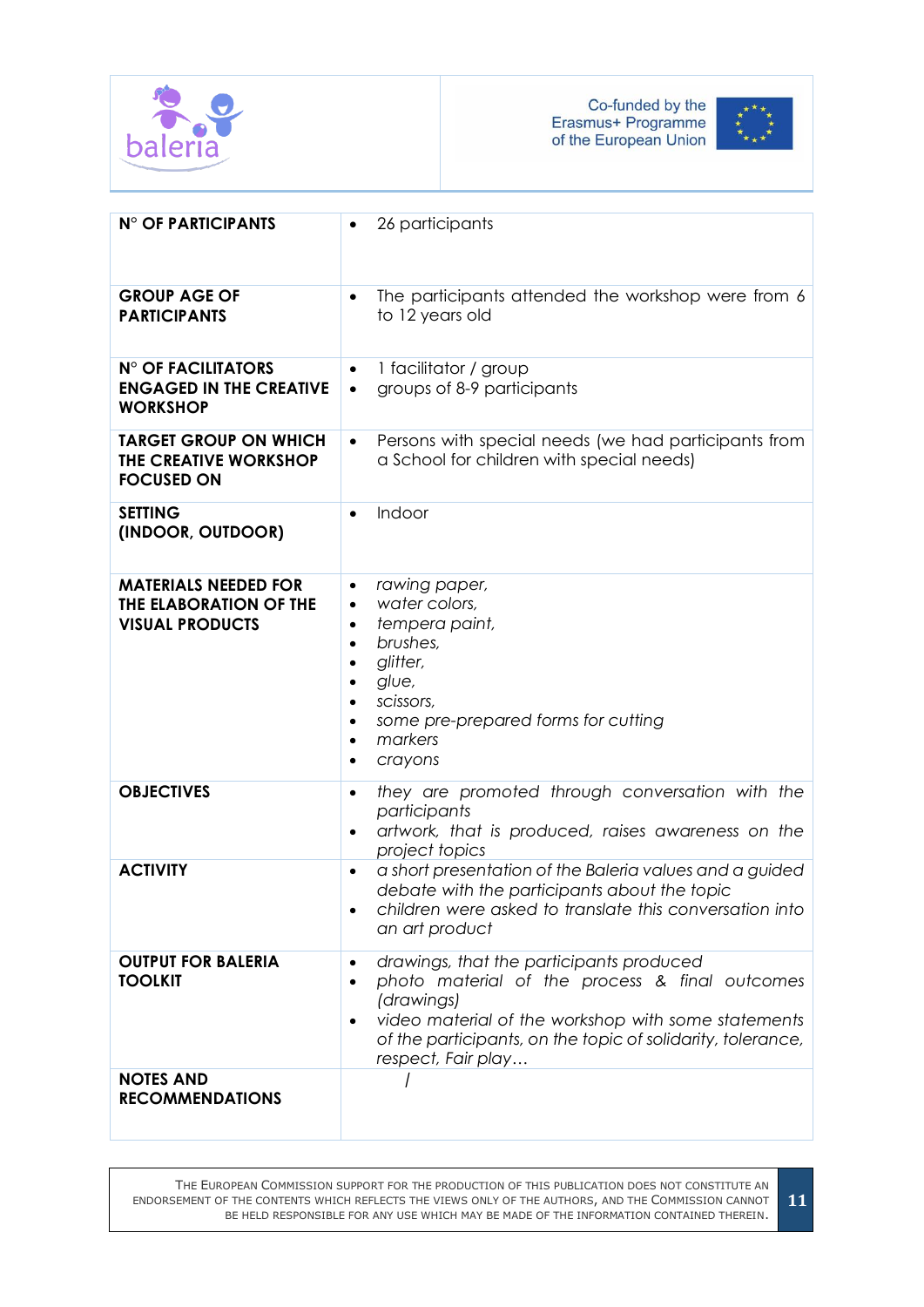



# <span id="page-11-0"></span>**3.2 GREECE**

<span id="page-11-1"></span>*Table 2 - The Present Activity*

| <b>PARTNER IMPLEMENTING</b><br>THE CREATIVE WORKSHOP                            | Association of Adapted Sport & Recreation Activities<br>"KINITIKO ERGASTIRI"                                                                                                                                                             |  |  |  |  |
|---------------------------------------------------------------------------------|------------------------------------------------------------------------------------------------------------------------------------------------------------------------------------------------------------------------------------------|--|--|--|--|
| <b>PLACE</b><br>(CITY, COUNTRY)                                                 | llioupoli, Athens, Greece                                                                                                                                                                                                                |  |  |  |  |
| <b>DATE</b>                                                                     | 14 & 25 of January 2019                                                                                                                                                                                                                  |  |  |  |  |
| <b>SCHOOL /ORGANISATION</b><br>THAT HOSTED THE EVENT (IF<br><b>APPLICABLE)</b>  | 6th Public Primary School of ILOUPOLI, Athens, Greece<br>$\bullet$<br>Private Primary School "Theomitor", ILIOUPOLI Athens,<br>$\bullet$<br>Greece                                                                                       |  |  |  |  |
| <b>TIME FRAME OF THE</b><br><b>CREATIVE WORKSHOP</b>                            | from 09:30 a.m. to 11:30 a.m.<br>$\bullet$                                                                                                                                                                                               |  |  |  |  |
| <b>N° OF PARTICIPANTS</b>                                                       | Ideally<br>approximate<br>number<br>50<br>an<br>could<br>be<br>$\bullet$<br>participants                                                                                                                                                 |  |  |  |  |
| <b>GROUP AGE OF</b><br><b>PARTICIPANTS</b>                                      | The participants attended the workshop were from 10<br>$\bullet$<br>to 12 years old                                                                                                                                                      |  |  |  |  |
| <b>N° OF FACILITATORS</b><br><b>ENGAGED IN THE CREATIVE</b><br><b>WORKSHOP</b>  | 3 staff members as facilitators and the P.E. teachers of<br>$\bullet$<br>the involved school who regulated the students flow                                                                                                             |  |  |  |  |
| <b>TARGET GROUP ON WHICH</b><br>THE CREATIVE WORKSHOP<br><b>FOCUSED ON</b>      | The focus group was the persons with disabilities<br>$\bullet$                                                                                                                                                                           |  |  |  |  |
| <b>SETTING</b><br>(INDOOR, OUTDOOR)                                             | Could be carried out both indoors and outdoors.<br>$\bullet$                                                                                                                                                                             |  |  |  |  |
| <b>MATERIALS NEEDED FOR</b><br>THE ELABORATION OF THE<br><b>VISUAL PRODUCTS</b> | Two paper bags where you can put a potential present<br>$\bullet$<br>"rubbish A4 or newspapers" as many as you may need<br>$\bullet$<br>to fill in the two paper bags.<br>Enough sweets chocolates etc for all the students<br>$\bullet$ |  |  |  |  |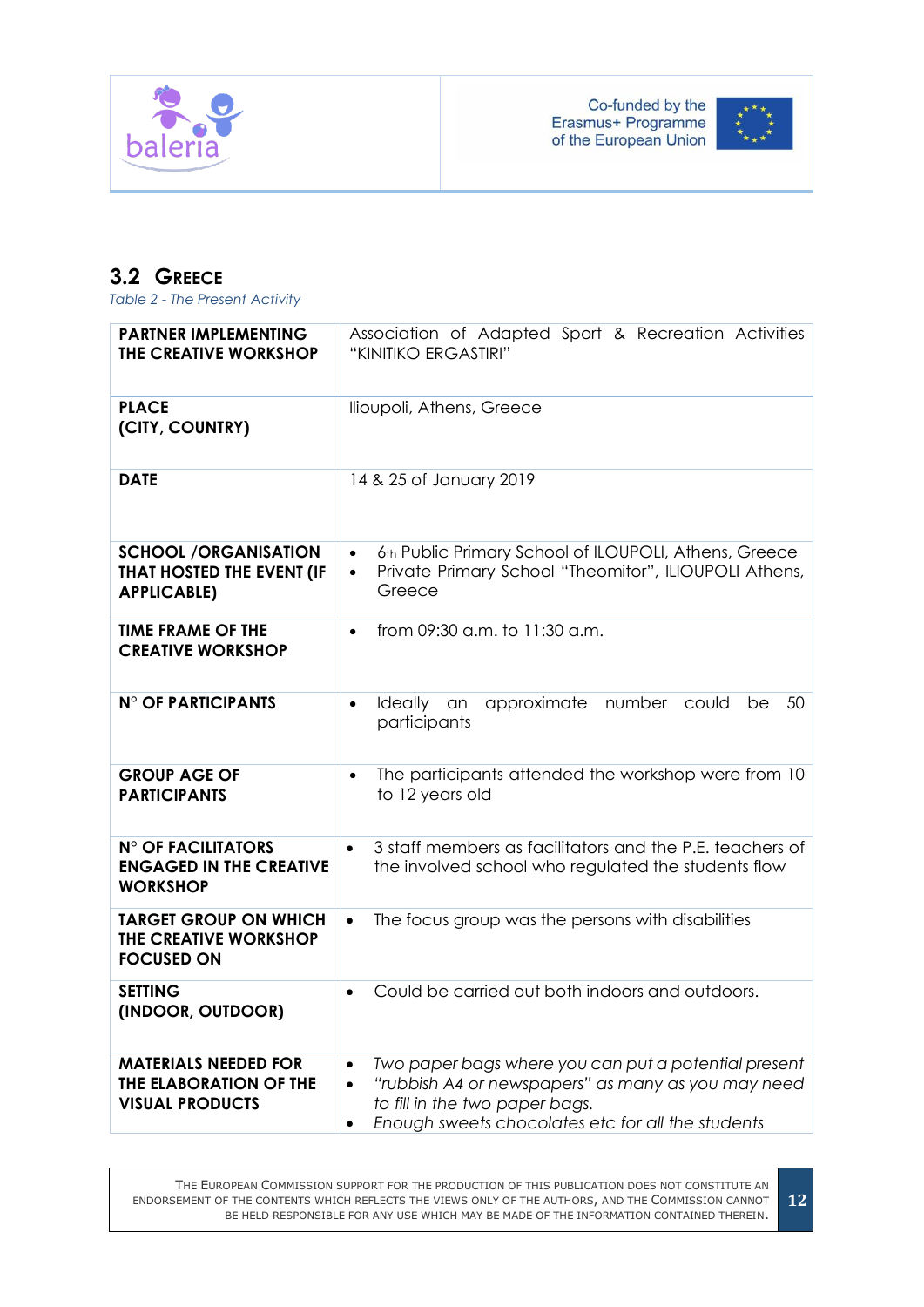



| <b>OBJECTIVES</b>                           | The activity aims to promote the social inclusion of<br>$\bullet$<br>persons with disabilities.<br>Highlight the importance of giving a second chance<br>$\bullet$<br>to what is inside someone and not rejecting him<br>because of his physical appearance-disability                                                                                                                                                                                                                                                                                                                                                                                                                                                                                                                                                                                                            |
|---------------------------------------------|-----------------------------------------------------------------------------------------------------------------------------------------------------------------------------------------------------------------------------------------------------------------------------------------------------------------------------------------------------------------------------------------------------------------------------------------------------------------------------------------------------------------------------------------------------------------------------------------------------------------------------------------------------------------------------------------------------------------------------------------------------------------------------------------------------------------------------------------------------------------------------------|
| <b>ACTIVITY</b>                             | The participants at the beginning of the workshop were<br>$\bullet$<br>asked to choose between two present bags.<br>The first should be a good looking one filled with rubbish<br>paper and the second one should be in a bad<br>condition but filled with sweets and candies.<br>Once you have the students split into two groups<br>based on the presents selection, tell them that before<br>leaving the class you will need a volunteer from each<br>team to open the present on behalf of their team.<br>When the rubbish will be revealed an exclamation of<br>disappointment will be heard but soon when the<br>sweets will appear the happiness will be spread across<br>participants.<br>Now is the proper time to ask them to have a second<br>$\bullet$<br>look to the presents and always give a second chance<br>to the interior and not to the external appearance. |
| <b>OUTPUT FOR BALERIA</b><br><b>TOOLKIT</b> |                                                                                                                                                                                                                                                                                                                                                                                                                                                                                                                                                                                                                                                                                                                                                                                                                                                                                   |
| <b>NOTES AND</b><br><b>RECOMMENDATIONS</b>  | After introducing yourself tell the participants that you<br>brought two presents to say thank you for hosting you<br>at their place/schools. This is a potential attention<br>catching technique.<br>The vast majority of the students will choose the good<br>$\bullet$<br>looking one.<br>Use candies and sweets to fill the "bad looking"<br>present so that they can have some sweet memories<br>while listening to you explaining the meaning of the<br>activity.<br>The activity has been tested in a pilot phase to students<br>$\bullet$<br>aged from 4-6 and seems that it works at this age<br>group too.                                                                                                                                                                                                                                                              |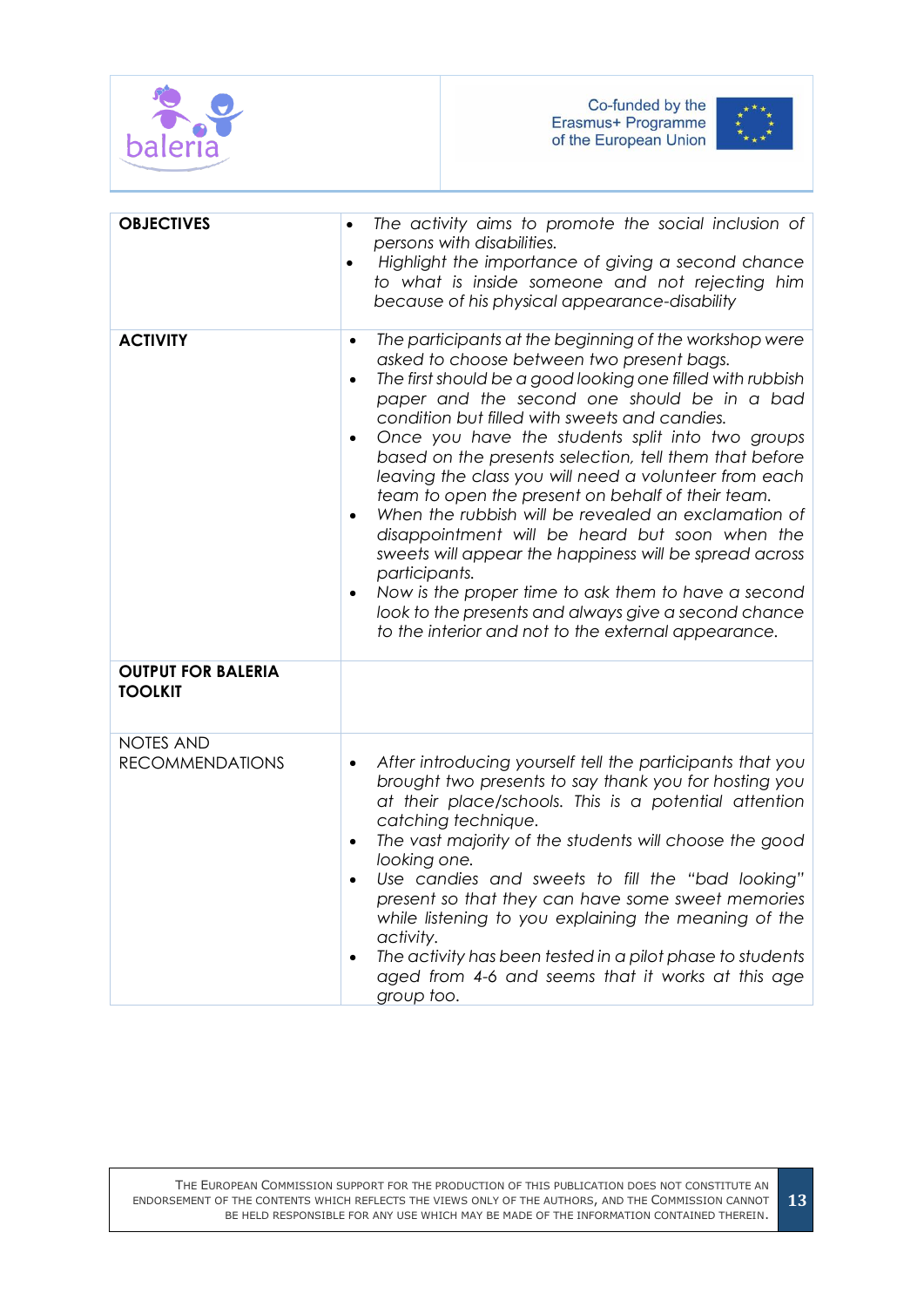



#### <span id="page-13-0"></span>*Table 3 - The medals*

| <b>PARTNER</b>                                                                    | Association of Adapted Sport & Recreation Activities<br>"KINITIKO ERGASTIRI"                                                                                                                                    |  |  |  |  |
|-----------------------------------------------------------------------------------|-----------------------------------------------------------------------------------------------------------------------------------------------------------------------------------------------------------------|--|--|--|--|
| <b>PLACE</b><br>(CITY, COUNTRY)                                                   | Ilioupoli, Athens, Greece                                                                                                                                                                                       |  |  |  |  |
| <b>DATE</b>                                                                       | 14 & 25 of January 2019                                                                                                                                                                                         |  |  |  |  |
| <b>SCHOOL /ORGANISATION</b><br>THAT HOSTED THE EVENT (IF<br><b>APPLICABLE)</b>    | 6th Public Primary School of ILOUPOLI, Athens, Greece<br>$\bullet$<br>Private Primary School "Theomitor", ILIOUPOLI Athens,<br>$\bullet$<br>Greece                                                              |  |  |  |  |
| <b>TIME FRAME OF THE</b><br><b>CREATIVE WORKSHOP</b>                              | (it is adviced to give the students approximately a month<br>to prepare the pins/medals)                                                                                                                        |  |  |  |  |
| <b>N° OF PARTICIPANTS</b>                                                         | Ideally an approximate<br>number<br>50<br>could<br>be<br>$\bullet$<br>participants or even more                                                                                                                 |  |  |  |  |
| <b>GROUP AGE OF</b><br><b>PARTICIPANTS</b>                                        | The participants attended the workshop were from 10<br>$\bullet$<br>to 12 years old                                                                                                                             |  |  |  |  |
| <b>N° OF FACILITATORS</b><br><b>ENGAGED IN THE CREATIVE</b><br><b>WORKSHOP</b>    | 3 staff members as facilitators and the Arts teacher of<br>$\bullet$<br>the involved school who guided the students while<br>painting                                                                           |  |  |  |  |
| <b>TARGET GROUP ON WHICH</b><br><b>THE CREATIVE WORKSHOP</b><br><b>FOCUSED ON</b> | The focus group was the persons with disabilities<br>$\bullet$                                                                                                                                                  |  |  |  |  |
| <b>SETTING</b><br>(INDOOR, OUTDOOR)                                               | Normally indoors.                                                                                                                                                                                               |  |  |  |  |
| <b>MATERIALS NEEDED FOR</b><br>THE ELABORATION OF THE<br><b>VISUAL PRODUCTS</b>   | A4 sized papers with a circle (white inside and black<br>border)<br>Different coloured markers and pencils<br>٠<br>Find a local store which make pins<br>$\bullet$<br>Ribbons of different colours<br>$\bullet$ |  |  |  |  |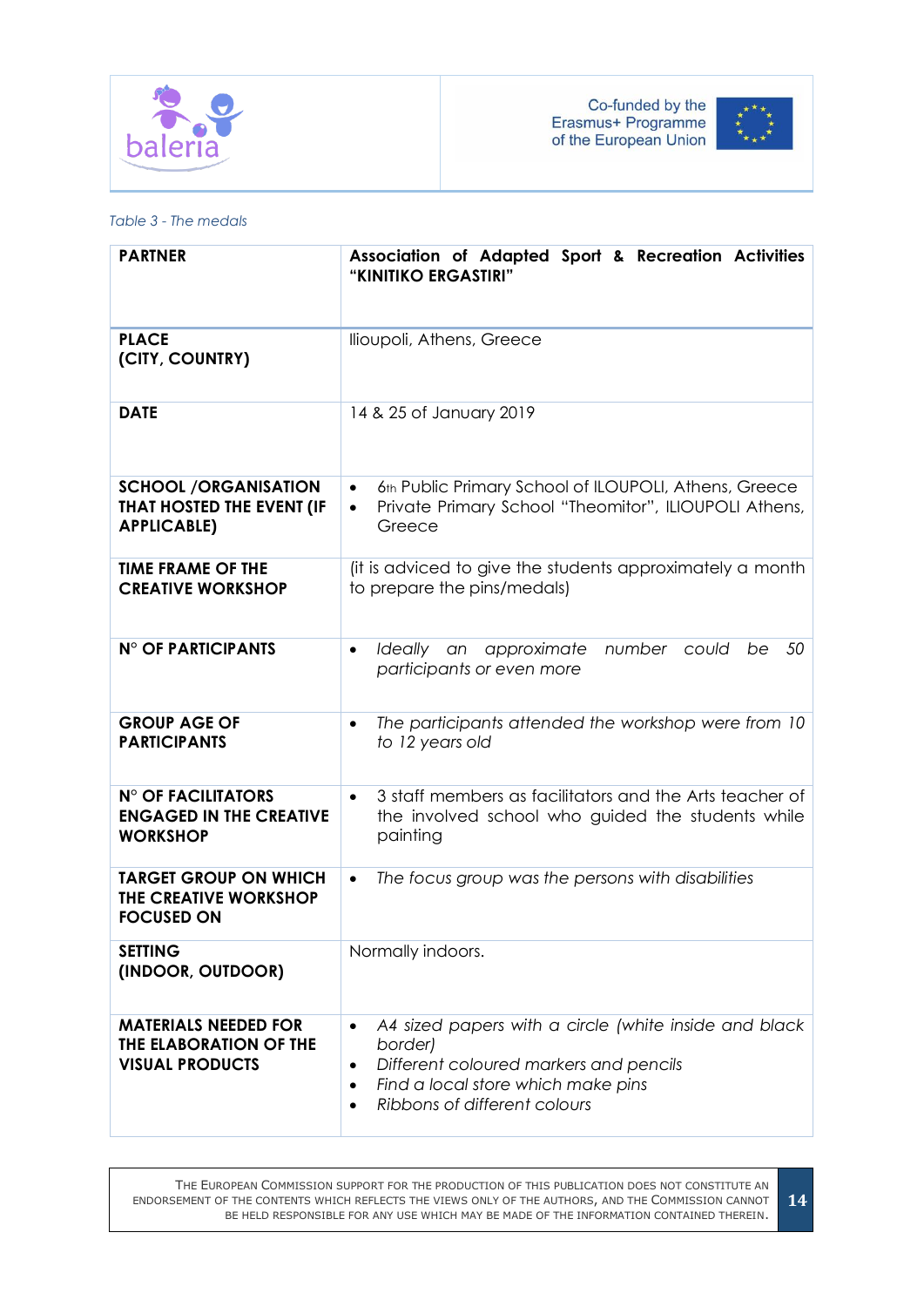



| <b>OBJECTIVES</b>                           | To create the prizes of the upcoming game day.<br>$\bullet$<br>The activity aims to promote the social inclusion of<br>$\bullet$<br>persons with disabilities.<br>Gives the chance to the students to think about the<br>$\bullet$<br>topics of Respect/ Sport for All/ Acceptance of<br>Diversity and paint the game day medals using their<br>imagination                                                                                                                                                                                                                                                                   |
|---------------------------------------------|-------------------------------------------------------------------------------------------------------------------------------------------------------------------------------------------------------------------------------------------------------------------------------------------------------------------------------------------------------------------------------------------------------------------------------------------------------------------------------------------------------------------------------------------------------------------------------------------------------------------------------|
| <b>ACTIVITY</b>                             | The participants at beginning of the activity should<br>$\bullet$<br>attend a short ppt. presentation related to issues of<br>disability and topics like Respect/Sport for All/<br><b>Acceptance of Diversity</b><br>After a short conversation they are asked to paint and<br>$\bullet$<br>create the medals of a mixed population (e.g.<br>disabled & no disabled students) sport event<br>The Arts teacher collects the paintings and the project<br>facilitator is in charge to transform the paintings into<br>pins/medals.<br>The pins/medals are going back to the school so that<br>a ribbon is placed on each medal. |
| <b>OUTPUT FOR BALERIA</b><br><b>TOOLKIT</b> | The medals of the game day are a creation of the<br>$\bullet$<br>students who already participate at the mixed event.                                                                                                                                                                                                                                                                                                                                                                                                                                                                                                         |
| <b>NOTES AND</b><br><b>RECOMMENDATIONS</b>  | It is a tested and worthwhile activity that gives the<br>chance to the participants to take their time and think,<br>create and reflect the topics in an artistic way.<br>A good idea is to the awards ceremony to have some<br>students who created the pins/medals giving the<br>medals to the athletes (disabled & no disabled<br>students)                                                                                                                                                                                                                                                                                |

<span id="page-14-0"></span>*Table 4 - The Poster Contest*

| PARTNER | Association of Adapted Sport & Recreation Activities<br>"KINITIKO ERGASTIRI" |  |  |  |  |  |
|---------|------------------------------------------------------------------------------|--|--|--|--|--|
|---------|------------------------------------------------------------------------------|--|--|--|--|--|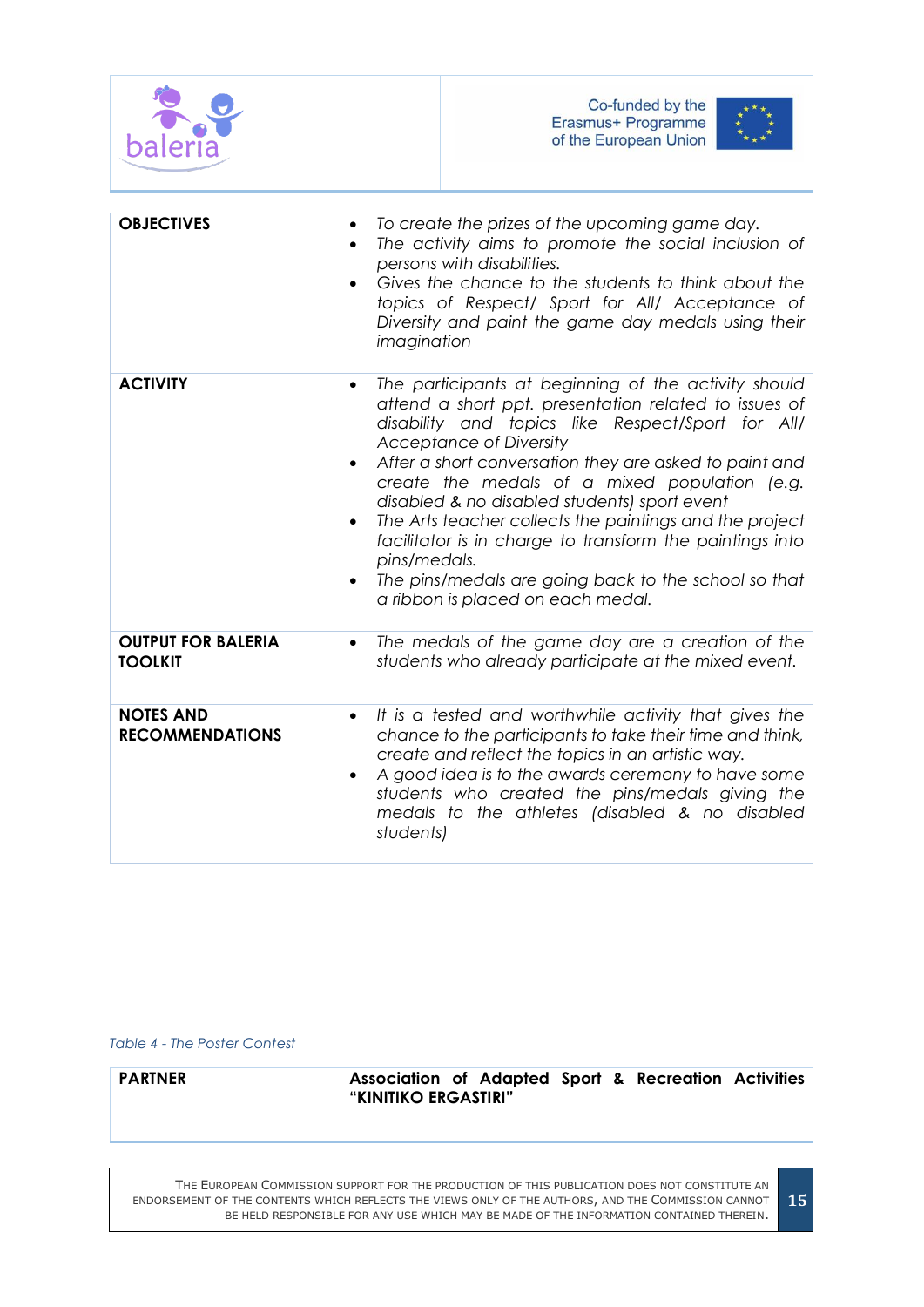



| <b>PLACE</b><br>(CITY, COUNTRY)                                                 | llioupoli, Athens, Greece                                                                                                                          |
|---------------------------------------------------------------------------------|----------------------------------------------------------------------------------------------------------------------------------------------------|
| <b>DATE</b>                                                                     | 14 & 25 of January 2019                                                                                                                            |
| <b>SCHOOL /ORGANISATION</b><br>THAT HOSTED THE EVENT (IF<br><b>APPLICABLE)</b>  | 6th Public Primary School of ILOUPOLI, Athens, Greece<br>$\bullet$<br>Private Primary School "Theomitor", ILIOUPOLI Athens,<br>$\bullet$<br>Greece |
| <b>TIME FRAME OF THE</b><br><b>CREATIVE WORKSHOP</b>                            | it is advised to give the students approximately a<br>month to prepare the poster                                                                  |
| <b>N° OF PARTICIPANTS</b>                                                       | number could<br>50<br>Ideally an<br>approximate<br>be<br>$\bullet$<br>participants or even more                                                    |
| <b>GROUP AGE OF</b><br><b>PARTICIPANTS</b>                                      | The participants attended the workshop were from 10<br>to 12 years old                                                                             |
| <b>N° OF FACILITATORS</b><br><b>ENGAGED IN THE CREATIVE</b><br><b>WORKSHOP</b>  | 3 staff members as facilitators and the Arts teacher of<br>$\bullet$<br>the involved school who guided the students while<br>painting              |
| <b>TARGET GROUP ON WHICH</b><br>THE CREATIVE WORKSHOP<br><b>FOCUSED ON</b>      | The focus group was the persons with disabilities<br>$\bullet$                                                                                     |
| <b>SETTING</b><br>(INDOOR, OUTDOOR)                                             | Normally indoors.                                                                                                                                  |
| <b>MATERIALS NEEDED FOR</b><br>THE ELABORATION OF THE<br><b>VISUAL PRODUCTS</b> | A4 sized papers<br>$\bullet$<br>Different coloured markers and pencils<br>$\bullet$                                                                |
| <b>OBJECTIVES</b>                                                               | To create the invitation/poster of the upcoming game<br>day.<br>The activity aims to promote the social inclusion of<br>persons with disabilities. |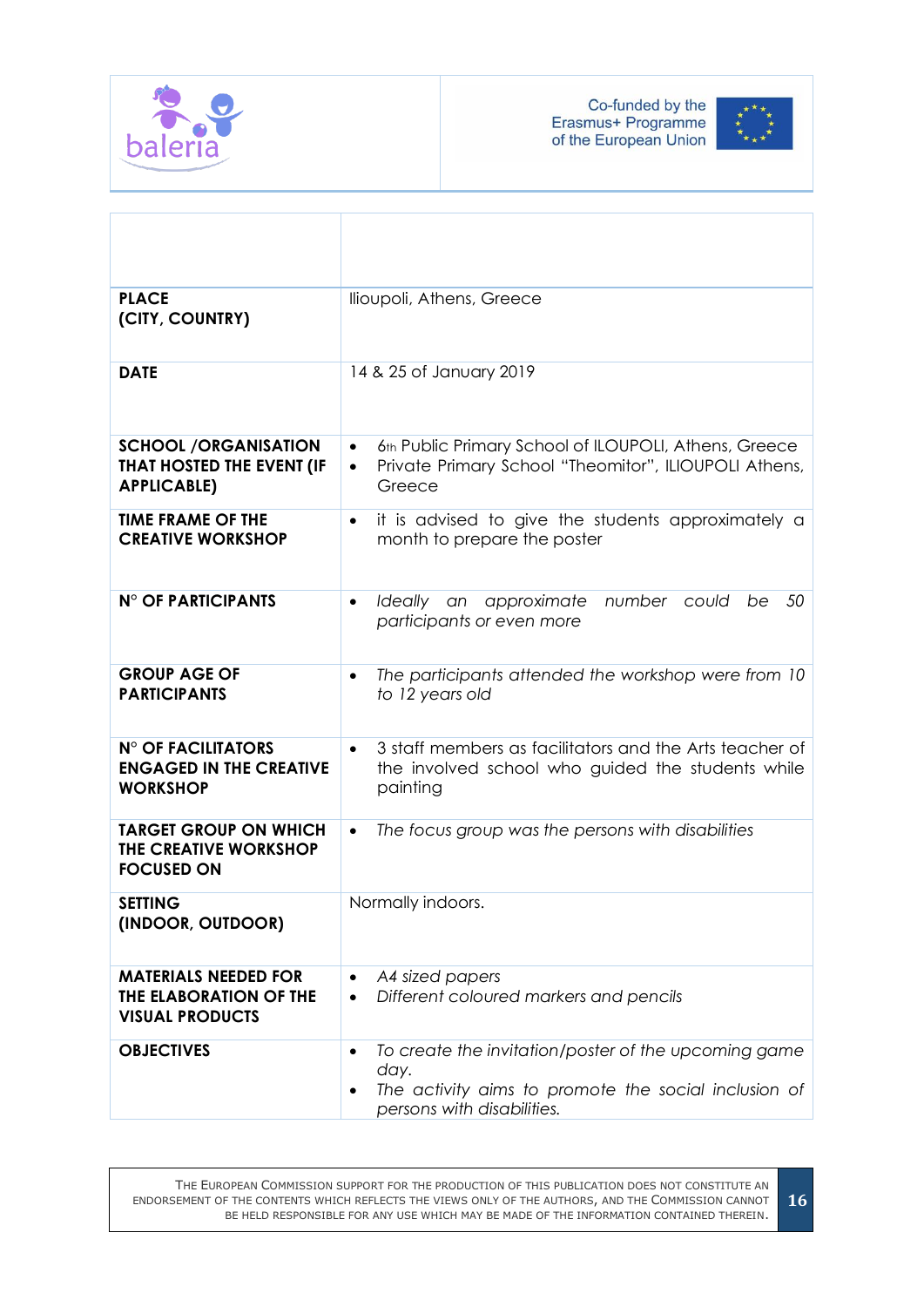



|                                             | Gives the chance to the students to think about the<br>topics of Respect/ Sport for All/ Acceptance of<br>Diversity and develop the game day poster/invitation<br>using their imagination                                                                                                                                                                                                                                                                                                                                                                                                                                                                                     |
|---------------------------------------------|-------------------------------------------------------------------------------------------------------------------------------------------------------------------------------------------------------------------------------------------------------------------------------------------------------------------------------------------------------------------------------------------------------------------------------------------------------------------------------------------------------------------------------------------------------------------------------------------------------------------------------------------------------------------------------|
| <b>ACTIVITY</b>                             | The participants at beginning of the activity should<br>$\bullet$<br>attend a short ppt. presentation related to issues of<br>disability and topics like Respect/Sport for All/<br>Acceptance of Diversity<br>After a short conversation they are asked to paint and<br>$\bullet$<br>create the poster/invitation of a mixed population<br>(e.g. disabled & non disabled students) sport event<br>The Arts teacher ask each of the students to paint a<br>$\bullet$<br>poster or splits the students into several working teams<br>who will create in cooperation a final poster<br>In order to select the winning poster, you may create<br>an on line vote (e.g. Facebook). |
| <b>OUTPUT FOR BALERIA</b><br><b>TOOLKIT</b> | The poster/s of the game day are a creation of the<br>٠<br>students who already participate at the mixed event.                                                                                                                                                                                                                                                                                                                                                                                                                                                                                                                                                               |
| <b>NOTES AND</b><br><b>RECOMMENDATIONS</b>  | It is a tested and worthwhile activity that gives the<br>$\bullet$<br>chance to the participants to take their time and think,<br>create and reflect the topics in an artistic way                                                                                                                                                                                                                                                                                                                                                                                                                                                                                            |

#### <span id="page-16-0"></span>*Table 5 - Baleria 3D House of Solidarity*

| <b>PARTNER</b> | Association of Adapted Sport & Recreation Activities<br>"KINITIKO ERGASTIRI" |  |  |  |  |  |
|----------------|------------------------------------------------------------------------------|--|--|--|--|--|
|----------------|------------------------------------------------------------------------------|--|--|--|--|--|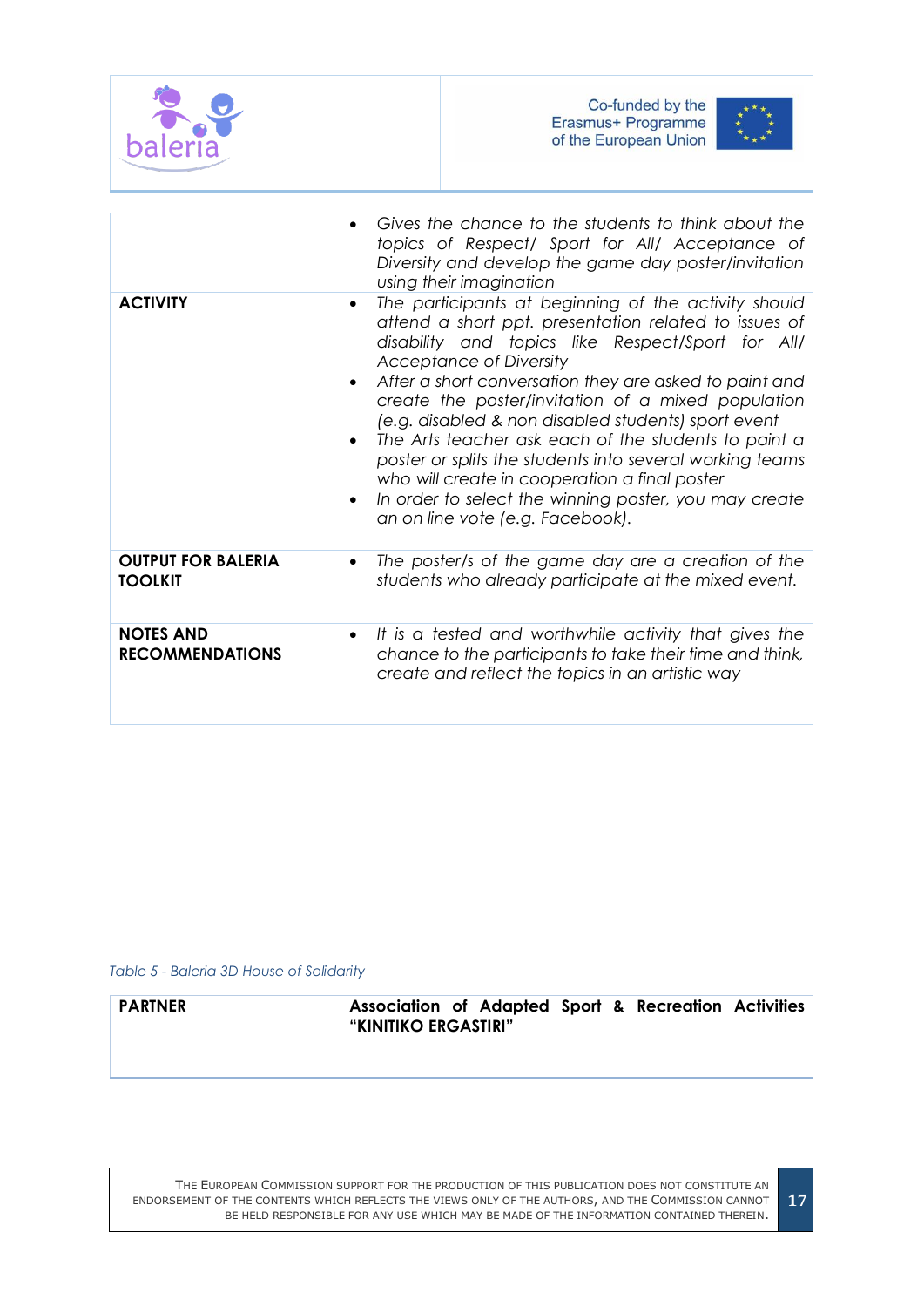



**18**

| <b>PLACE</b><br>(CITY, COUNTRY)                                                 | llioupoli, Athens, Greece                                                                                                                                                                                                                                                             |
|---------------------------------------------------------------------------------|---------------------------------------------------------------------------------------------------------------------------------------------------------------------------------------------------------------------------------------------------------------------------------------|
| <b>DATE</b>                                                                     | 20 April 2019                                                                                                                                                                                                                                                                         |
| <b>SCHOOL /ORGANISATION</b><br>THAT HOSTED THE EVENT (IF<br><b>APPLICABLE)</b>  | Fleming Square, ILOUPOLI, Athens, Greece<br>$\bullet$                                                                                                                                                                                                                                 |
| <b>TIME FRAME OF THE</b><br><b>CREATIVE WORKSHOP</b>                            | 10:00 a.m. to 15:00 p.m.                                                                                                                                                                                                                                                              |
| <b>N° OF PARTICIPANTS</b>                                                       | Its is an open event so the more people attracted the<br>$\bullet$<br>better it is.                                                                                                                                                                                                   |
| <b>GROUP AGE OF</b><br><b>PARTICIPANTS</b>                                      | The participants attended the workshop were from 4 to<br>$\bullet$<br>12 years old and their parents                                                                                                                                                                                  |
| <b>N° OF FACILITATORS</b><br><b>ENGAGED IN THE CREATIVE</b><br><b>WORKSHOP</b>  | 1 staff member as facilitator who guided the students<br>$\bullet$<br>while painting.                                                                                                                                                                                                 |
| <b>TARGET GROUP ON WHICH</b><br>THE CREATIVE WORKSHOP<br><b>FOCUSED ON</b>      | The focus group was the express solidarity to children in<br>need.                                                                                                                                                                                                                    |
| <b>SETTING</b><br>(INDOOR, OUTDOOR)                                             | The activity was carried out outdoors but could be held<br>indoors too.                                                                                                                                                                                                               |
| <b>MATERIALS NEEDED FOR</b><br>THE ELABORATION OF THE<br><b>VISUAL PRODUCTS</b> | Different coloured markers and tempera colours<br>$\bullet$<br>A 3D house from a toy store like a kids shelter (normally<br>its made from plastic frames and it is covered by a<br>plastic material painted outside but inside is white)<br><b>Brushes</b><br>$\bullet$               |
| <b>OBJECTIVES</b>                                                               | To create a space for collecting the toys and books for<br>$\bullet$<br>children in need.<br>To give the chance to children to interact by painting<br>a 3D house which will host the solidarity material.<br>To convert the abstract concept of Solidarity in a<br>visualized place. |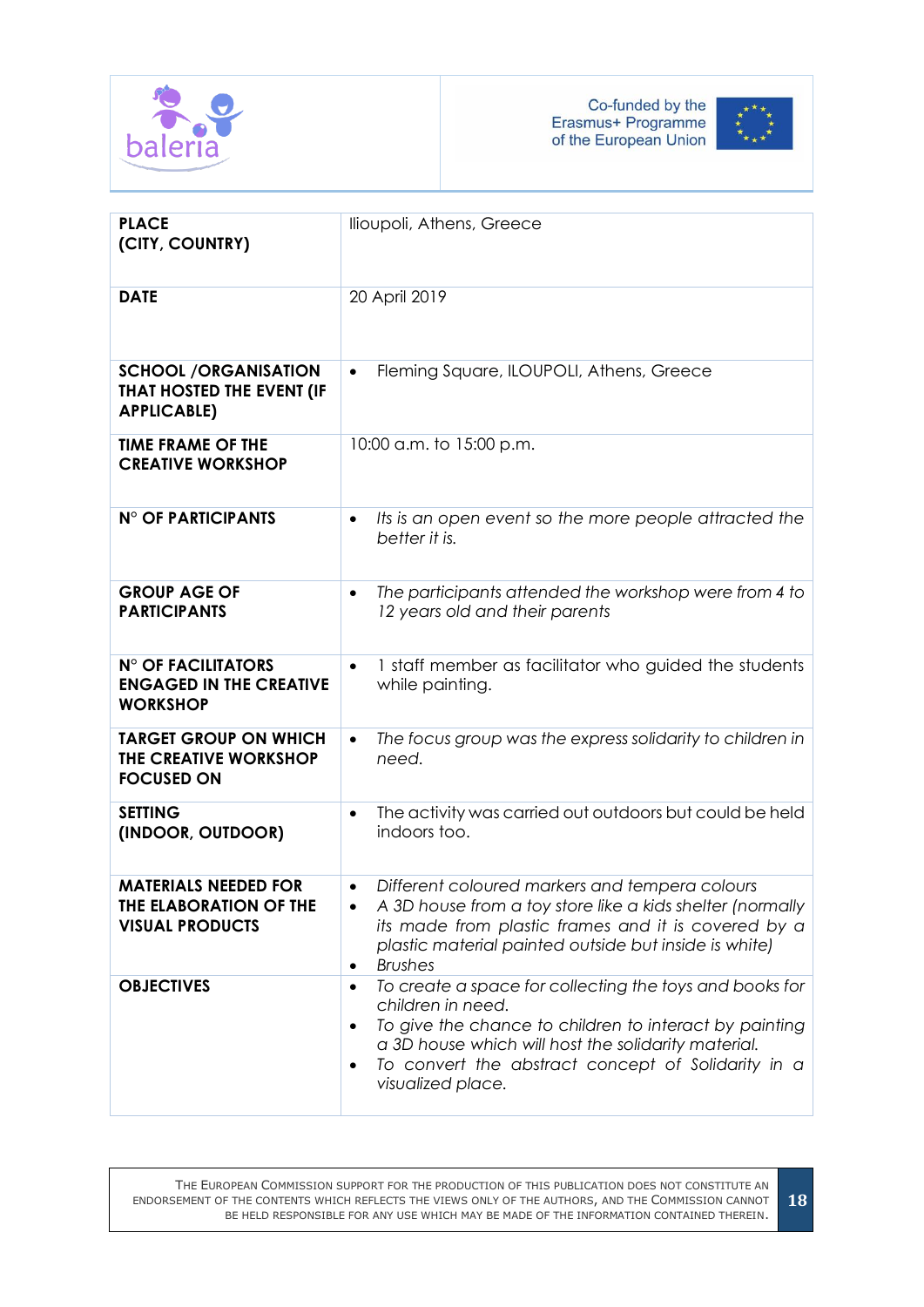

| <b>NOTES AND</b><br><b>RECOMMENDATIONS</b> | • It is a tested and worthwhile activity that gives the<br>chance to the participants to take their time and think,<br>create and reflect the topics in an artistic way.<br>• It is a good way to help school aged children to |
|--------------------------------------------|--------------------------------------------------------------------------------------------------------------------------------------------------------------------------------------------------------------------------------|
|                                            | convert abstract concept of showing their solidarity to<br>a visualized output.                                                                                                                                                |

<span id="page-18-0"></span>*Table 6 - The Pyramid of Healthy Eating Habits*

| <b>PARTNER</b>                  | Association of Adapted Sport & Recreation Activities<br>"KINITIKO ERGASTIRI" |
|---------------------------------|------------------------------------------------------------------------------|
| <b>PLACE</b><br>(CITY, COUNTRY) | Ilioupoli, Athens, Greece                                                    |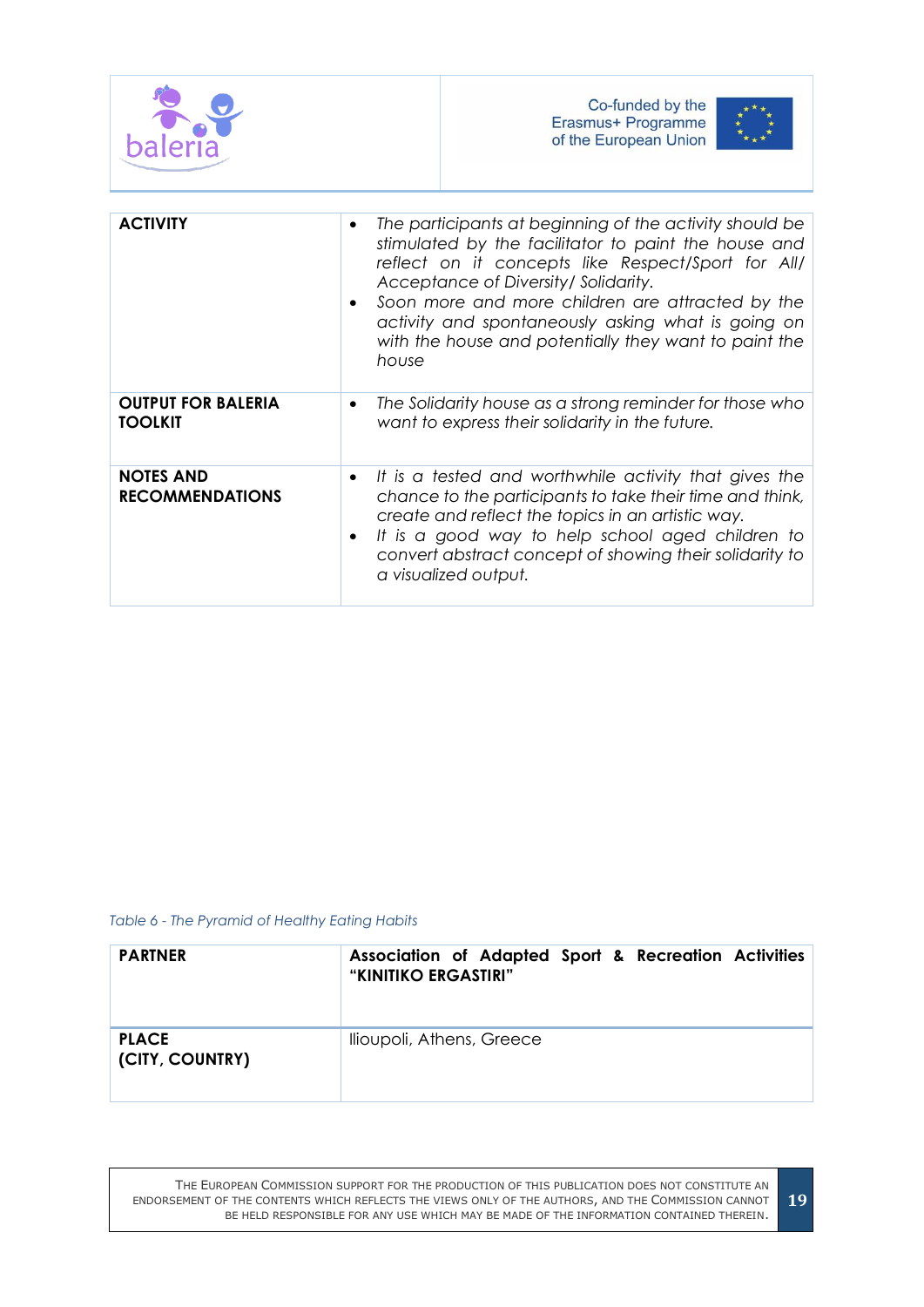



| <b>DATE</b>                                                                     | 20 April 2019                                                                                                                                                                                                                                                   |
|---------------------------------------------------------------------------------|-----------------------------------------------------------------------------------------------------------------------------------------------------------------------------------------------------------------------------------------------------------------|
|                                                                                 |                                                                                                                                                                                                                                                                 |
| <b>SCHOOL /ORGANISATION</b><br>THAT HOSTED THE EVENT (IF<br><b>APPLICABLE)</b>  | Fleming Square, ILOUPOLI, Athens, Greece                                                                                                                                                                                                                        |
| <b>TIME FRAME OF THE</b><br><b>CREATIVE WORKSHOP</b>                            | 10:00 a.m. to 15:00 p.m.                                                                                                                                                                                                                                        |
| <b>N° OF PARTICIPANTS</b>                                                       | It is an open event, so the more people attracted the<br>$\bullet$<br>better it is.                                                                                                                                                                             |
| <b>GROUP AGE OF</b><br><b>PARTICIPANTS</b>                                      | The participants attended the workshop were from 4 to<br>$\bullet$<br>12 years old and their parents                                                                                                                                                            |
| <b>N° OF FACILITATORS</b><br><b>ENGAGED IN THE CREATIVE</b><br><b>WORKSHOP</b>  | 1 staff member as facilitator who guided the students<br>$\bullet$<br>while playing.                                                                                                                                                                            |
| <b>TARGET GROUP ON WHICH</b><br>THE CREATIVE WORKSHOP<br><b>FOCUSED ON</b>      | The focus group was the children regardless age or<br>$\bullet$<br>ability.                                                                                                                                                                                     |
| <b>SETTING</b><br>(INDOOR, OUTDOOR)                                             | The activity was carried out outdoors but could be held<br>indoors too.                                                                                                                                                                                         |
| <b>MATERIALS NEEDED FOR</b><br>THE ELABORATION OF THE<br><b>VISUAL PRODUCTS</b> | A big compressed white paper sized (100cm X 70cm)<br>$\bullet$<br>Velcro tape<br>$\bullet$<br>Glue<br>$\bullet$<br><b>Markers</b><br>$\bullet$<br>Images & photos from all food categories<br>A Lamination machine<br><b>Thermal Laminating Pouches A4</b><br>٠ |
| <b>OBJECTIVES</b>                                                               | Raise awareness regarding healthy eating habits<br>$\bullet$<br>among students<br>To convert the abstract concept of healthy eating<br>$\bullet$<br>habits into a visualized interactive game.                                                                  |
| <b>ACTIVITY</b>                                                                 | The participants at beginning of the activity should be<br>$\bullet$<br>stimulated by the facilitator who asks them questions<br>like 'what your preferable meal is', or 'if you could<br>choose what would be your daily favourite mea', how                   |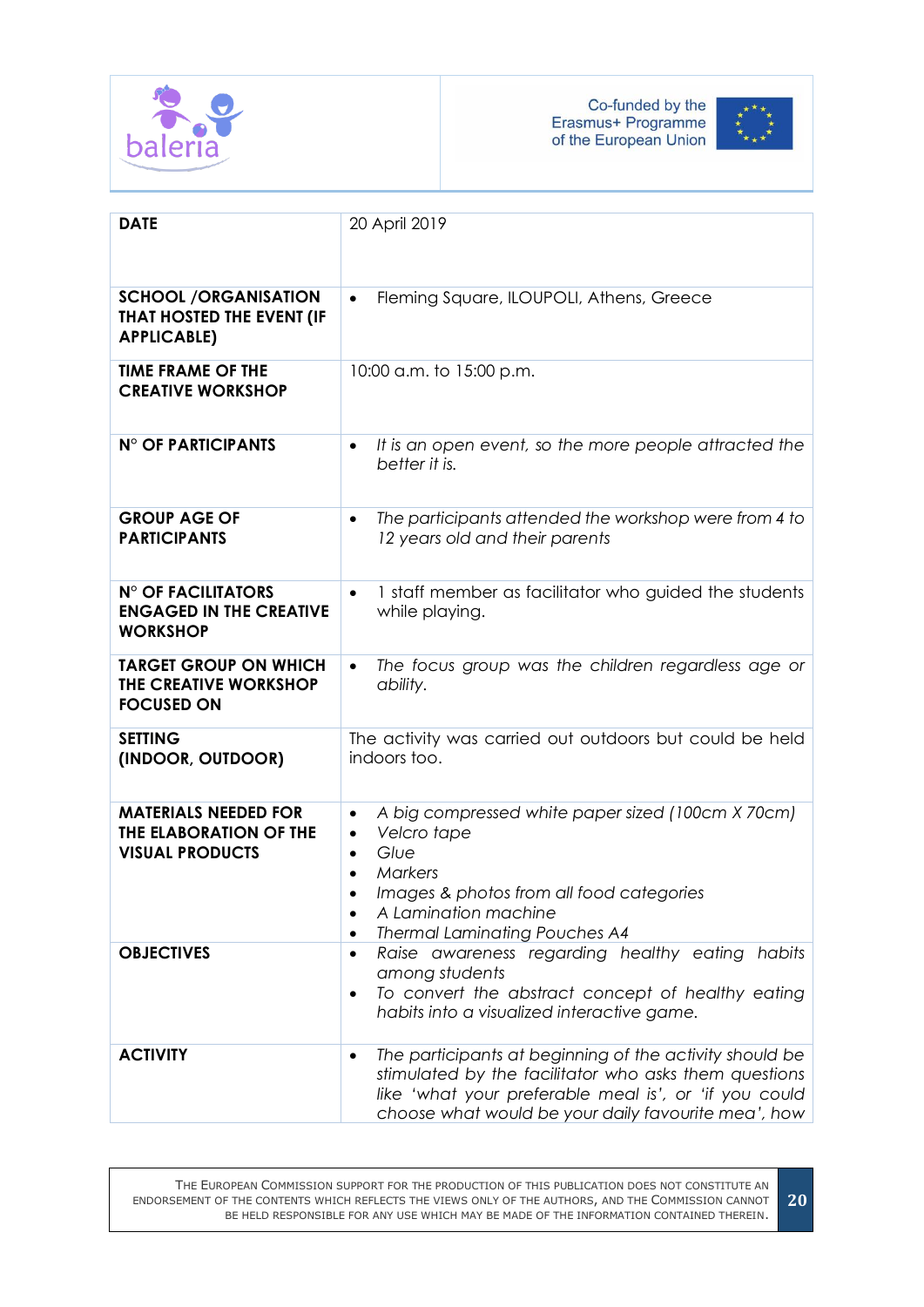

|                                             | many times per week do you consume red meat or<br>poultries etc.<br>The facilitator explains the structure of the Pyramid and<br>$\bullet$<br>familiarizes the students with the images and their<br>function on the Pyramid.<br>Soon after the participants are asked to place on the<br>٠<br>"Pyramid" the food options according to their current<br>beliefs or eating habits.<br>If a significant deviation, from healthy eating habits, is<br>$\bullet$<br>observed the children are asked to revise their options<br>until they come up with the appropriate model<br>Pyramid of healthy eating habits |
|---------------------------------------------|--------------------------------------------------------------------------------------------------------------------------------------------------------------------------------------------------------------------------------------------------------------------------------------------------------------------------------------------------------------------------------------------------------------------------------------------------------------------------------------------------------------------------------------------------------------------------------------------------------------|
| <b>OUTPUT FOR BALERIA</b><br><b>TOOLKIT</b> | The Pyramid stands as a strong reminder for those<br>$\bullet$<br>who want to maintain healthy eating habits in the<br>future. It could be easily placed within a school class.                                                                                                                                                                                                                                                                                                                                                                                                                              |
| <b>NOTES AND</b><br><b>RECOMMENDATIONS</b>  |                                                                                                                                                                                                                                                                                                                                                                                                                                                                                                                                                                                                              |

#### <span id="page-20-0"></span>*Table 7 - The Puzzle of Values*

| <b>PARTNER</b>                  | Association of Adapted Sport & Recreation Activities<br>"KINITIKO ERGASTIRI" |
|---------------------------------|------------------------------------------------------------------------------|
| <b>PLACE</b><br>(CITY, COUNTRY) | llioupoli, Athens, Greece                                                    |
| <b>DATE</b>                     | 14 & 25 of January 2019                                                      |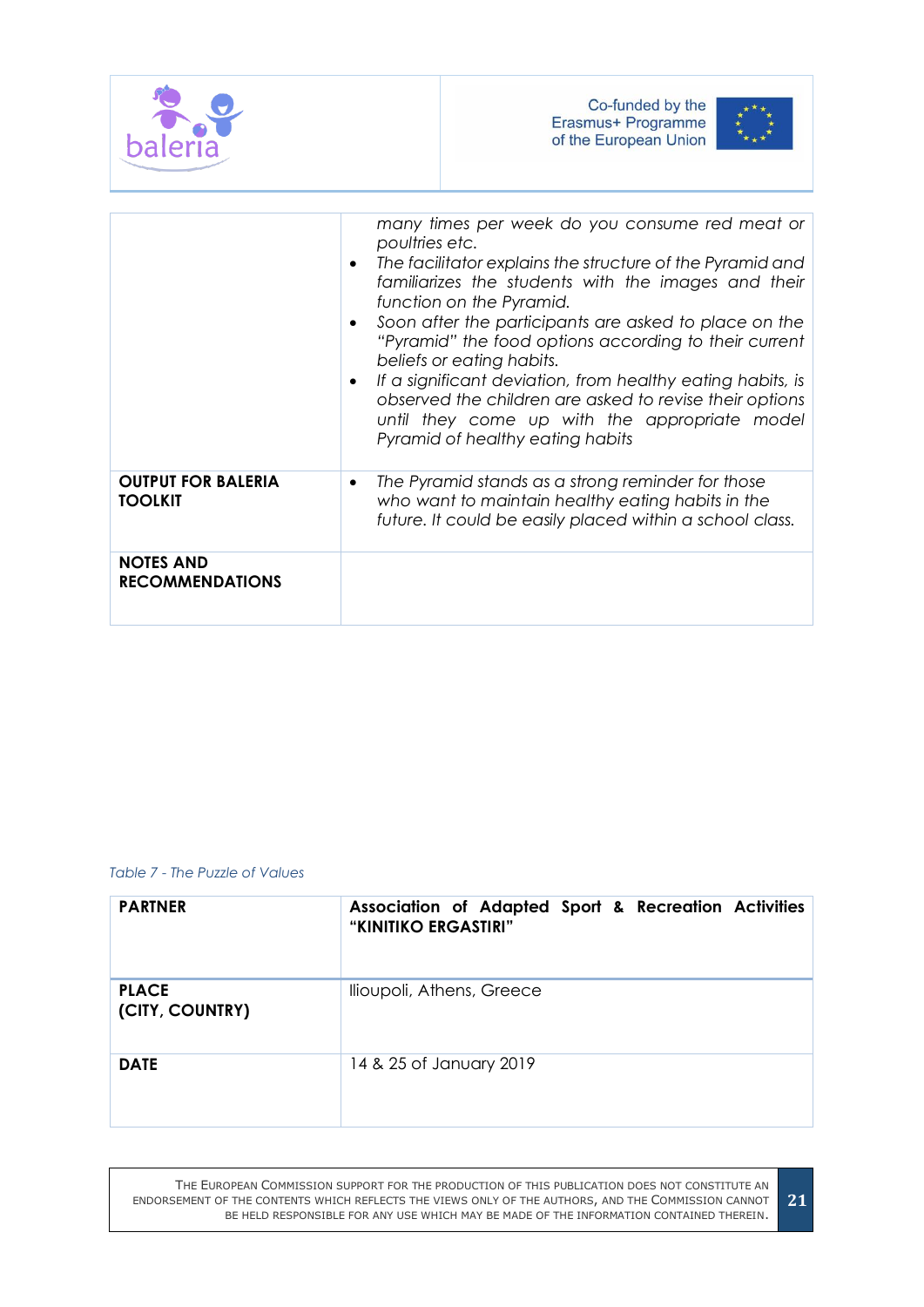



| <b>SCHOOL /ORGANISATION</b><br>THAT HOSTED THE EVENT (IF<br><b>APPLICABLE)</b>  | 6th Public Primary School of ILOUPOLI, Athens, Greece<br>$\bullet$<br>Private Primary School "Theomitor", ILIOUPOLI Athens,<br>$\bullet$<br>Greece                                                                                                                                                                                                                                                                                                                                                                           |
|---------------------------------------------------------------------------------|------------------------------------------------------------------------------------------------------------------------------------------------------------------------------------------------------------------------------------------------------------------------------------------------------------------------------------------------------------------------------------------------------------------------------------------------------------------------------------------------------------------------------|
| <b>TIME FRAME OF THE</b><br><b>CREATIVE WORKSHOP</b>                            | it is advised to give the students approximately a<br>$\bullet$<br>month to prepare the Puzzle of Values pieces                                                                                                                                                                                                                                                                                                                                                                                                              |
| N° OF PARTICIPANTS                                                              | Ideally an approximate number could be 10 students<br>$\bullet$<br>for the preparation of the Puzzle pieces.<br>While playing the Educational Puzzle Game they can<br>$\bullet$<br>participate equal number of students with the puzzle<br>pieces.<br>Important! Participants should be mixed population<br>(e.g. in our case 10 typically developing children and<br>10 disabled children)<br>After a game has finished could be played by other<br>students so there is no limitation on the final<br>participants number. |
| <b>GROUP AGE OF</b><br><b>PARTICIPANTS</b>                                      | The participants attended the workshop were from 10<br>$\bullet$<br>to 12 years old                                                                                                                                                                                                                                                                                                                                                                                                                                          |
| <b>N° OF FACILITATORS</b><br><b>ENGAGED IN THE CREATIVE</b><br><b>WORKSHOP</b>  | 3 staff members as facilitators and the Arts teacher of<br>$\bullet$<br>the involved school who guided the students while<br>painting                                                                                                                                                                                                                                                                                                                                                                                        |
| <b>TARGET GROUP ON WHICH</b><br>THE CREATIVE WORKSHOP<br><b>FOCUSED ON</b>      | The focus group was the persons with disabilities<br>$\bullet$                                                                                                                                                                                                                                                                                                                                                                                                                                                               |
| <b>SETTING</b><br>(INDOOR, OUTDOOR)                                             | Should be prepared indoors and played indoors and<br>outdoors either                                                                                                                                                                                                                                                                                                                                                                                                                                                         |
| <b>MATERIALS NEEDED FOR</b><br>THE ELABORATION OF THE<br><b>VISUAL PRODUCTS</b> | Big size compressed papers (rectangle shaped)<br>٠<br>Different coloured markers and pencils<br>$\bullet$<br>Scissors or a sharp cutter<br>$\bullet$<br>Tape for decorating the edges of the puzzle pieces.<br>$\bullet$                                                                                                                                                                                                                                                                                                     |
| <b>OBJECTIVES</b>                                                               | To create and educational puzzle for the upcoming<br>$\bullet$<br>game day.<br>The activity aims to promote the social inclusion of<br>persons with disabilities.<br>Gives the chance to the students to think about the<br>topics of Respect/ Sport for All/ Acceptance of<br>Diversity                                                                                                                                                                                                                                     |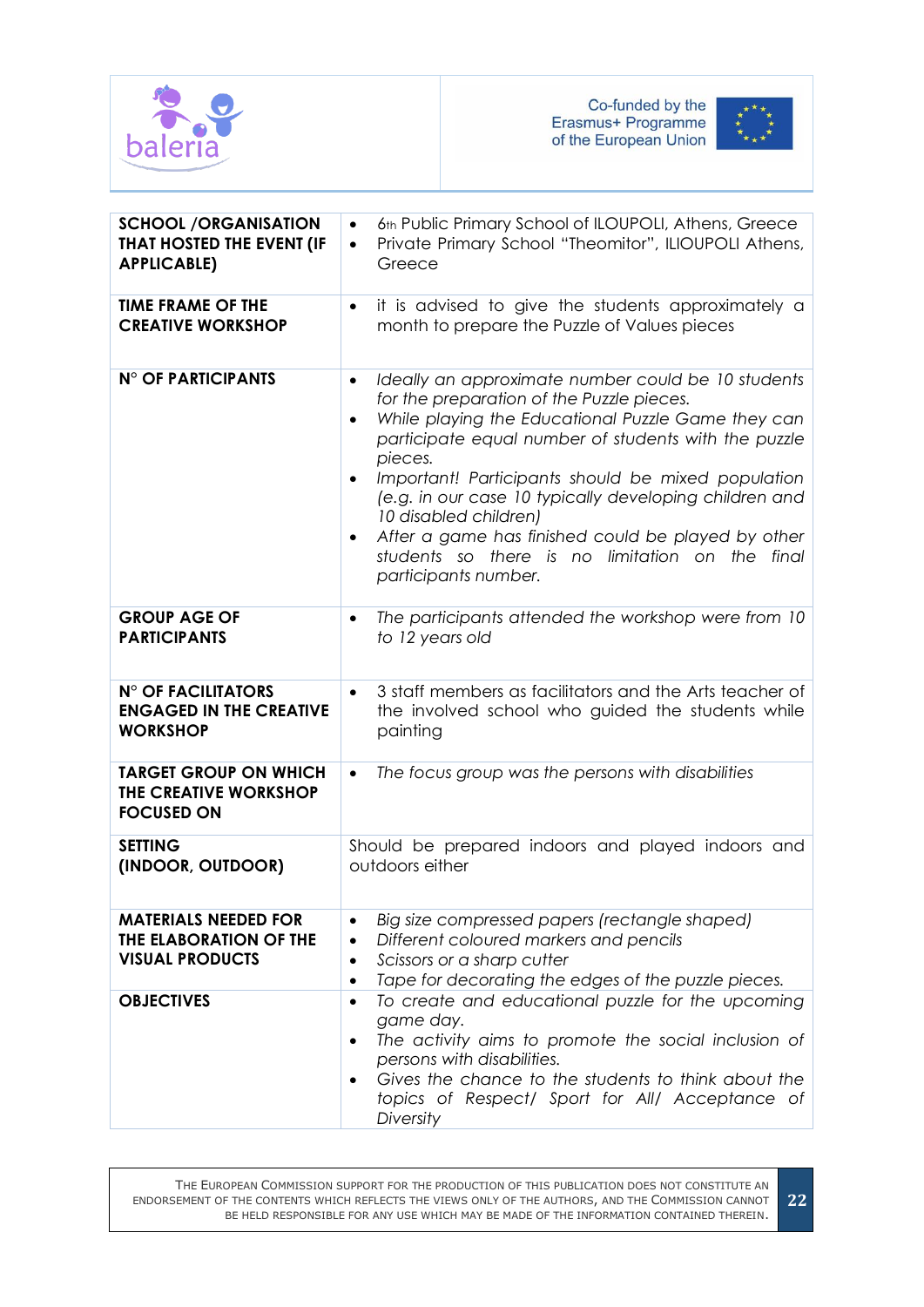



|                                             | Develop the game day puzzle activity brainstorming<br>with the words related to the topic.                                                                                                                                                                                                                                                                                                                                                                                                                                                                                                                                                                                                                                                                                                                                                                                                                                                    |
|---------------------------------------------|-----------------------------------------------------------------------------------------------------------------------------------------------------------------------------------------------------------------------------------------------------------------------------------------------------------------------------------------------------------------------------------------------------------------------------------------------------------------------------------------------------------------------------------------------------------------------------------------------------------------------------------------------------------------------------------------------------------------------------------------------------------------------------------------------------------------------------------------------------------------------------------------------------------------------------------------------|
| <b>ACTIVITY</b>                             | The blank compressed paper pieces are matched in<br>$\bullet$<br>pairs of two.<br>The students are asked to thing words related to the set<br>$\bullet$<br>topic (e.g. Respect/ Ability/ Diversity/Fair Play)<br>We used BALERIA acronym to create related words<br>$\bullet$<br>Then each word is written in a pair of two compressed<br>papers in a form (Res-pect)<br>The participants are split into two teams, preferably<br>$\bullet$<br>mixed teams of disabled and no disabled students.<br>All pieces should be placed on the floor with the words<br>$\bullet$<br>hidden. The top surface must be the same for all pieces<br>(there you can put the logo & EU disclaimers).<br>Once the music plays, the two mixed groups are<br>looking to find their couple puzzle person and shape<br>the wright words.<br>Once they find their couple should go at the finish line<br>$\bullet$<br>to stand were the other "words" are standing |
| <b>OUTPUT FOR BALERIA</b><br><b>TOOLKIT</b> | An education Puzzle Game.                                                                                                                                                                                                                                                                                                                                                                                                                                                                                                                                                                                                                                                                                                                                                                                                                                                                                                                     |
| <b>NOTES AND</b><br><b>RECOMMENDATIONS</b>  | It is advised to have big letter balloons under which the<br>$\bullet$<br>couples/words will stand once they find their wright<br>puzzle<br>Use a motivating song while the participants are<br>looking to find their couple                                                                                                                                                                                                                                                                                                                                                                                                                                                                                                                                                                                                                                                                                                                  |

# <span id="page-22-0"></span>**3.3 ITALY**

<span id="page-22-1"></span>*Table 8 - The Collage of Solidarity*

| <b>PARTNER</b> | <b>ISIG</b> |
|----------------|-------------|
|                |             |
|                |             |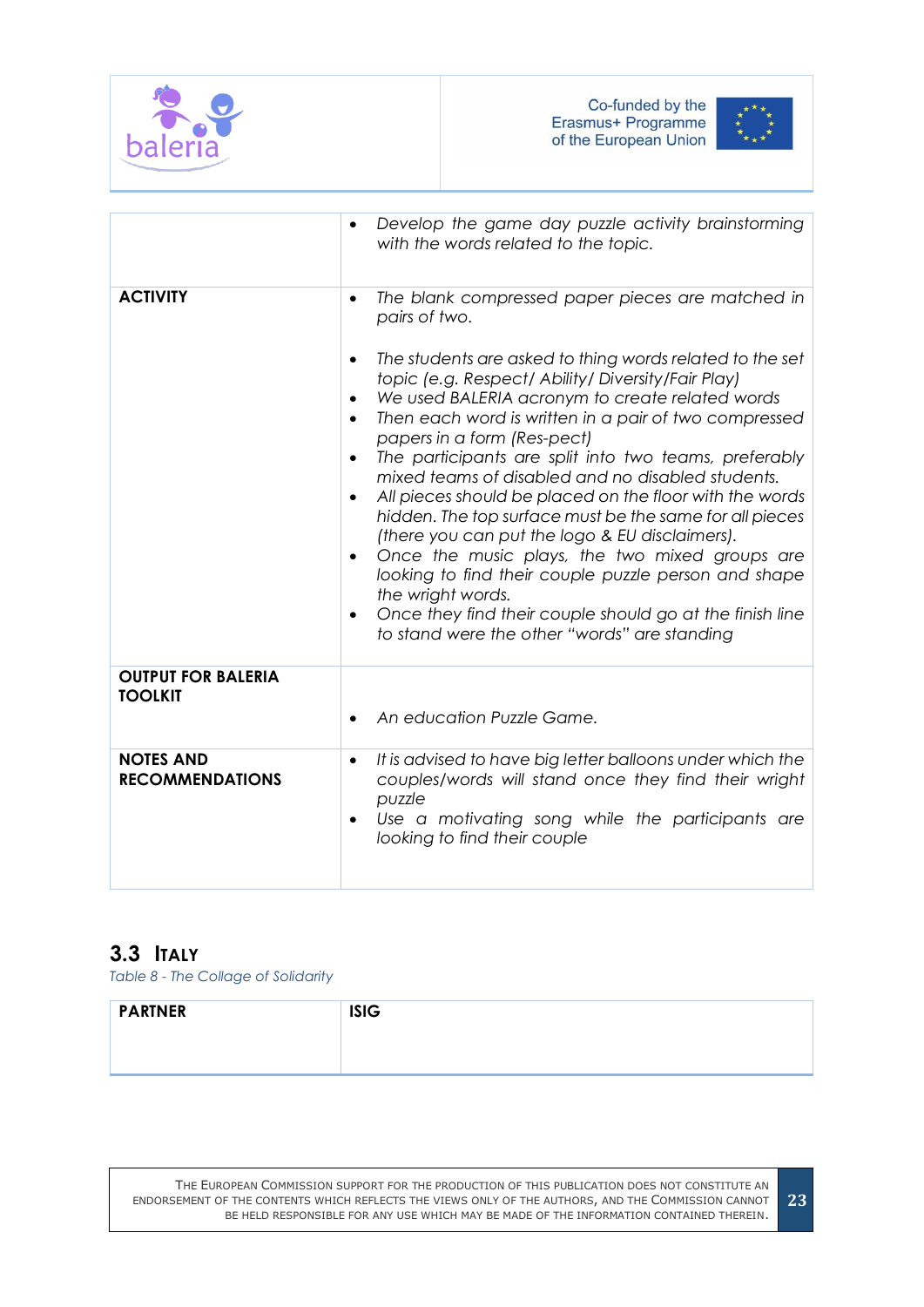



| <b>PLACE</b><br>(CITY, COUNTRY)                                                 | Gorizia, Italy                                                                                                                                                                                   |
|---------------------------------------------------------------------------------|--------------------------------------------------------------------------------------------------------------------------------------------------------------------------------------------------|
| <b>DATE</b>                                                                     | 17 Juy 2019                                                                                                                                                                                      |
| <b>SCHOOL /ORGANISATION</b><br>THAT HOSTED THE EVENT (IF<br><b>APPLICABLE)</b>  | Dinamic Gym of Gorizia during its summer camp<br>$\bullet$                                                                                                                                       |
| <b>TIME FRAME OF THE</b><br><b>CREATIVE WORKSHOP</b>                            | 2 hours                                                                                                                                                                                          |
| N° OF PARTICIPANTS                                                              | 30 participants<br>$\bullet$                                                                                                                                                                     |
| <b>GROUP AGE OF</b><br><b>PARTICIPANTS</b>                                      | 3-6 years old<br>$\bullet$                                                                                                                                                                       |
| <b>N° OF FACILITATORS</b><br><b>ENGAGED IN THE CREATIVE</b><br><b>WORKSHOP</b>  | 2 facilitators and the instructors of the gym (4)<br>$\bullet$                                                                                                                                   |
| <b>TARGET GROUP ON WHICH</b><br>THE CREATIVE WORKSHOP<br><b>FOCUSED ON</b>      | Vulnerable young persons<br>$\bullet$                                                                                                                                                            |
| <b>SETTING</b><br>(INDOOR, OUTDOOR)                                             | Indoors<br>$\bullet$                                                                                                                                                                             |
| <b>MATERIALS NEEDED FOR</b><br>THE ELABORATION OF THE<br><b>VISUAL PRODUCTS</b> | Posters<br>Scissors<br>$\bullet$<br>Newspapers and magazines<br>Glue<br>$\bullet$                                                                                                                |
| <b>OBJECTIVES</b>                                                               | The activity aims to promote the values of friendship<br>$\bullet$<br>and solidarity<br>Gives the chance to the young participants to think<br>about the importance of team spirit and fair play |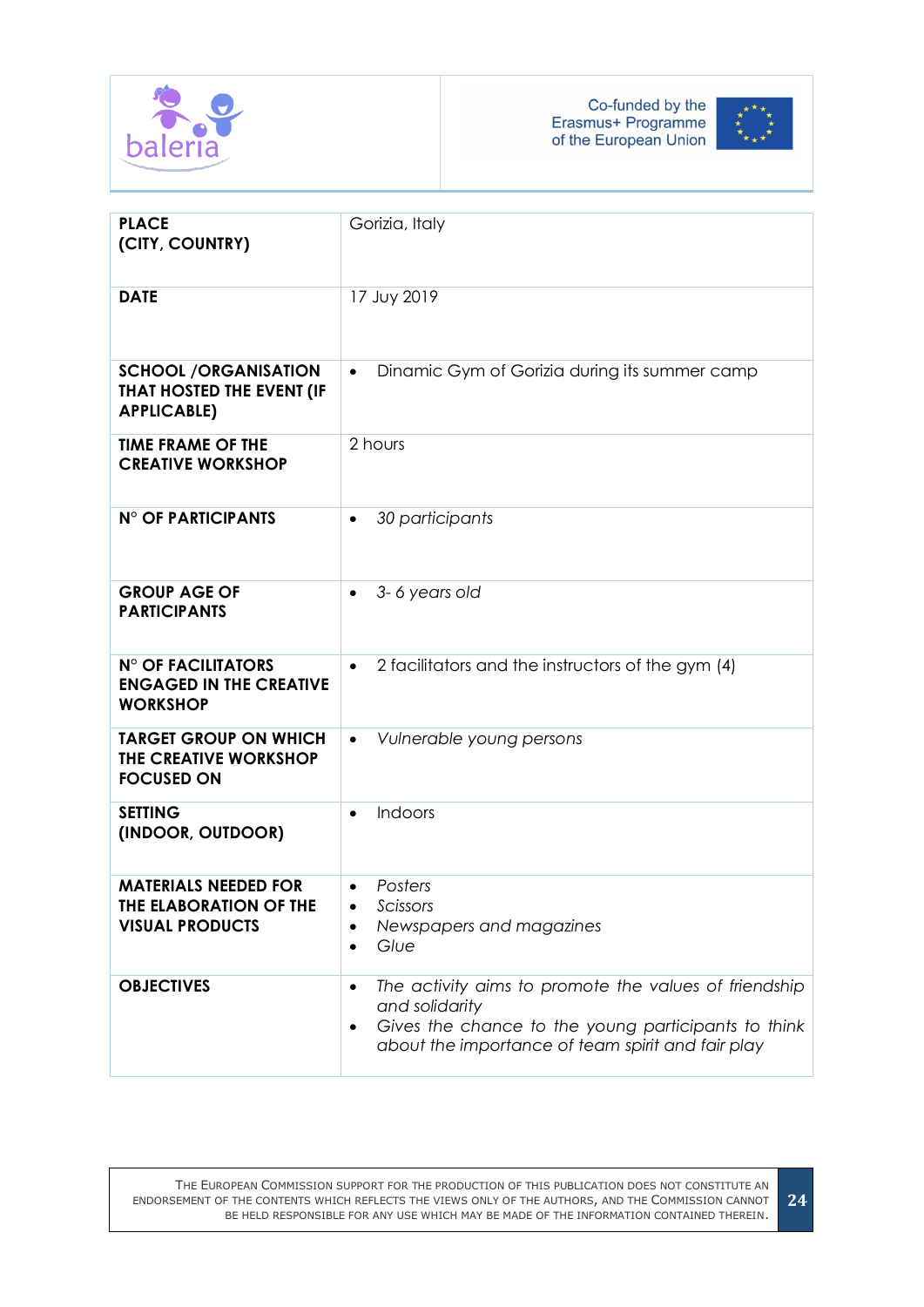



| <b>ACTIVITY</b>                             | The facilitators explain the importance of the team<br>$\bullet$<br>spirit and the value of solidarity in ever day life<br>The participants start to cut images from the<br>$\bullet$<br>magazines that represent the values of solidarity,<br>friendship and brotherhood;<br>After that, they should glue the images on the poster<br>$\bullet$<br>creating different collages |
|---------------------------------------------|---------------------------------------------------------------------------------------------------------------------------------------------------------------------------------------------------------------------------------------------------------------------------------------------------------------------------------------------------------------------------------|
| <b>OUTPUT FOR BALERIA</b><br><b>TOOLKIT</b> | The Collage of Solidarity represent the work of the<br>$\bullet$<br>young participants that understand the importance of<br>Fair play values                                                                                                                                                                                                                                    |
| <b>NOTES AND</b><br><b>RECOMMENDATIONS</b>  |                                                                                                                                                                                                                                                                                                                                                                                 |

#### <span id="page-24-0"></span>*Table 9 - The Colours of Friendship*

| <b>PARTNER</b>                                                                 | <b>ISIG</b>                                               |
|--------------------------------------------------------------------------------|-----------------------------------------------------------|
| <b>PLACE</b><br>(CITY, COUNTRY)                                                | Gorizia, Italy                                            |
| <b>DATE</b>                                                                    | 17 Juy 2019                                               |
| <b>SCHOOL /ORGANISATION</b><br>THAT HOSTED THE EVENT (IF<br><b>APPLICABLE)</b> | Dinamic Gym of Gorizia during is summer camp<br>$\bullet$ |
| <b>TIME FRAME OF THE</b><br><b>CREATIVE WORKSHOP</b>                           | 2 hours                                                   |
| N° OF PARTICIPANTS                                                             | 30 participants<br>$\bullet$                              |
| <b>GROUP AGE OF</b><br><b>PARTICIPANTS</b>                                     | 3-6 years old<br>$\bullet$                                |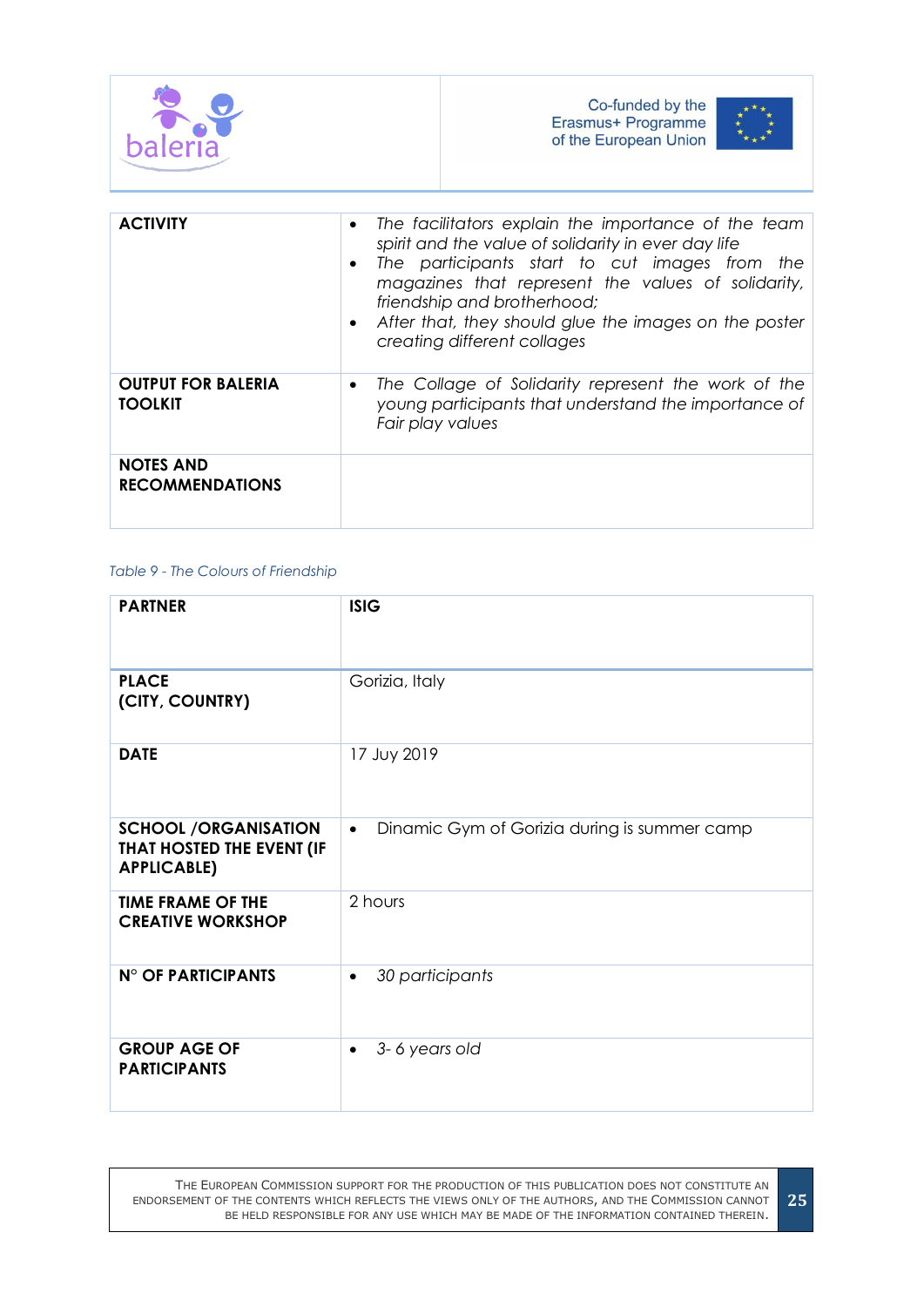



| <b>N° OF FACILITATORS</b><br><b>ENGAGED IN THE CREATIVE</b><br><b>WORKSHOP</b>  | 2 facilitators and the instructors of the gym (4)                                                                                                                                                                                                                                                                                                               |
|---------------------------------------------------------------------------------|-----------------------------------------------------------------------------------------------------------------------------------------------------------------------------------------------------------------------------------------------------------------------------------------------------------------------------------------------------------------|
| <b>TARGET GROUP ON WHICH</b><br>THE CREATIVE WORKSHOP<br><b>FOCUSED ON</b>      | Vulnerable young persons in need<br>$\bullet$                                                                                                                                                                                                                                                                                                                   |
| <b>SETTING</b><br>(INDOOR, OUTDOOR)                                             | Normally outdoors                                                                                                                                                                                                                                                                                                                                               |
| <b>MATERIALS NEEDED FOR</b><br>THE ELABORATION OF THE<br><b>VISUAL PRODUCTS</b> | Posters<br>$\bullet$<br>Washable finger colours<br>$\bullet$                                                                                                                                                                                                                                                                                                    |
| <b>OBJECTIVES</b>                                                               | The activity aims to promote the values of friendship<br>$\bullet$<br>and brotherhood:<br>The activity gives the chance to the young participants<br>$\bullet$<br>to think about the importance of teamwork and<br>collaboration                                                                                                                                |
| <b>ACTIVITY</b>                                                                 | The facilitators explain the importance of the team-<br>$\bullet$<br>work and the value of brotherhood in ever day life<br>The participants start to use the finger colours to paint<br>$\bullet$<br>on the posters using creative imagination<br>The facilitators collect the paintings representing the<br>$\bullet$<br>values of friendship and brotherhood. |
| <b>OUTPUT FOR BALERIA</b><br><b>TOOLKIT</b>                                     | The Colours of Friendship represent the work of the<br>$\bullet$<br>young participants                                                                                                                                                                                                                                                                          |
| <b>NOTES AND</b><br><b>RECOMMENDATIONS</b>                                      |                                                                                                                                                                                                                                                                                                                                                                 |

# <span id="page-25-0"></span>**3.4 GERMANY**

<span id="page-25-1"></span>*Table 10 - The Baleria Domino*

| <b>PARTNER</b> | <b>German Sports University Cologne</b> |
|----------------|-----------------------------------------|
|                |                                         |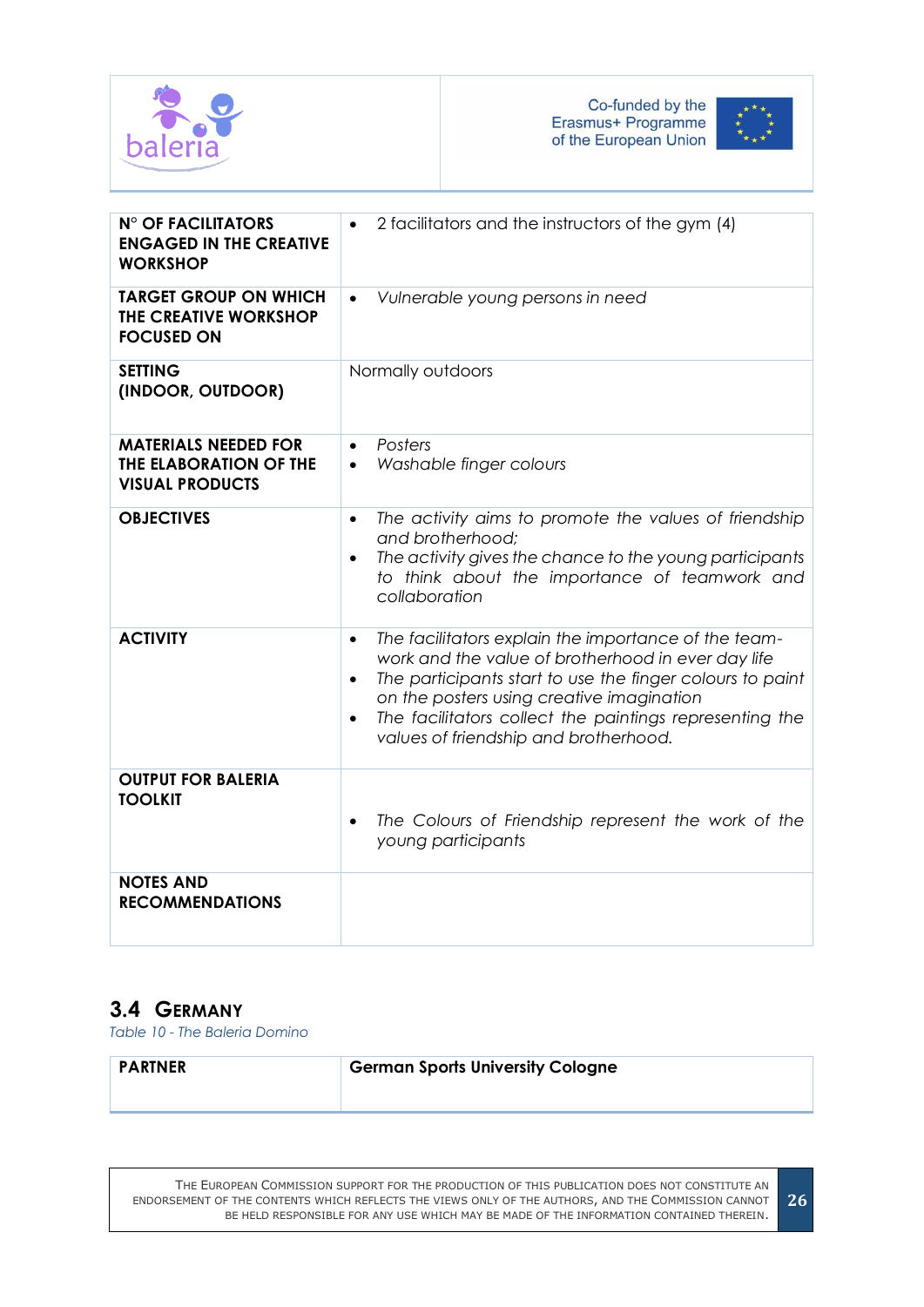



| <b>PLACE</b><br>(CITY, COUNTRY)                                                 | Cologne, Germany                                                                                                                                                                                                                                                                 |
|---------------------------------------------------------------------------------|----------------------------------------------------------------------------------------------------------------------------------------------------------------------------------------------------------------------------------------------------------------------------------|
| <b>DATE</b>                                                                     | 17.06.2019                                                                                                                                                                                                                                                                       |
| <b>SCHOOL /ORGANISATION</b><br>THAT HOSTED THE EVENT (IF<br><b>APPLICABLE)</b>  | GGS Braunsfeld (Europaschule)                                                                                                                                                                                                                                                    |
| <b>TIME FRAME OF THE</b><br><b>CREATIVE WORKSHOP</b>                            | $25 \text{ min}$<br>$\bullet$                                                                                                                                                                                                                                                    |
| N° OF PARTICIPANTS                                                              | $12 - 250$ children<br>$\bullet$                                                                                                                                                                                                                                                 |
| <b>GROUP AGE OF</b><br><b>PARTICIPANTS</b>                                      | 6 - 10 years old (primary school)<br>$\bullet$                                                                                                                                                                                                                                   |
| <b>N° OF FACILITATORS</b><br><b>ENGAGED IN THE CREATIVE</b><br><b>WORKSHOP</b>  | I facilitator (children are grouped in subgroups up to<br>$\bullet$<br>25 to 30 children to create the A4-BALERIA Dominos)                                                                                                                                                       |
| <b>TARGET GROUP ON WHICH</b><br>THE CREATIVE WORKSHOP<br><b>FOCUSED ON</b>      | all children, ability: drawing and reading<br>$\bullet$                                                                                                                                                                                                                          |
| <b>SETTING</b><br>(INDOOR, OUTDOOR)                                             | both is possible                                                                                                                                                                                                                                                                 |
| <b>MATERIALS NEEDED FOR</b><br>THE ELABORATION OF THE<br><b>VISUAL PRODUCTS</b> | A4-sheets with a printed hand & 1 syllable / word string<br>$\bullet$<br>related to Fair Play (e.g. Fair-Play, Res-pect, Tole-rance,<br>Jus-tice, Soli-darity)<br>coloured pencils (one for each child)<br>$\bullet$<br>String to create a collar                                |
| <b>OBJECTIVES</b>                                                               | Title of the activity: Baleria domino<br>Baleria value: ALL (all related values can be used for<br>the game)<br>The activity promotes teamwork and highlights the<br>$\bullet$<br>number of words related to Fair Play and Fair Life.                                            |
| <b>ACTIVITY</b>                                                                 | Children sit together in a big circle with their own class.<br>Every child gets a prepared A4-sheet (with a printed<br>hand and a word string).<br>Personalization: The children draw the border of their<br>own hand on the sheet. Then they write their name into<br>the hand. |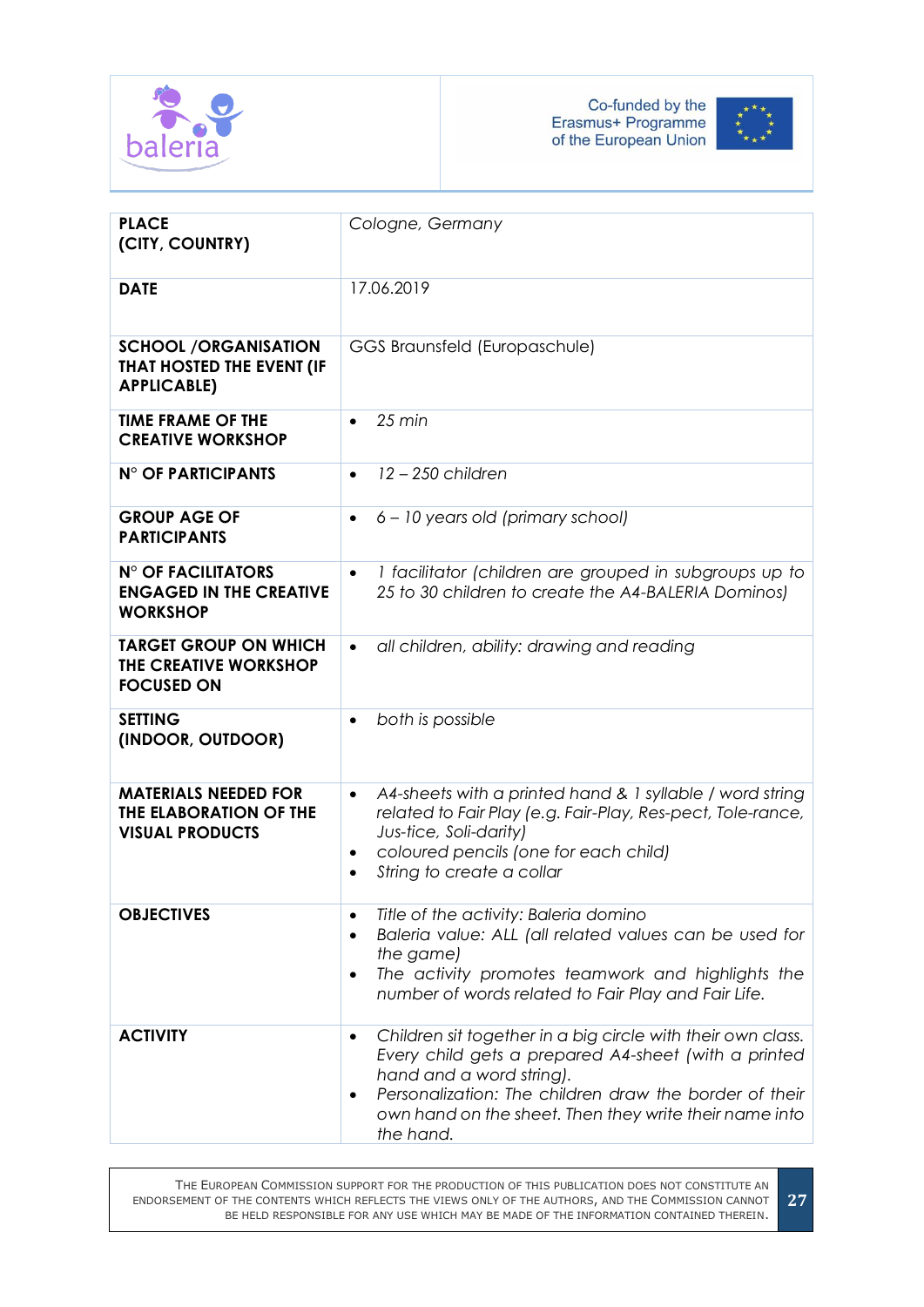



**28**

|                                             | Once all children have personalized their A4-sheet,<br>everyone gathers for the grand finale with the A4-<br>sheets hanging visibly around the neck.<br>Now each child searches the matching word-string to<br>form the complete word. After that the "matched<br>Dominos" form a large circle (For younger kids,<br>matching word strings printed in the same colour can<br>help).<br>Holding hands, all children shout together: "Together<br>we are united!"<br>Variations for older children:<br>Split words into more syllables |
|---------------------------------------------|--------------------------------------------------------------------------------------------------------------------------------------------------------------------------------------------------------------------------------------------------------------------------------------------------------------------------------------------------------------------------------------------------------------------------------------------------------------------------------------------------------------------------------------|
| <b>OUTPUT FOR BALERIA</b><br><b>TOOLKIT</b> | Artistic output: photos of the painted Din 4 papers<br>$\bullet$<br>Documentary output: photos - Children paint their<br>$\bullet$<br>pieces of cardboard and form a sorted circle together                                                                                                                                                                                                                                                                                                                                          |
| <b>NOTES AND</b><br><b>RECOMMENDATIONS</b>  |                                                                                                                                                                                                                                                                                                                                                                                                                                                                                                                                      |

#### <span id="page-27-0"></span>*Table 11 - The Baleria Puzzle*

| <b>PARTNER</b>                                                                 | <b>German Sports University Cologne</b> |  |
|--------------------------------------------------------------------------------|-----------------------------------------|--|
| <b>PLACE</b><br>(CITY, COUNTRY)                                                | Cologne, Germany                        |  |
| <b>DATE</b>                                                                    | June 8, 2018                            |  |
| <b>SCHOOL /ORGANISATION</b><br>THAT HOSTED THE EVENT (IF<br><b>APPLICABLE)</b> | Europaschule GGS Braunsfeld             |  |
| <b>TIME FRAME OF THE</b><br><b>CREATIVE WORKSHOP</b>                           | 10 – 15 min<br>$\bullet$                |  |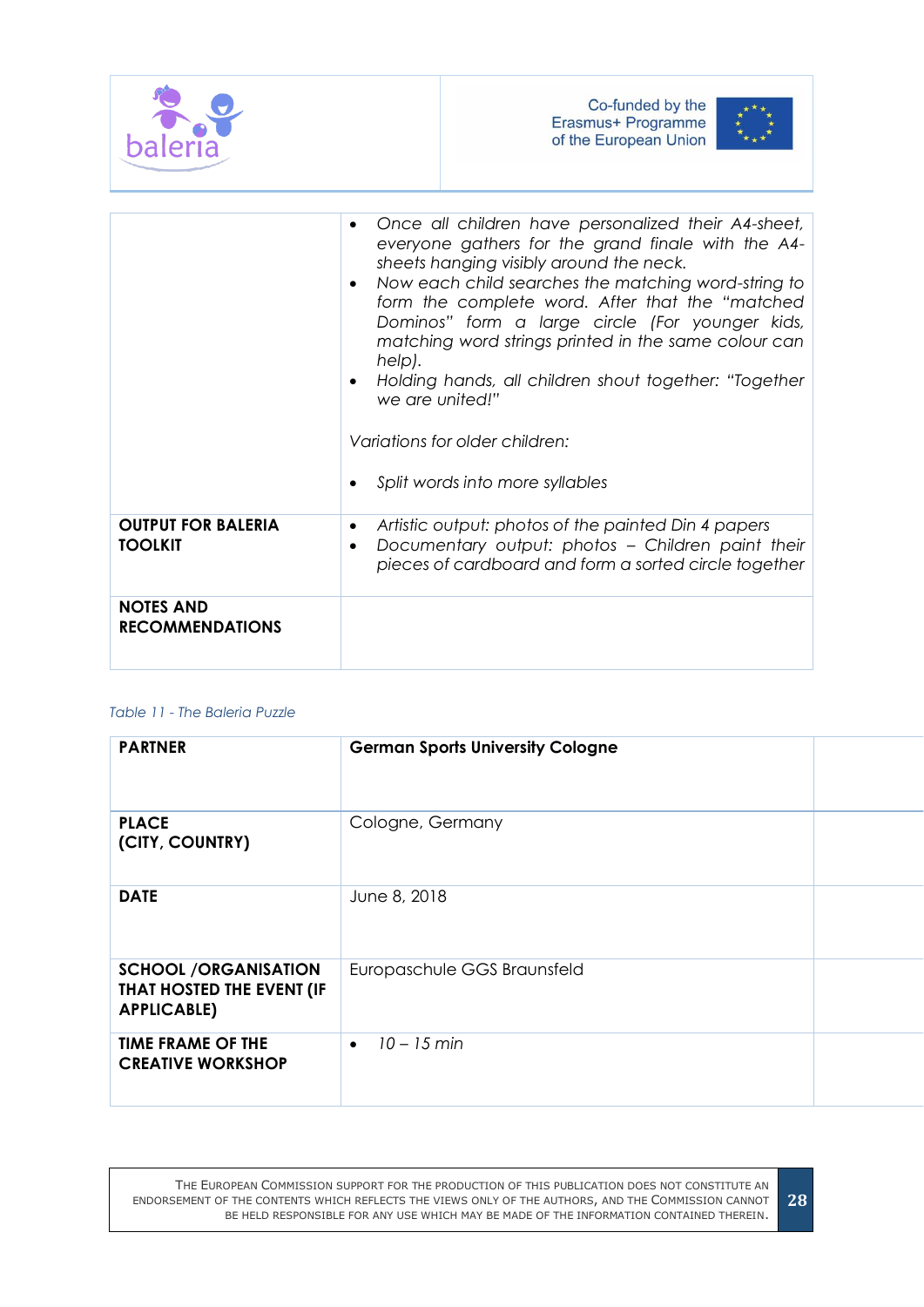



| N° OF PARTICIPANTS                                                              | 400 children in 16 classes (each class has 25 children)<br>$\bullet$                                                                                                                                                                                                                                                                                                                                                                                                                                                                                                                                                                                     |  |
|---------------------------------------------------------------------------------|----------------------------------------------------------------------------------------------------------------------------------------------------------------------------------------------------------------------------------------------------------------------------------------------------------------------------------------------------------------------------------------------------------------------------------------------------------------------------------------------------------------------------------------------------------------------------------------------------------------------------------------------------------|--|
| <b>GROUP AGE OF</b><br><b>PARTICIPANTS</b>                                      | 6 - 10 years old (primary school)<br>$\bullet$                                                                                                                                                                                                                                                                                                                                                                                                                                                                                                                                                                                                           |  |
| <b>N° OF FACILITATORS</b><br><b>ENGAGED IN THE CREATIVE</b><br><b>WORKSHOP</b>  | 2 facilitators<br>$\bullet$                                                                                                                                                                                                                                                                                                                                                                                                                                                                                                                                                                                                                              |  |
| <b>TARGET GROUP ON WHICH</b><br>THE CREATIVE WORKSHOP<br><b>FOCUSED ON</b>      | All children, ability: painting<br>$\bullet$                                                                                                                                                                                                                                                                                                                                                                                                                                                                                                                                                                                                             |  |
| <b>SETTING</b><br>(INDOOR, OUTDOOR)                                             | outdoor (not feasible when it rains)                                                                                                                                                                                                                                                                                                                                                                                                                                                                                                                                                                                                                     |  |
| <b>MATERIALS NEEDED FOR</b><br>THE ELABORATION OF THE<br><b>VISUAL PRODUCTS</b> | din a 3-sheets (for 25 children 4 sheets), coloured<br>$\bullet$<br>pencils (one for each child), glue to put the sheets<br>together                                                                                                                                                                                                                                                                                                                                                                                                                                                                                                                     |  |
| <b>OBJECTIVES</b>                                                               | Title of the activity: Baleria puzzle<br>$\bullet$<br>Baleria value: tolerance<br>$\bullet$<br>promotes recognizing<br>The<br>activity<br>differences<br>$\bullet$<br>between people and respecting everyone equally.<br>The children have to work as one team and support<br>each other.                                                                                                                                                                                                                                                                                                                                                                |  |
| <b>ACTIVITY</b>                                                                 | A big puzzle of the BALERIA family will be made with all<br>$\bullet$<br>children. Each class designs 4 puzzle pieces that need<br>to be glued together.<br>The class is divided into 4 groups. Each group gets a<br>piece of paper ('puzzle piece') and one pen per child.<br>Each child paints himself and his siblings as BALERIA<br>puppets, who hold hands. The children write the name<br>and the age under the puppets.<br>The completed puzzle pieces have to be glued<br>$\bullet$<br>together as a rectangle.<br>With each group, the puzzle gets bigger and bigger.<br>$\bullet$<br>The children should help each other and act as a<br>team. |  |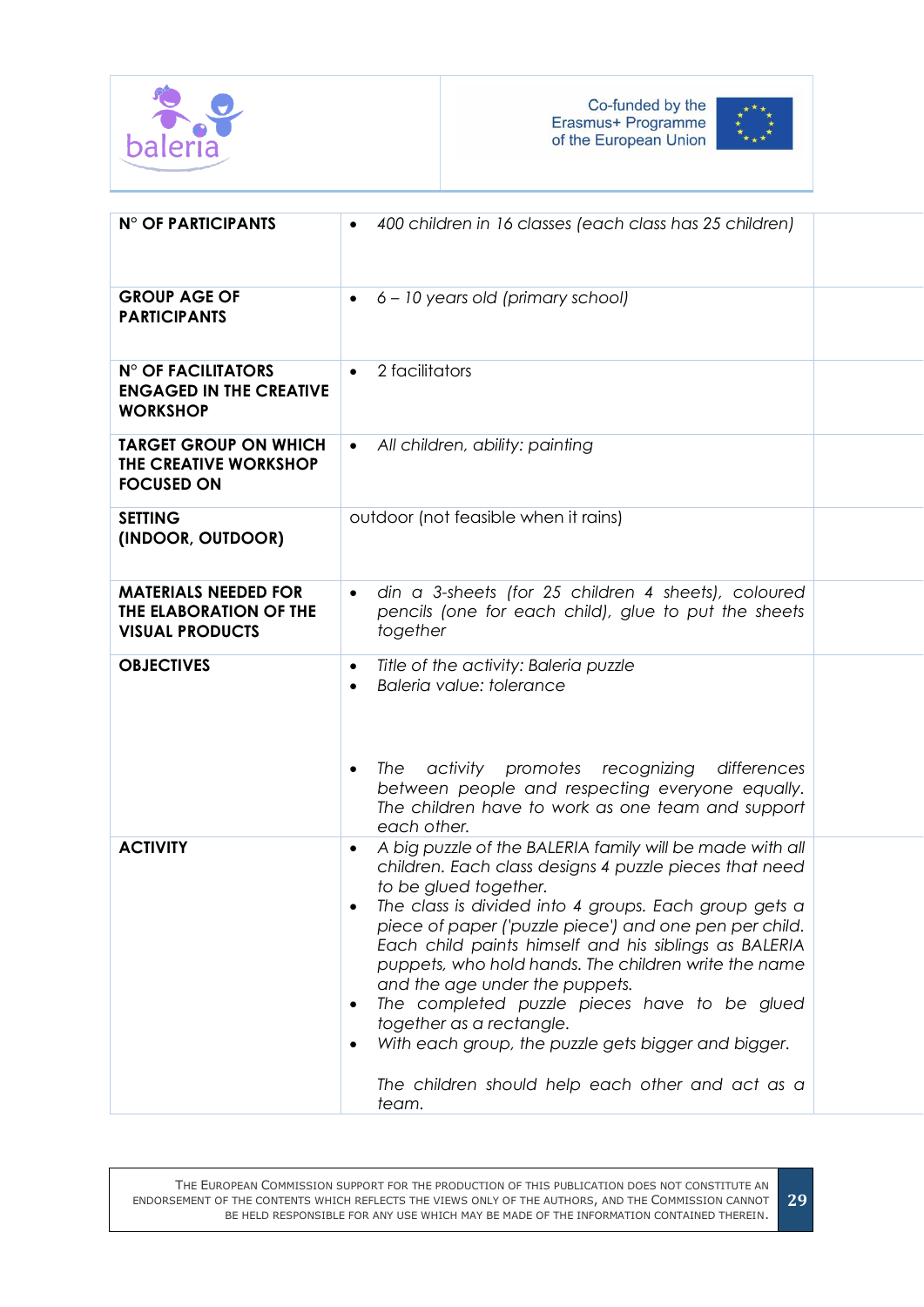|                                             |                            | Co-funded by the<br>Erasmus+ Programme<br>of the European Union                                                                        |  |
|---------------------------------------------|----------------------------|----------------------------------------------------------------------------------------------------------------------------------------|--|
| <b>OUTPUT FOR BALERIA</b><br><b>TOOLKIT</b> | $\bullet$<br>(coming soon) | Artistic output: photos - Baleria family "big picture<br>Documentary output: photos (see below) - children<br>paint the Baleria family |  |
| <b>NOTES AND</b><br><b>RECOMMENDATIONS</b>  | $\bullet$<br>table.        | A solid ground is recommended. If possible, set up a                                                                                   |  |

## <span id="page-29-0"></span>**3.5 BULGARIA**

<span id="page-29-1"></span>*Table 12 - The Puppets of Friendship*

| <b>PARTNER</b>                                                                 | Sdruzhenie "Priyatel na Deteto" / Association "Child's<br>Friend" |
|--------------------------------------------------------------------------------|-------------------------------------------------------------------|
| <b>PLACE</b><br>(CITY, COUNTRY)                                                | <b>Bulgaria</b>                                                   |
| <b>DATE</b>                                                                    | <b>March 2019</b>                                                 |
| <b>SCHOOL /ORGANISATION</b><br>THAT HOSTED THE EVENT (IF<br><b>APPLICABLE)</b> |                                                                   |
| <b>TIME FRAME OF THE</b><br><b>CREATIVE WORKSHOP</b>                           | 2/3 hours of activity<br>$\bullet$                                |
| <b>N° OF PARTICIPANTS</b>                                                      | 20/25 children<br>$\bullet$                                       |
| <b>GROUP AGE OF</b><br><b>PARTICIPANTS</b>                                     | From 4 to 6 years old<br>$\bullet$                                |
| N° OF FACILITATORS<br><b>ENGAGED IN THE CREATIVE</b><br><b>WORKSHOP</b>        | 5 facilitators<br>$\bullet$                                       |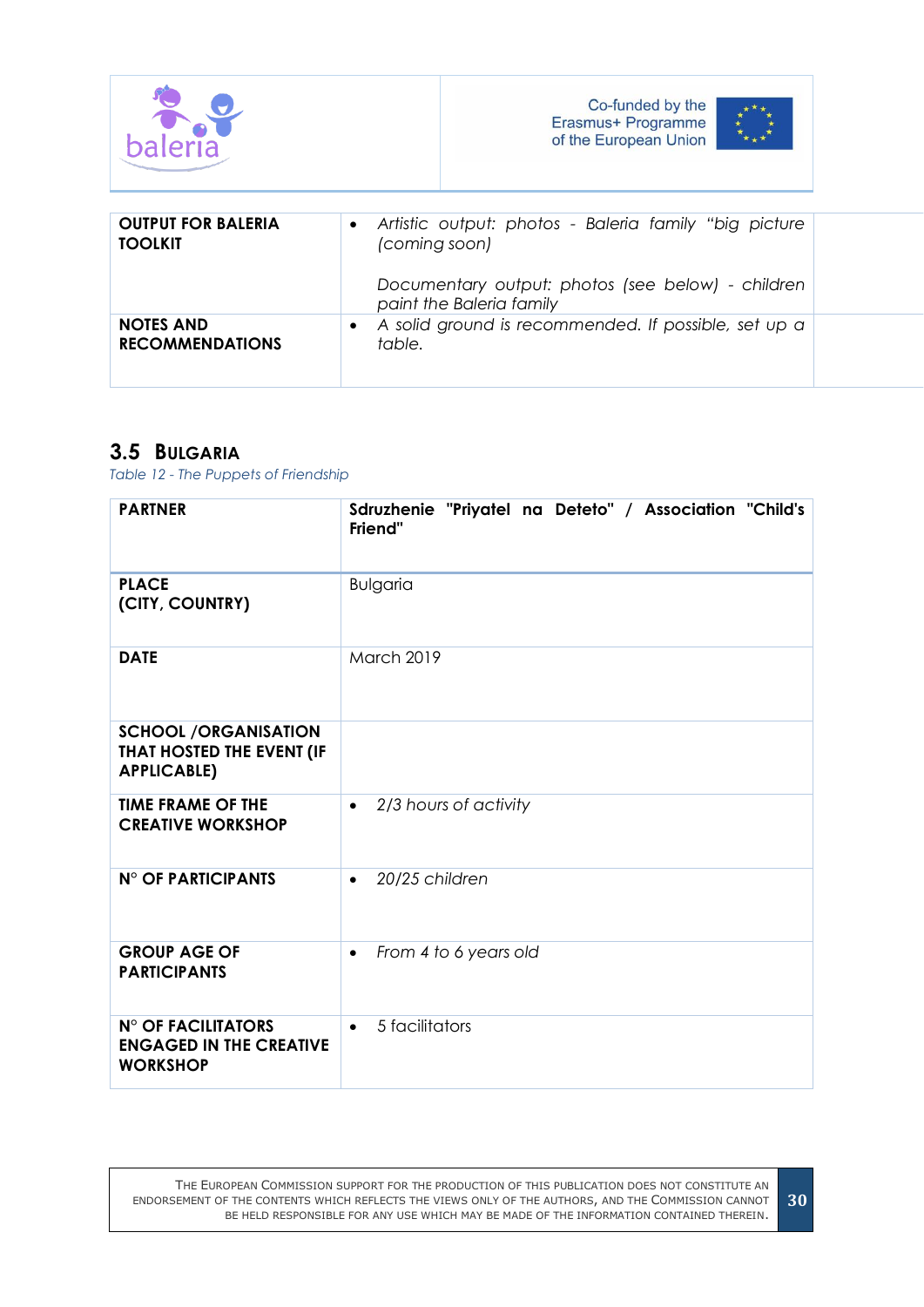



| <b>TARGET GROUP ON WHICH</b><br>THE CREATIVE WORKSHOP<br><b>FOCUSED ON</b>      | All Children<br>$\bullet$                                                                                                                                                 |
|---------------------------------------------------------------------------------|---------------------------------------------------------------------------------------------------------------------------------------------------------------------------|
| <b>SETTING</b><br>(INDOOR, OUTDOOR)                                             | indoor<br>$\bullet$                                                                                                                                                       |
| <b>MATERIALS NEEDED FOR</b><br>THE ELABORATION OF THE<br><b>VISUAL PRODUCTS</b> | Coloured fabric<br>$\bullet$<br><b>Needles</b><br>$\bullet$<br><b>Buttons</b><br>$\bullet$<br>Scissors<br>$\bullet$                                                       |
| <b>OBJECTIVES</b>                                                               | Promote the values of friendship and respect<br>$\bullet$                                                                                                                 |
| <b>ACTIVITY</b>                                                                 | Cut some long pieces of coloured fabric<br>$\bullet$<br>Embroidering the fabric trying to make little puppets,<br>$\bullet$<br>also using the buttons and other materials |
| <b>OUTPUT FOR BALERIA</b><br><b>TOOLKIT</b>                                     | The activity promotes the importance of teamwork<br>$\bullet$<br>and solidarity                                                                                           |
| <b>NOTES AND</b><br><b>RECOMMENDATIONS</b>                                      |                                                                                                                                                                           |

<span id="page-30-0"></span>*Table 13 - The Drawings of Brotherhood*

| <b>PARTNER</b>                                                                 | Sdruzhenie "Priyatel na Deteto" / Association "Child's<br>Friend" |
|--------------------------------------------------------------------------------|-------------------------------------------------------------------|
| <b>PLACE</b><br>(CITY, COUNTRY)                                                | <b>Bulgaria</b>                                                   |
| <b>DATE</b>                                                                    | June 2019                                                         |
| <b>SCHOOL /ORGANISATION</b><br>THAT HOSTED THE EVENT (IF<br><b>APPLICABLE)</b> |                                                                   |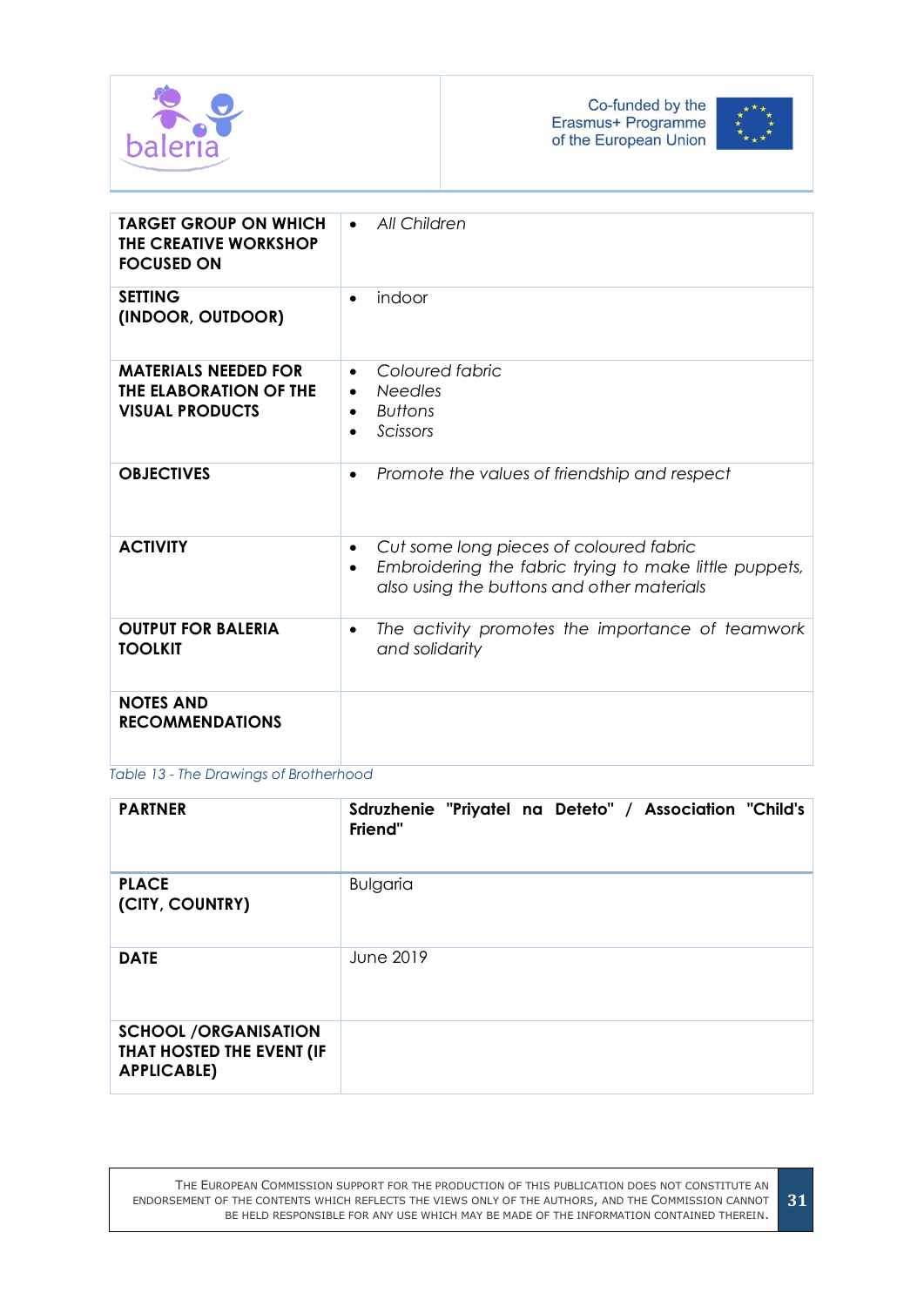



| <b>TIME FRAME OF THE</b><br><b>CREATIVE WORKSHOP</b>                            | 2/3 hours<br>$\bullet$                                                                                                                                                                                                                                                                                                                 |
|---------------------------------------------------------------------------------|----------------------------------------------------------------------------------------------------------------------------------------------------------------------------------------------------------------------------------------------------------------------------------------------------------------------------------------|
| <b>N° OF PARTICIPANTS</b>                                                       | 25/30 participants<br>$\bullet$                                                                                                                                                                                                                                                                                                        |
| <b>GROUP AGE OF</b><br><b>PARTICIPANTS</b>                                      | 6-10 years old                                                                                                                                                                                                                                                                                                                         |
| <b>N° OF FACILITATORS</b><br><b>ENGAGED IN THE CREATIVE</b><br><b>WORKSHOP</b>  | 2-3 facilitators<br>$\bullet$                                                                                                                                                                                                                                                                                                          |
| <b>TARGET GROUP ON WHICH</b><br>THE CREATIVE WORKSHOP<br><b>FOCUSED ON</b>      | All children<br>$\bullet$                                                                                                                                                                                                                                                                                                              |
| <b>SETTING</b><br>(INDOOR, OUTDOOR)                                             | Indoor                                                                                                                                                                                                                                                                                                                                 |
| <b>MATERIALS NEEDED FOR</b><br>THE ELABORATION OF THE<br><b>VISUAL PRODUCTS</b> | A3 Sheets<br>$\bullet$<br>Tempera colours<br>$\bullet$<br>Water colours<br>$\bullet$                                                                                                                                                                                                                                                   |
| <b>OBJECTIVES</b>                                                               | The activity promotes the importance of working<br>$\bullet$<br>together foster the values of brotherhood and<br>solidarity                                                                                                                                                                                                            |
| <b>ACTIVITY</b>                                                                 | The participants start to use the tempera colours or<br>$\bullet$<br>the water colours to paint on the posters using<br>creative imagination<br>The facilitators help the children to make the best use<br>of colours<br>The facilitators collect the paintings representing the<br>$\bullet$<br>values of friendship and brotherhood. |
| <b>OUTPUT FOR BALERIA</b><br><b>TOOLKIT</b>                                     | The Drawings of the Brotherhood represent the work of<br>$\bullet$<br>the young participants                                                                                                                                                                                                                                           |
| <b>NOTES AND</b><br><b>RECOMMENDATIONS</b>                                      |                                                                                                                                                                                                                                                                                                                                        |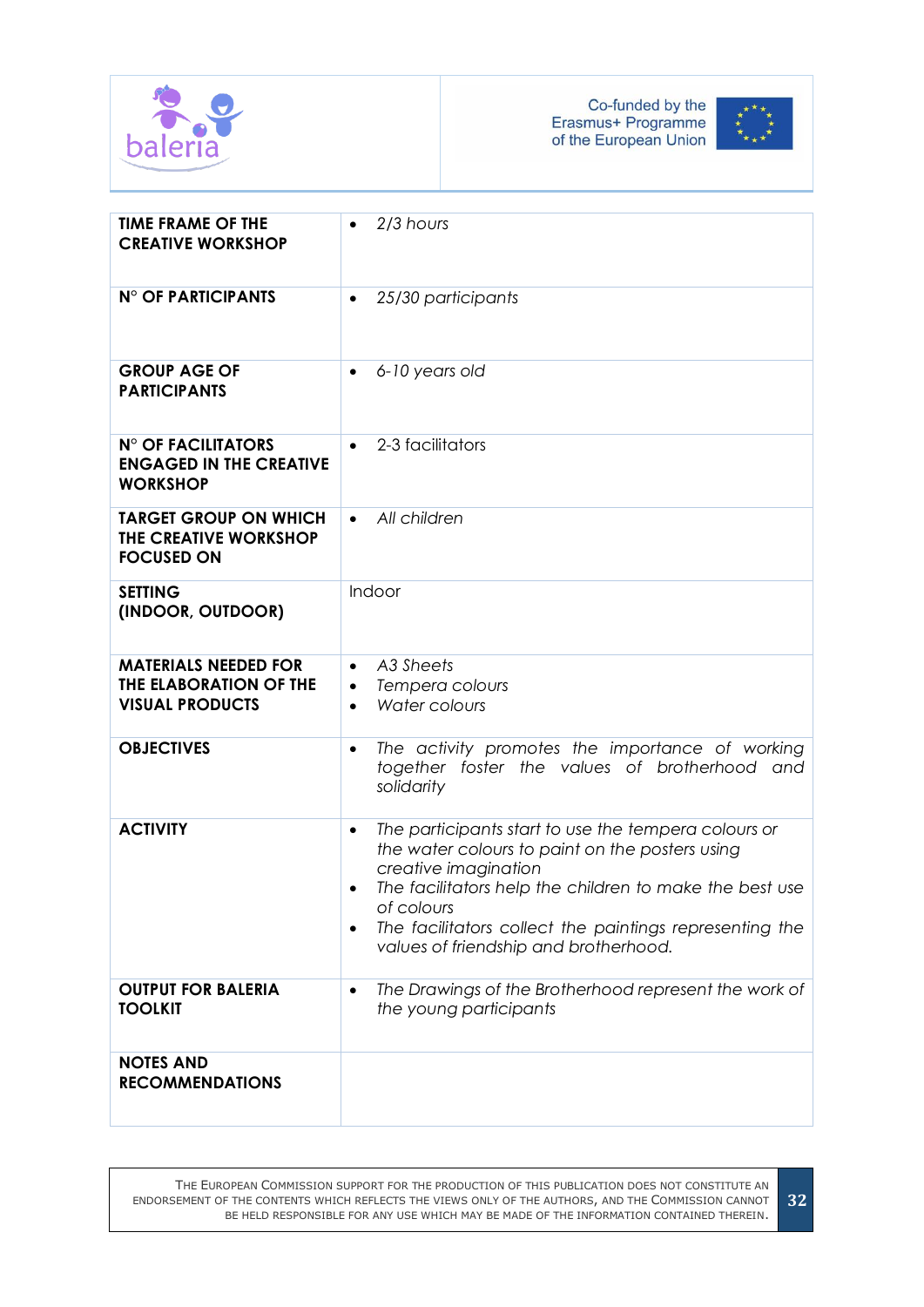



## <span id="page-32-0"></span>**3.6 PORTUGAL**

<span id="page-32-1"></span>*Table 14 - Baleria Basketball*

| <b>PARTNER</b>                                                                  | IEBA-Centro de Iniciativas Empresariais e Sociais                                                                  |
|---------------------------------------------------------------------------------|--------------------------------------------------------------------------------------------------------------------|
| <b>PLACE</b><br>(CITY, COUNTRY)                                                 | Portugal                                                                                                           |
| <b>DATE</b>                                                                     |                                                                                                                    |
| <b>SCHOOL /ORGANISATION</b><br>THAT HOSTED THE EVENT (IF<br><b>APPLICABLE)</b>  |                                                                                                                    |
| <b>TIME FRAME OF THE</b><br><b>CREATIVE WORKSHOP</b>                            | 1/2 hours<br>$\bullet$                                                                                             |
| <b>N° OF PARTICIPANTS</b>                                                       | 32 participants (4 groups of 8 children). One team is<br>$\bullet$<br>composed by 4 players                        |
| <b>GROUP AGE OF</b><br><b>PARTICIPANTS</b>                                      | 6-10 years old<br>$\bullet$                                                                                        |
| <b>N° OF FACILITATORS</b><br><b>ENGAGED IN THE CREATIVE</b><br><b>WORKSHOP</b>  | 2 facilitators (one holds the game time the other<br>focuses on the score)                                         |
| <b>TARGET GROUP ON WHICH</b><br>THE CREATIVE WORKSHOP<br><b>FOCUSED ON</b>      | All children<br>$\bullet$                                                                                          |
| <b>SETTING</b><br>(INDOOR, OUTDOOR)                                             | Outdoor/Indoor<br>$\bullet$                                                                                        |
| <b>MATERIALS NEEDED FOR</b><br>THE ELABORATION OF THE<br><b>VISUAL PRODUCTS</b> | 2 baskets of Mini basketball (2,60 m. high)<br>$\bullet$<br>1 ball of Mini basketball (size number 4)<br>$\bullet$ |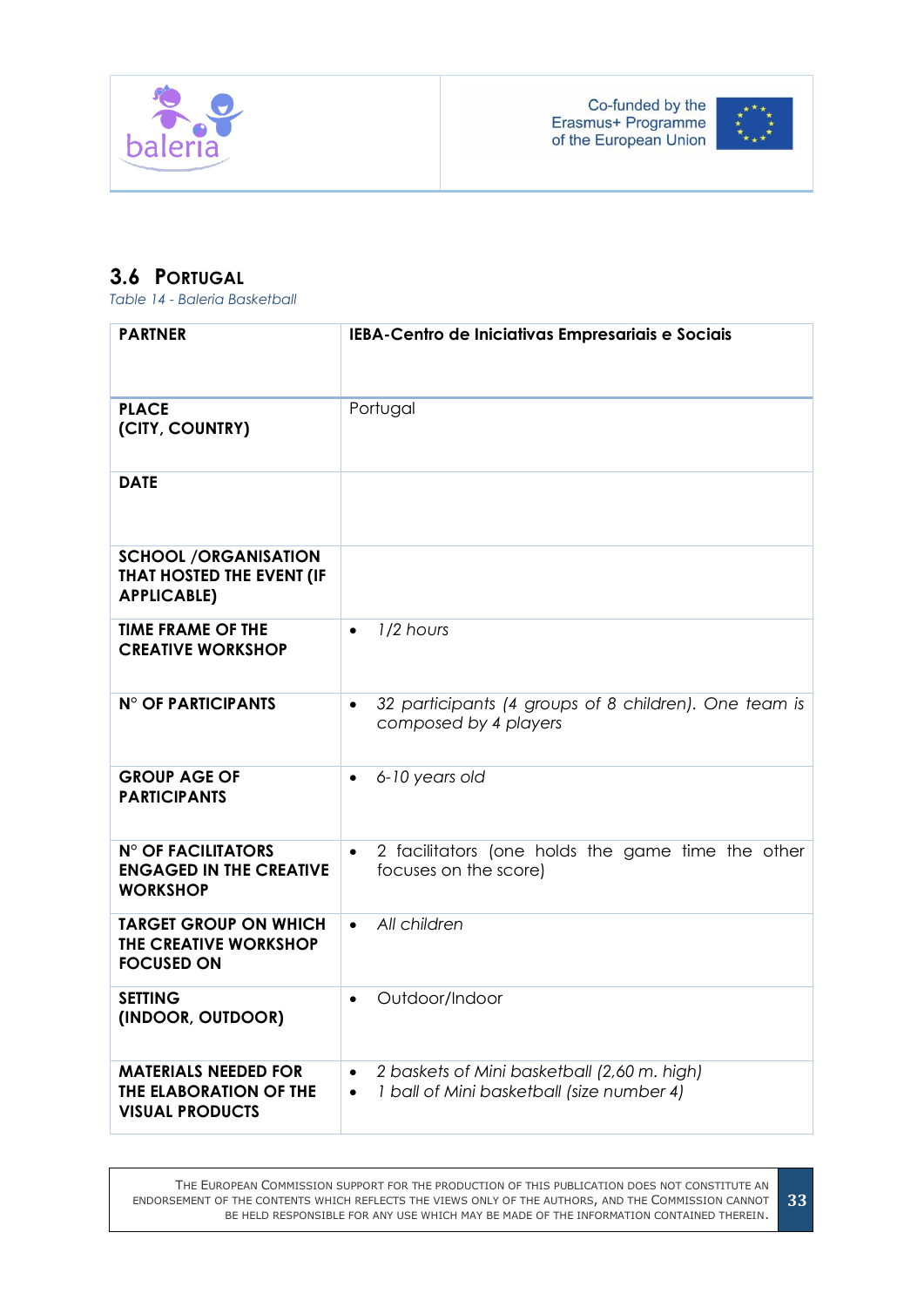

| <b>OBJECTIVES</b>                           | The activity aims to promote the values of teamwork,<br>$\bullet$<br>respect of the rules and the opponent;<br>The activity gives the chance to the young participants<br>to think about the importance of team spirit and<br>helping each other to achieve the same targets                                                                                         |
|---------------------------------------------|----------------------------------------------------------------------------------------------------------------------------------------------------------------------------------------------------------------------------------------------------------------------------------------------------------------------------------------------------------------------|
| <b>ACTIVITY</b>                             | The purpose of each team (composed by 4 players) is<br>٠<br>to throw the ball into the opponent's basket and to<br>prevent the opposing team from taking possession of<br>the ball or to score, respecting the rules and the<br>opponent. The game is divided by 2 times, 5 minutes<br>each. The team that reaches 10 points (one shot, one<br>point) wins the game. |
| <b>OUTPUT FOR BALERIA</b><br><b>TOOLKIT</b> |                                                                                                                                                                                                                                                                                                                                                                      |
| <b>NOTES AND</b><br><b>RECOMMENDATIONS</b>  |                                                                                                                                                                                                                                                                                                                                                                      |

# <span id="page-33-0"></span>4 CONCLUSIONS

The Baleria Toolkit (IO2) developed an innovative educational and awareness-raising package, on the topics of social inclusion and fair-play.

The Toolkit promoted, by means of a peer-to-peer approach, the equality of opportunities for all children, regardless of their abilities, cultural heritage and socioeconomical background.

The Baleria Toolkit collected and shared information on:

- **EDUCATIONAL ACTIVITIES** (i.e. creative workshops) that aim to support teachers/operators/facilitators across and beyond the project consortium in promoting social-inclusion and fair play to children of 5-12 years old.
- **VISUAL MATERIALS** (i.e. drawings, paintings, sculptures, photos, etc) produced by Baleria participants (i.e. children attending project activities and campuses) within the Creative Workshops implemented by Baleria partners.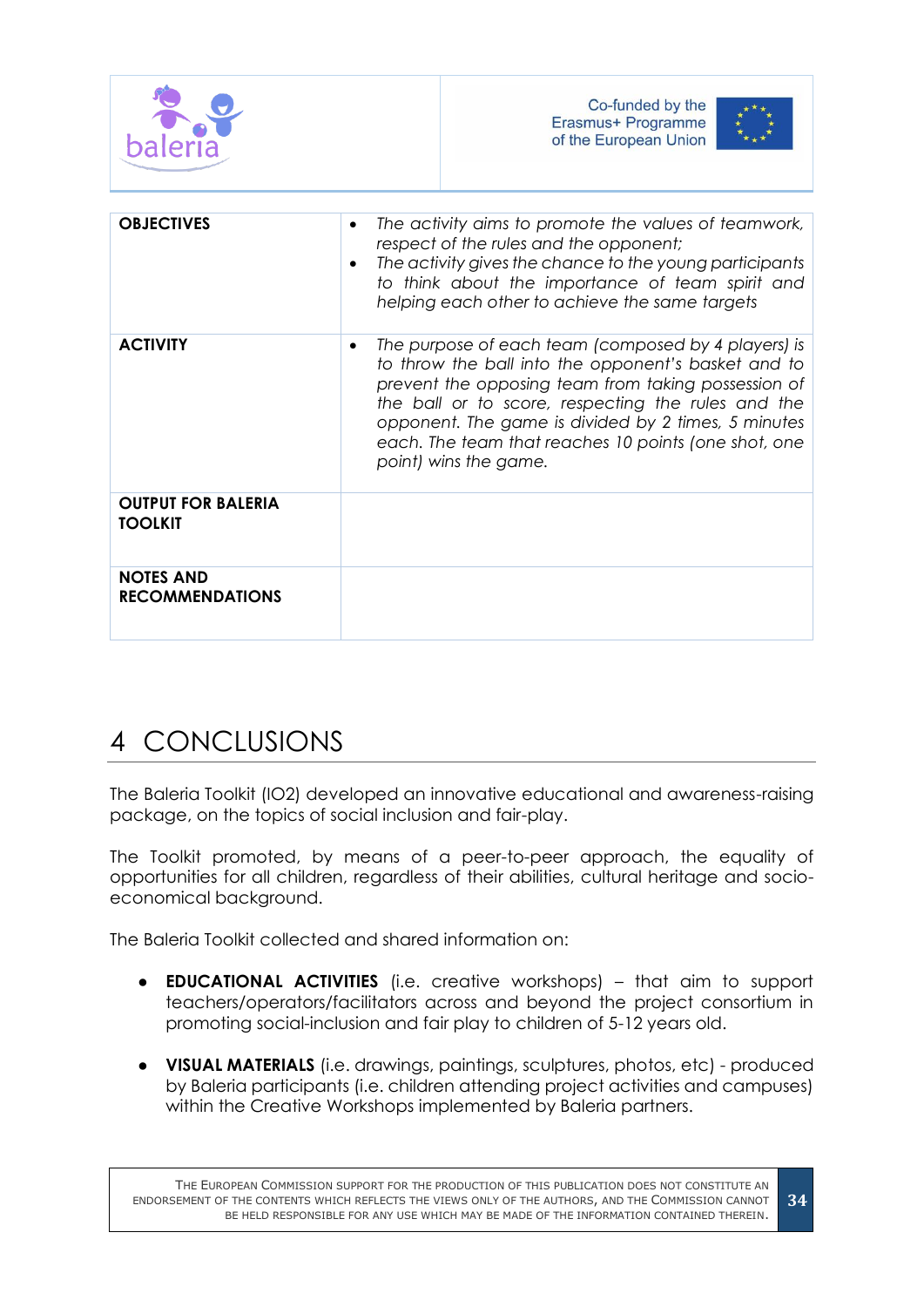



Ultimately, the Toolkit aims to reach out to a broad European audience, as well as to continue its development after the project ending. The Toolkit will be made available on the Baleria project website, and, as such, will benefit from the Dissemination Strategy of the overall project.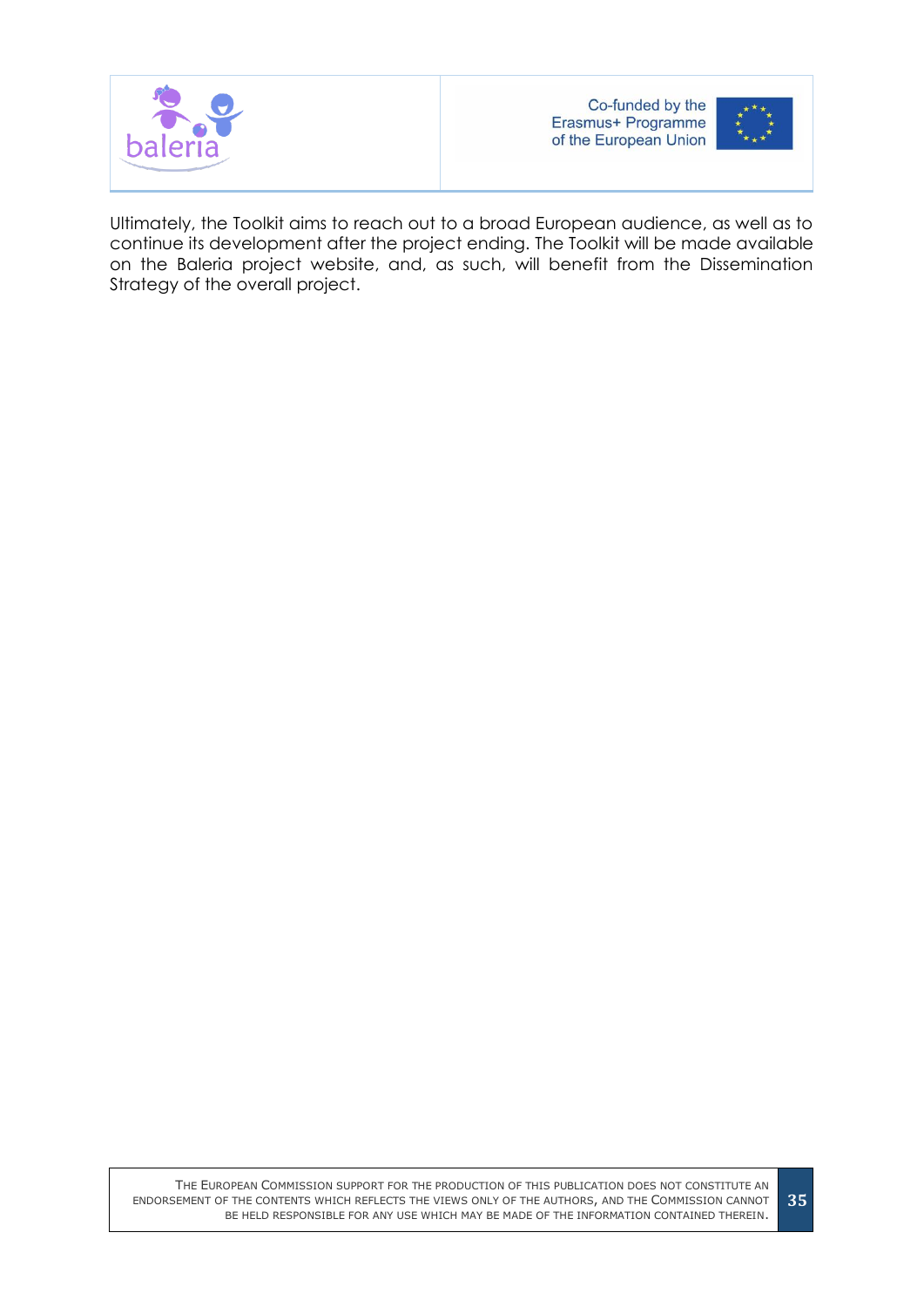



# <span id="page-35-0"></span>5 ANNEX I – REPORTING GUIDELINES AND TOOL

The following paragraphs illustrate the working guidelines upon which partners developed their activities under the scope of IO2 -Baleria Toolkit.

All partners must organise at least one Creative Workshop.

Partners are requested to record the activities, as well as the final results/outputs, regardless of their nature (i.e. drawings, pictures, etc).

To this end, partners must:

- o Keep the record of activities implemented within the Creative Workshops, by means of photos and videos (*NB. in collecting such data, partners must comply with the GDPR instructions*).
- o Fill in the Reporting Tool Template, with all necessary information for the description of the Creative Workshop.
- o Upload the visual materials (artistic and/or documentary products) in the shared Dropbox folder (i.e. a link will be shared with partners by ISIG).

All materials must be transmitted to ISIG in maximum 30 days since the end of the Creative Workshop.

Partners are encouraged to use the following template in reporting upon their activities carried out in the Creative Workshops.

The table can be replicated in case partners implement more than 1 Creative Workshop/activity.

<span id="page-35-1"></span>*Table 15 - Reporting Tool Template*

| <b>PARTNER</b>                  |  |
|---------------------------------|--|
| <b>PLACE</b><br>(CITY, COUNTRY) |  |
| <b>DATE</b>                     |  |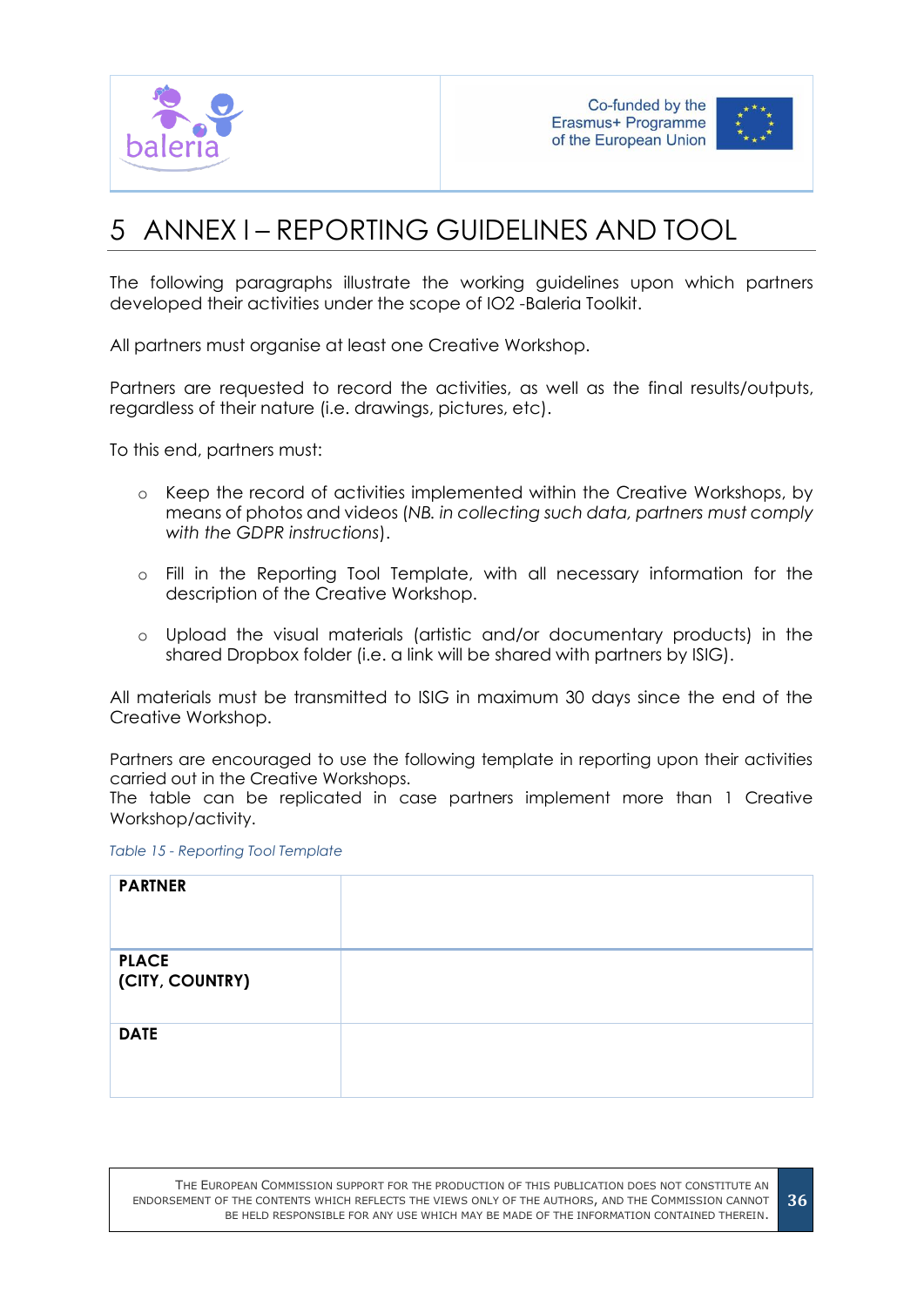



| <b>SCHOOL /ORGANISATION</b><br>THAT HOSTED THE EVENT (IF<br><b>APPLICABLE)</b>  |  |
|---------------------------------------------------------------------------------|--|
| <b>TIME FRAME OF THE</b><br><b>CREATIVE WORKSHOP</b>                            |  |
| N° OF PARTICIPANTS                                                              |  |
| <b>GROUP AGE OF</b><br><b>PARTICIPANTS</b>                                      |  |
| <b>N° OF FACILITATORS</b><br><b>ENGAGED IN THE CREATIVE</b><br><b>WORKSHOP</b>  |  |
| <b>TARGET GROUP ON WHICH</b><br>THE CREATIVE WORKSHOP<br><b>FOCUSED ON</b>      |  |
| <b>SETTING</b><br>(INDOOR, OUTDOOR)                                             |  |
| <b>MATERIALS NEEDED FOR</b><br>THE ELABORATION OF THE<br><b>VISUAL PRODUCTS</b> |  |
| <b>OBJECTIVES</b>                                                               |  |
| <b>ACTIVITY</b>                                                                 |  |
| <b>OUTPUT FOR BALERIA</b><br><b>TOOLKIT</b>                                     |  |
| <b>NOTES AND</b><br><b>RECOMMENDATIONS</b>                                      |  |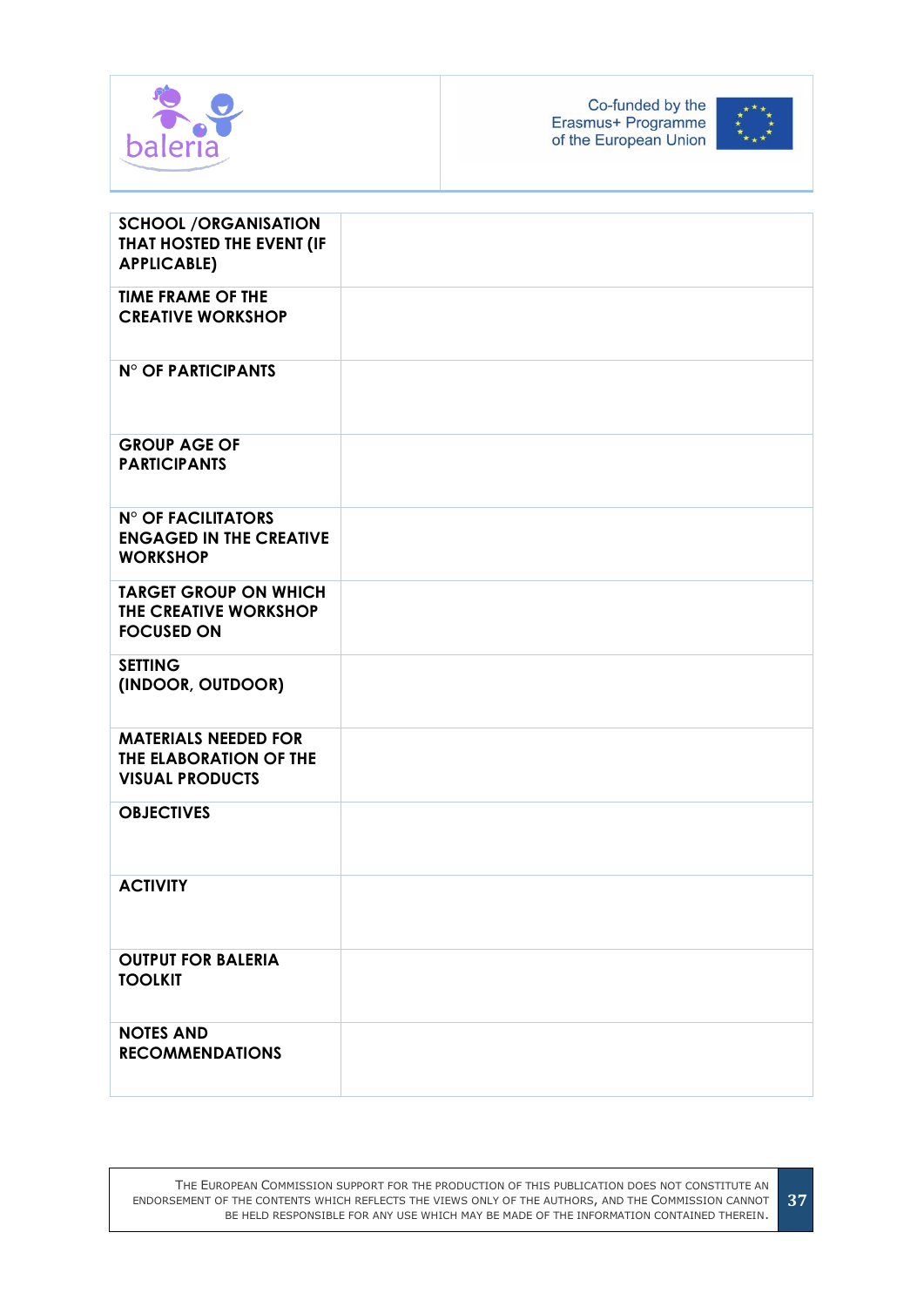



# <span id="page-37-0"></span>6 ANNEX II – CONSENT FORMS/GDPR GUIDELINES

The following paragraphs illustrate the guidelines on GDPR issues that were provided to partners so to support them in the development of their activities under the scope of IO2 – Baleria Toolkit.

## **STEPS**

- Participants must be given the Privacy Notice;
- Participants must reply to the questions below;
- For minors (under 18) the consent needs to be collected from the parents/family;

## **QUESTIONS**

- In compliance with the provisions of art. 7 of the Regulation (EU) 2017/679, the undersigned:
	- o Declare to have read and fully understood this information (\*)
- In compliance with the provisions of art. 7 of the Regulation (EU) 2017/679, the undersigned:

The undersigned agrees to the processing of personal identifying data for the organisation of the (Name, place, date of the event) for the purposes and according to the procedures defined in the privacy notice (\* consent is required)

The undersigned authorizes to use the audio visual and/or photographic material acquired during the event (Name place, date of the event) for publication on (communication channels, such as institutional websites or social networks):

- o Yes
- o No

## *PRIVACY NOTICE WITHIN THE MEANING OF ARTICLE 13 OF D.LGS. 196/2013 AND ARTICLE 13 OF REGULATION (EU) 2016/679*

## *1. Data controller*

*The Data controller of personal data referred to in this Notice is Project consortium BALERIA, represented by the coordinator Media Sport, pursuant to art. 4 of EU Regulation 2016/679 on the protection of individuals with regard to the processing of personal data, as well as on the free movement of such data (hereafter: "EU*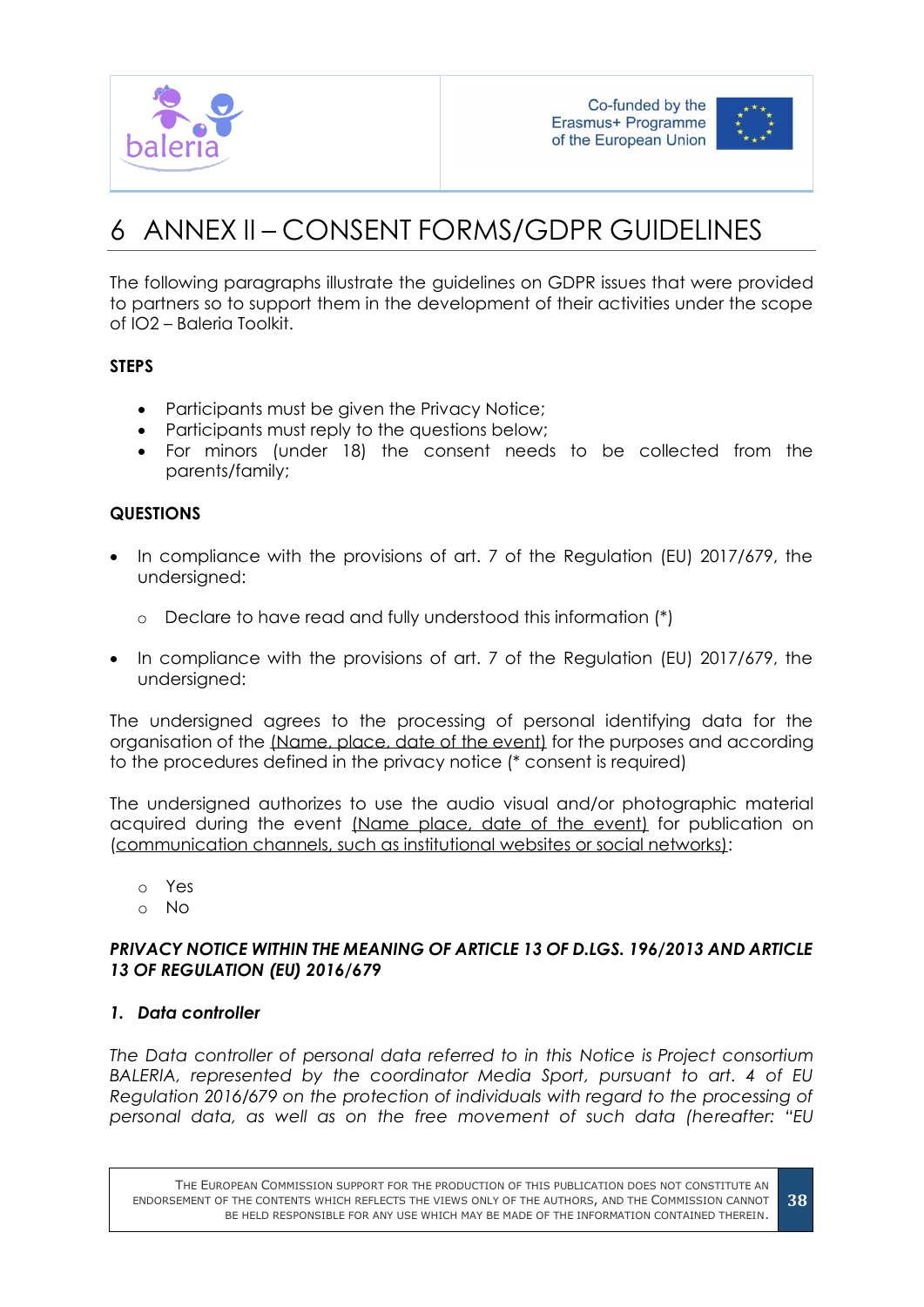



*Regulation") and in implementation of art. 13 of the EU Regulation ("Information to be provided if personal data are not collected from the data subject") provides the following information.*

*For "personal data" (pursuant to article 4 number 1 of EU Regulation 2016/679), is intended any information concerning an identified or identifiable natural person ("concerned"); an identifiable natural person can be identified, either directly or indirectly, with particular reference to an identifier such as a name, an identification number, location data, an online ID or one or more characteristic elements of his physical identity, physiological, genetic, psychological, economic, cultural or social.*

*By "treatment" (pursuant to article 4 number 2 of EU Regulation 2016/679), is intended any operation or set of operations, performed with or without the aid of automated processes and applied to personal data or sets of personal data, such as the collection, registration, organization, structuring, preservation, adaptation or modification, extraction, consultation, use, communication by transmission, dissemination or any other form of making available; comparison or interconnection, limitation, cancellation or destruction.*

## *2. Personal data collected*

- *The personal data collected are as follows:*
- *Identifying data (name and surname, organization, e-mail address) provided by users who send requests or reports;*
- *Data relating to the audio-visual material concerning the person concerned.*

## *3. Contact details of the Data controller*

- *Name*
- *Address*
- *Telephone*
- *E-mail*

## *4. Purposes of the treatment*

- *Identifying data provided by users are used only to execute the request from time to time forwarded and are communicated to third parties only if this is strictly necessary and functional to that purpose, in compliance with the specific information given to pursuant to art. 13 D.lgs. 196/03 and of the art. 13 of Regulation (EU) 2016/679;*
- *Data relating to the audio-visual material concerning the person concerned may be published on the institutional communication channels /project (Facebook, website, Twitter).*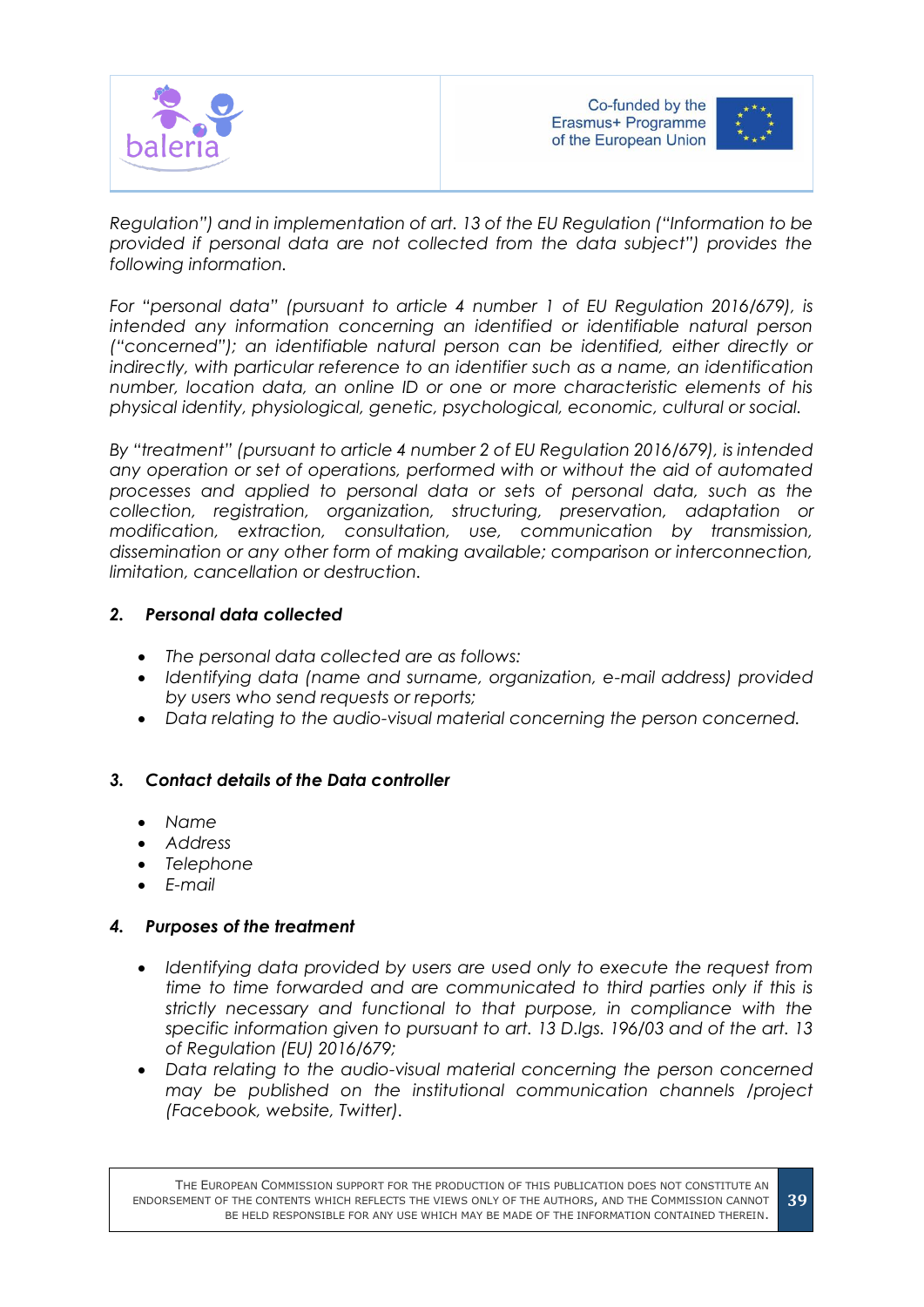



## *5. Data processing*

*The processing of data will be done with the aid of computer systems, with logic strictly related to the aforementioned purposes and, in any case, in order to guarantee the security and confidentiality of the data, by persons specifically appointed to do so.*

*Specific security measures are observed to prevent data loss, illicit or incorrect use and unauthorized access to them.*

*All the people who will process the User's data are individually entrusted and authorized and are bound to professional secrecy, in addition to compliance with the rules laid down by the law on privacy.*

### *6. Transfer of data to a non-EU country*

*The Data Controller does NOT transfer personal data to non-EU territory.*

### *7. Retention period*

*The data will be stored for a period of time not exceeding that necessary for the purposes for which they were collected or subsequently processed in accordance with the provisions of the legal obligations.*

## *8. Rights of the interested party*

*The interested parties have the right to request access to their personal data and the correction or cancellation of the same or the limitation and opposition to their processing, in addition to the right to lodge a complaint with the Guarantor for the protection of personal data.*

*For information on how to submit applications concerning the exercise of the above rights, you can write an email to: \_\_\_\_\_\_\_\_\_\_*

If the purpose of processing pursued by the owner has as a legal basis the consent, *the person concerned has the right to proceed, at any time, to the revocation, by sending an email to: \_\_\_\_\_\_\_\_\_\_\_*

*Pursuant to art. 7 of the EU Regulation, the withdrawal of consent does not affect the lawfulness of the treatment based on consent made prior to the revocation, in particular with regard to publications in magazines, books, brochures, booklets and digital documents.*